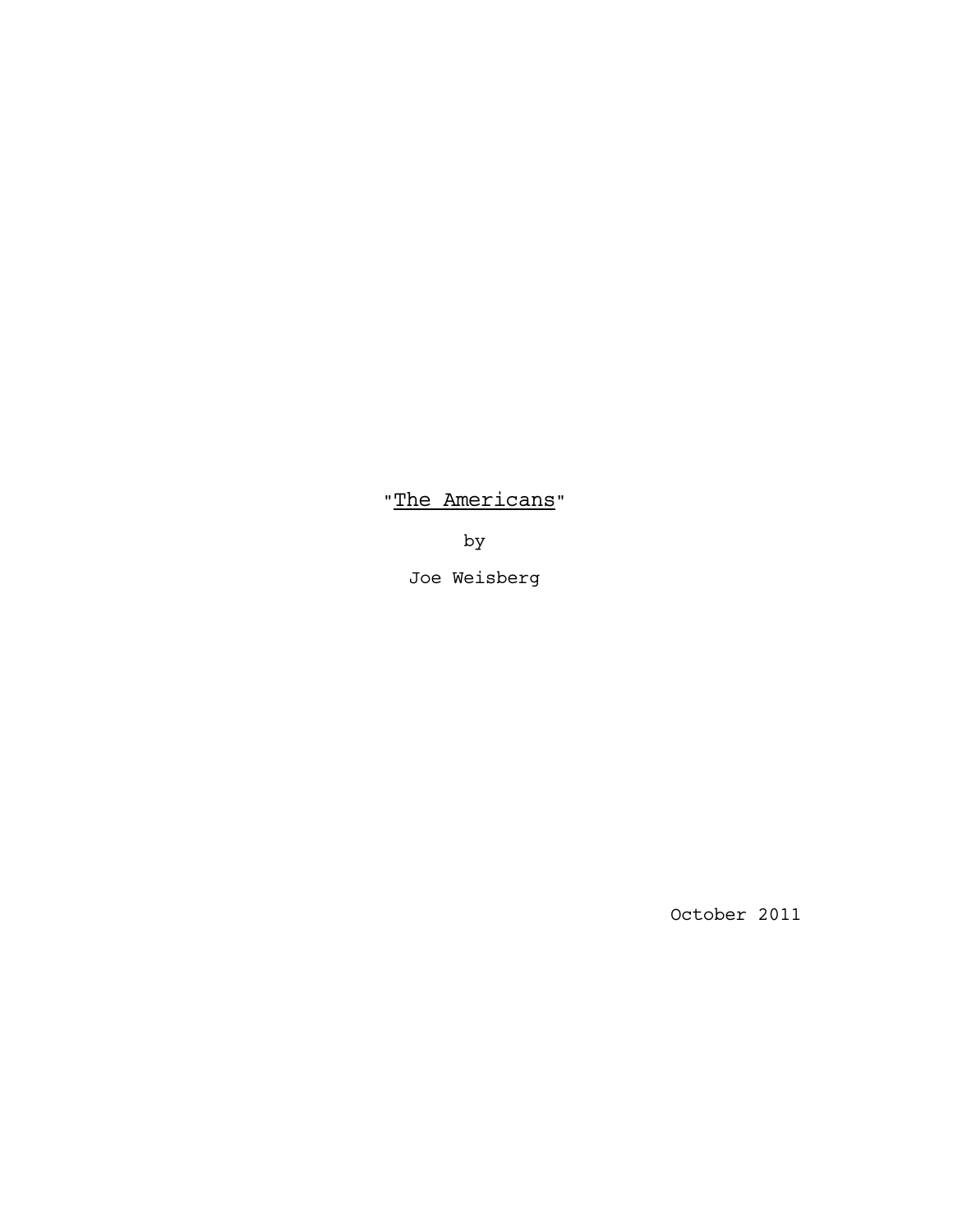#### TEASER

INT. BAR - NIGHT

A PASTY BUREAUCRAT, late 40's, may be hitting the jackpot with an attractive but skeezy blond standing at the bar.

> BLOND Seriously? The President?

PASTY BUREAUCRAT At this level, there aren't that many people he can trust.

BLOND How do I know you're not making all this up?

The man takes out a leather ID case and shows her his government credential - CLOSE-UP ON THE ID: Department of Justice, the guy's picture, American Eagle embossed in the corner.

> PASTY BUREAUCRAT The things I'm telling you, you don't joke around about. It could be dangerous.

INT. HOTEL ROOM - NIGHT

The pasty bureaucrat sits on the couch naked. The blond, naked from the waist up, straddles him.

> PASTY BUREAUCRAT These wiseguys have put a lot of people underground. Now they're gonna waste away in their own six by nine above-ground coffins for the rest of their natural lives. You'll see it on the news next week when the indictments come down - think of me, because I did it.

The blond kisses his neck and starts moving down from there. As she goes...

> BLOND What's an indictment?

Off the pasty bureaucrat, too excited to answer...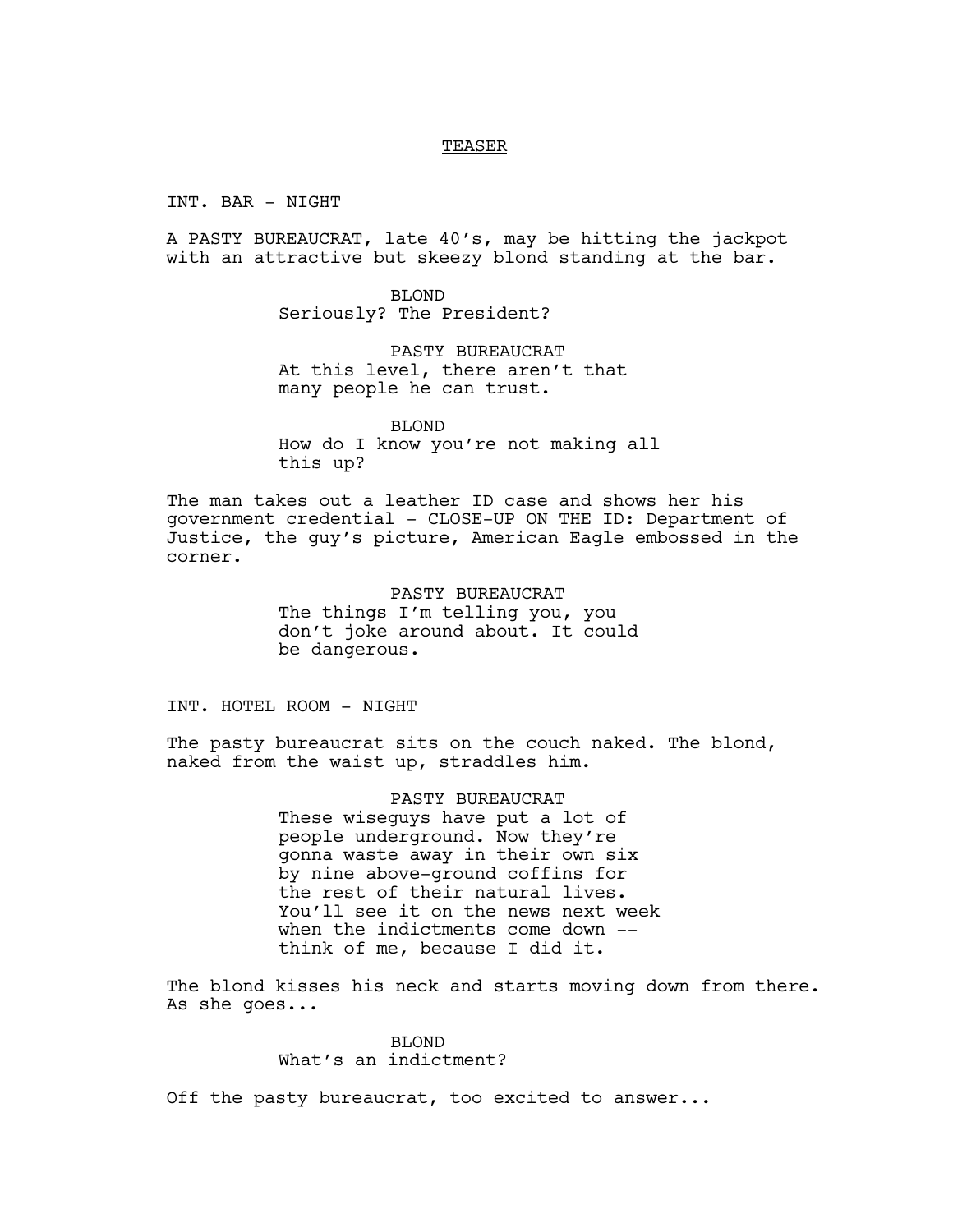# INT. BUS STATION - NIGHT

NIKOLAI TIMOSHEV -- early 50's, well-dressed, carrying a suitcase -- gets off a Trailways bus and steps into a rundown bus station. He is the ONLY WHITE PERSON there.

He walks casually toward the front door.

#### EXT. APARTMENT BUILDING - NIGHT

CLOSE-UP on a closed window from the outside, cheap white curtain drawn -- the camera is a little shaky, indicating we're in SOMEONE'S POV.

We DART across the face of the building to the next window over, FREEZE on it for precisely ONE SECOND -- no curtain in this window, but the room is dark inside --

JUMP to the next window over and FREEZE on it.

VOICE  $(0.S.)$ I don't know -- think about something else --

#### EXT. ALLEY - CONTINUOUS

...the voice belongs to PHILIP JENNINGS, 38, ALL-AMERICAN HANDSOME. He stands with his back against an alley wall, never taking his eyes off the building across the street.

PHILIP

-- take deep breaths.

He's talking to ROB -- 28, BIG, TOUGH, but NERVOUS -- also with his back against the alley wall.

> ROB It's just, they used to tell stories about this guy. He killed a lot of people.

#### PHILIP

You know how guys like him killed people? They planned it for weeks, they always came up from behind. Fighting face to face, that's a different story.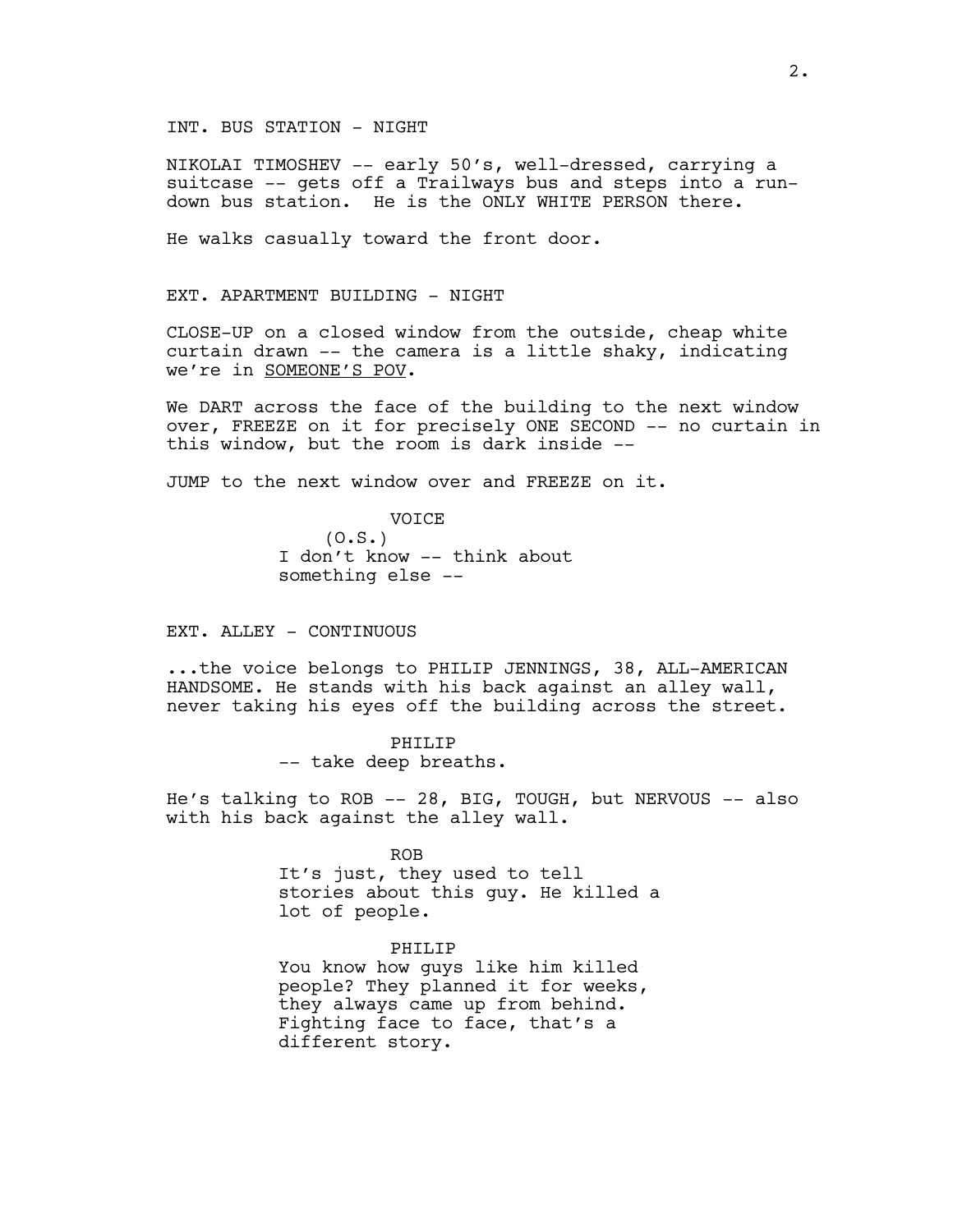ROB

I heard one time he got in a bar fight with the entire Japanese Olympic Judo team. Took out four of 'em before the rest of 'em ran.

PHILIP What year? '64 to '72 were pussies. Didn't even medal.

Still, after a few seconds, Philip puts his right hand against the alley wall, picks his left ankle up behind him, and does a quad stretch.

INT. APARTMENT HALLWAY - NIGHT

A hand with newly-manicured CRIMSON FINGERNAILS knocks on a shoddy-looking door.

The door opens. A black man in his 50's stands there.

FEMALE VOICE I need to look out your living room window for a few minutes.

The crimson-fingernailed hand reaches out with two twenty dollar bills.

Off the man, staring at whoever the hand belongs to...

EXT. ALLEY - NIGHT

PHILIP'S POV:

Freeze on a window in the building across the street for ONE SECOND, jump to the next window, freeze on a window for ONE SECOND, jump to the next window... This continues as we hear:

> PHILIP  $(0.S.)$ Time.

ROB  $(0.S.)$ Minus twenty-two.

END PHILIP'S POV -- now we see Philip and Rob standing in the alley, Philip's eyes moving methodically across the face of the building across the street.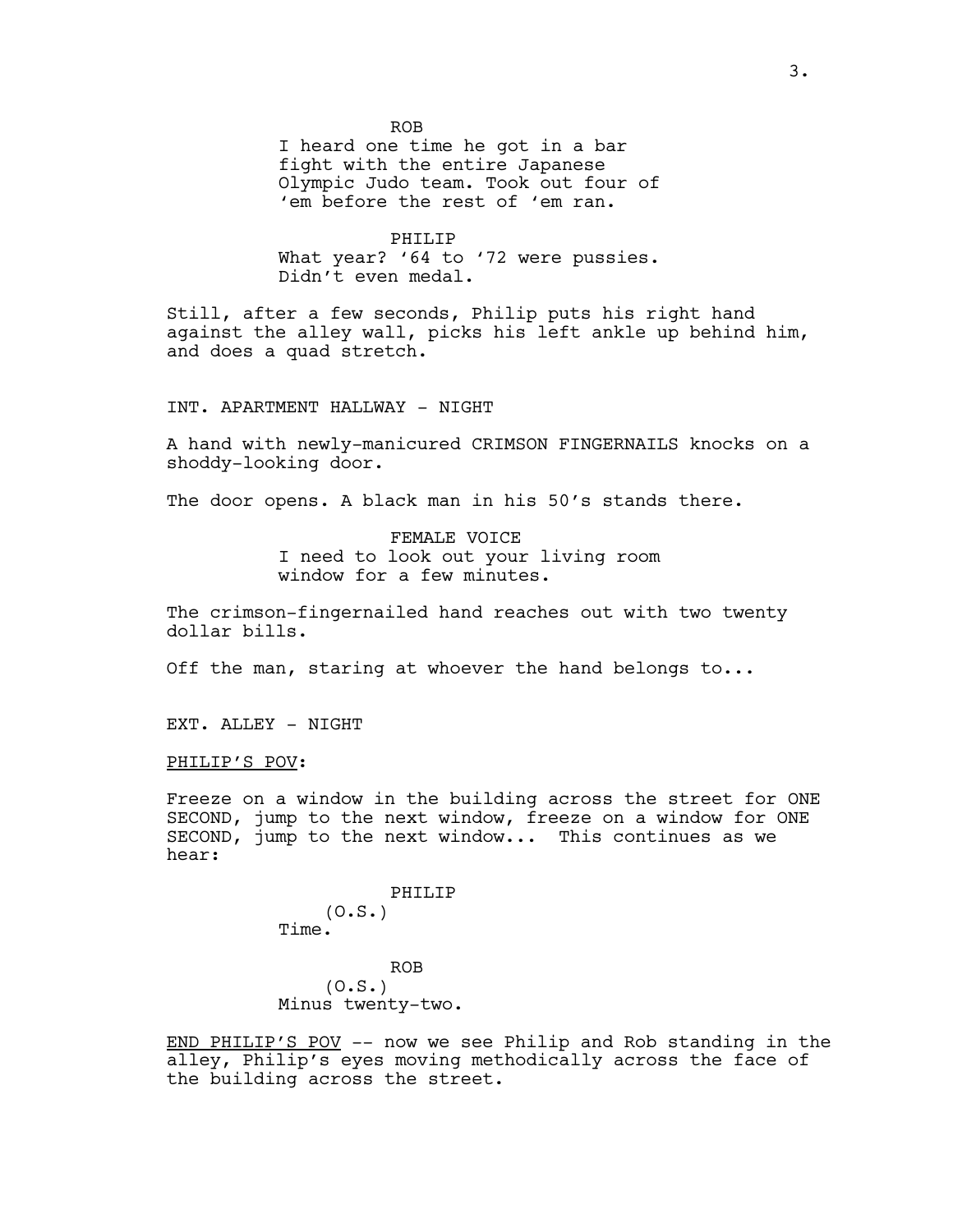PHILIP No, I mean, what time is it.

ROB Oh, uh -- one-fifteen.

PHILIP Orioles are away in Los Angeles, probably just finishing up. You a baseball fan?

BACK TO PHILIP'S POV:

...he's between windows when he STOPS and JERKS BACK to the PREVIOUS WINDOW -- THE EDGE OF THE CURTAIN IN THIS WINDOW FLUTTERS TWICE.

> ROB  $(0.S.)$ I like football, I --

PHILIP  $(0.S.)$ Third floor, two South. She's in.

EXT. STREET - NIGHT

Timoshev walks down a street in a neighborhood of low-rise housing projects, abandoned buildings, and garbage-strewn lots. The bus station glows like an oasis several blocks behind him now.

He goes up to a group of young black men.

TIMOSHEV (no Russian accent) Have you seen any white people around here recently?

YOUNG MAN Other white people?

TIMOSHEV

Yes.

The young man pauses, stares at Timoshev.

YOUNG MAN

No.

TIMOSHEV

Thank you.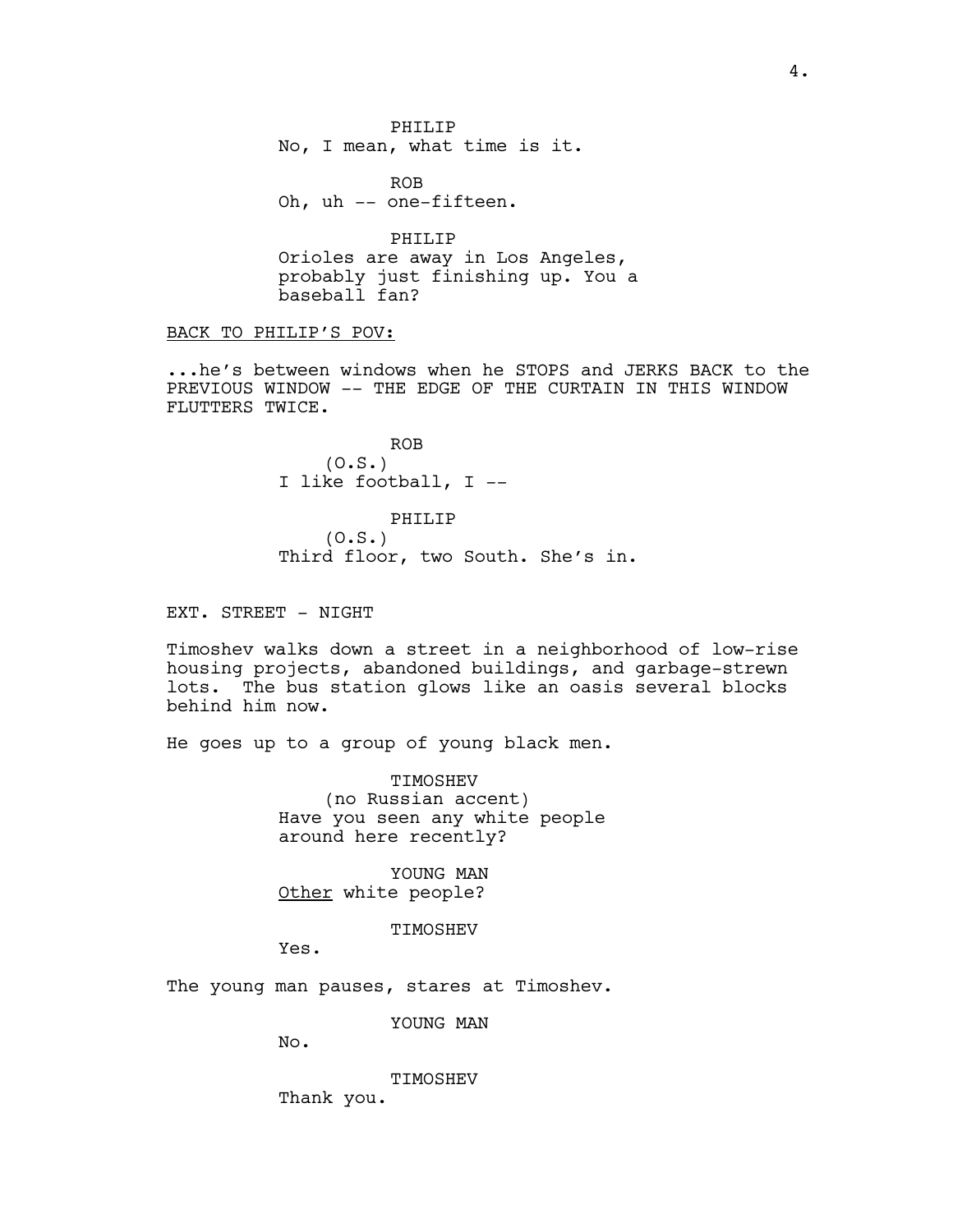Timoshev walks away. The young men look at each other - they want to go after him, but they can feel there's something dangerous about this man. They stay put.

INT. APARTMENT - NIGHT

We're looking over the shoulder of a silhouetted figure in a dark living room -- her hand, with CRIMSON FINGERNAILS, holds a white curtain a fraction of an inch away from the wall - through the crack we see what she's seeing:

Three stories down, across the street, Philip and Rob in the alley. Further to her left, an EMPTY STREET CORNER.

TIMOSHEV turns the corner.

EXT. ALLEY - NIGHT

PHILIP'S POV: CLOSE-UP on one window now. The PLAIN WHITE CURTAIN FLUTTERS.

> PHILIP  $(0.S.)$ He's at the corner.

Philip's line of sight JERKS DOWN from the window IN A BLUR and REFOCUSES on the sidewalk right in front of the alley.

EXT. STREET - CROSSCUT

Timoshev walks toward the alley. Past the alley, we see a battered sign over a doorway - "ROOMS FOR RENT."

EXT. ALLEY - CROSSCUT

Philip waits, completely still -- Rob starts to sweat --

EXT. STREET - CROSSCUT

Timoshev approaches the alley -- three feet away, he STOPS.

Timoshev looks up and down the street. He looks at the windows in the buildings. He stares at the mouth of the alley.

EXT. ALLEY - CROSSCUT

Philip waits, listens --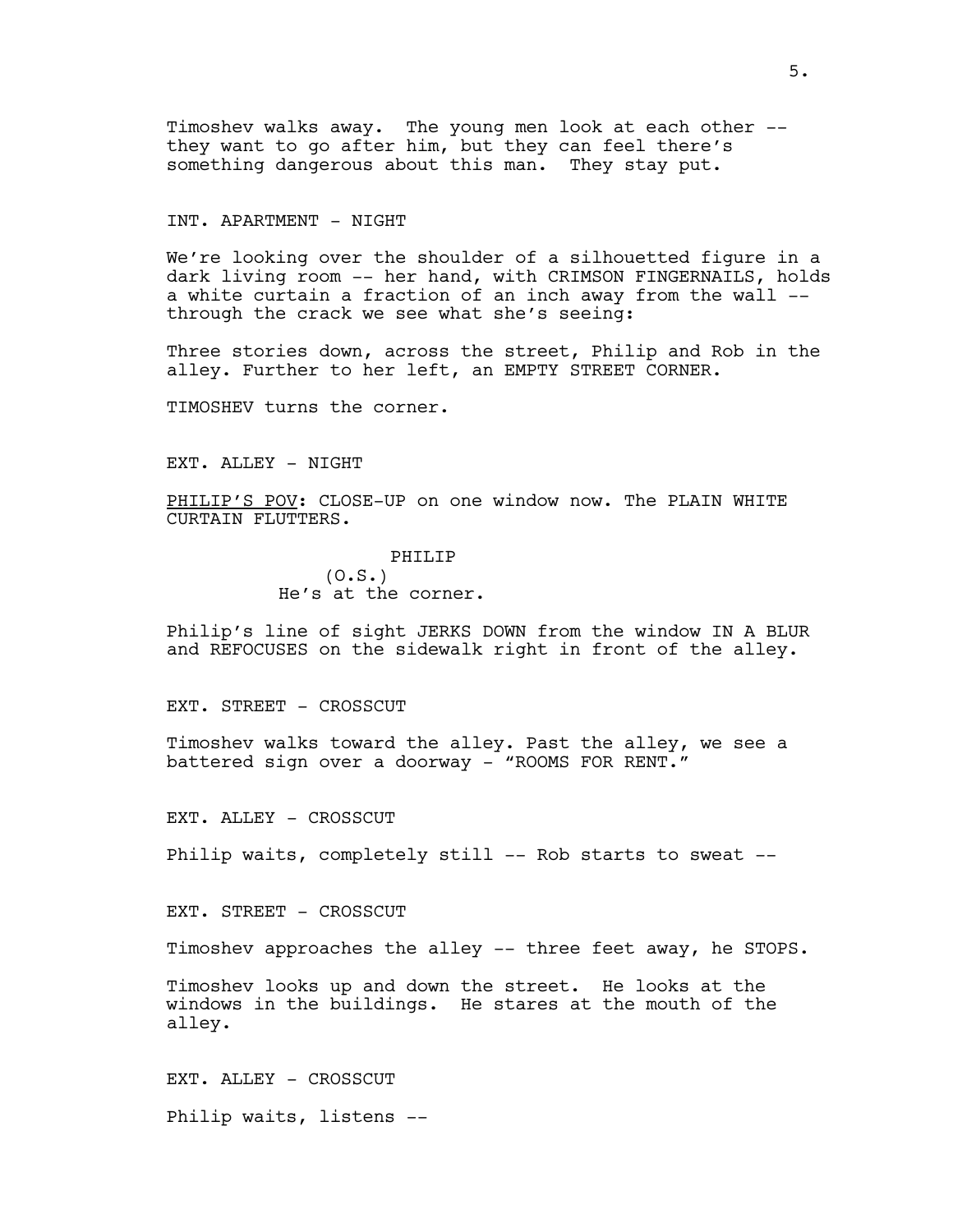EXT. STREET/ALLEY - SIMULTANEOUS

Timoshev DROPS HIS SUITCASE AND TAKES OFF RUNNING -- at the SAME INSTANT Philip BOLTS OUT OF THE ALLEY and GOES AFTER HIM. Rob is RIGHT BEHIND PHILIP.

> PHILIP (sotto, to Rob) Don't get behind him. (calling out) Immigration! We just want to talk.

> > TIMOSHEV

HELP! HELP!

Timoshev turns a corner. As they run --

PHILIP

FBI? CIA?

TIMOSHEV CALL THE POLICE!

PHILIP Fish and wildlife?

Timoshev rips around another corner, which puts him closer to Rob than to Philip.

> ROB I can get him.

> > PHILIP

Go.

With a burst of speed, Rob moves in front of Philip, but he gets RIGHT BEHIND Timoshev.

> PHILIP (CONT'D) Don't get behind --

Timoshev SUDDENLY SLOWS and BENDS AT THE WAIST -- his RIGHT ARM COMES UP BEHIND HIM as Rob CRASHES INTO HIS BACK.

Timoshev ACCELERATES OUT OF THE COLLISION as Rob CRUMPLES to the ground. We see a FLASH OF METAL in Timoshev's hand.

Philip JUMPS OVER ROB.

Philip GAINS on TIMOSHEV. Staying to HIS SIDE, he ALMOST GETS A HAND on him.

Timoshev turns another corner. This street is LESS RUN-DOWN - Timoshev is making his way to a better neighborhood.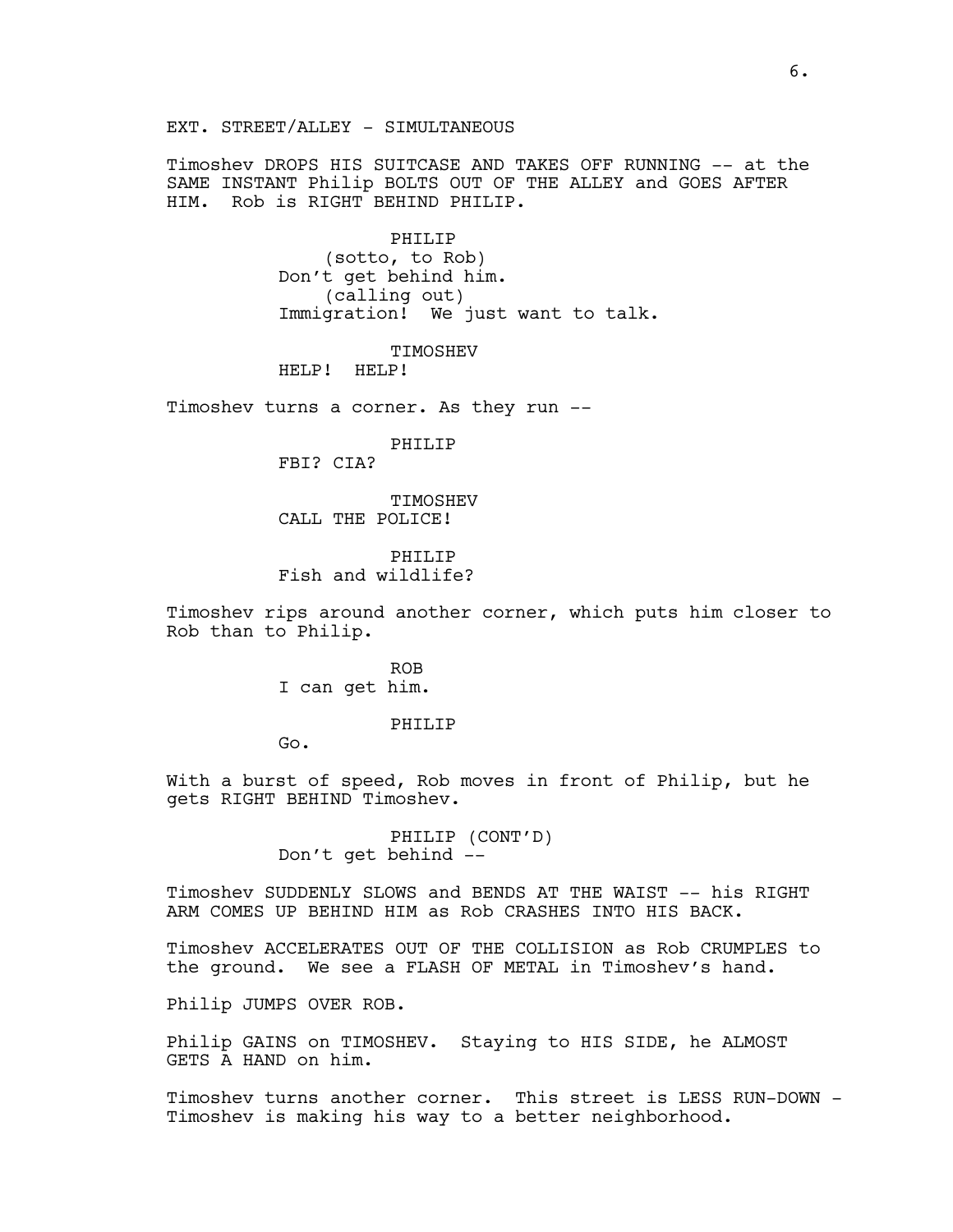Philip is ALMOST NEXT TO TIMOSHEV - he KICKS AT TIMOSHEV'S ANKLE but Timoshev HOPS OVER THE KICK.

Timoshev SPINS AROUND with a BACKFIST aimed at Philip's head that Philip barely dodges. Timoshev LUNGES at him and Philip backpedals.

A FURIOUS fight ensues. Despite his age, Timoshev is fast and fluid. Philip and Timoshev fight in the same style - SHORT, POWERFUL moves, KNEES and ELBOWS. They go for the BODY more than the head.

Philip delivers an ELBOW to Timoshev's jaw that STAGGERS him, and a KNEE to the GROIN before Timoshev can recover. He THROWS Timoshev to the ground and gets on top of him.

Timoshev SPINS over onto his back, his hand COMES OUT OF NOWHERE with a KNIFE and THRUSTS up, it goes THROUGH PHILIP'S JACKET right over his chest --

Philip GRABS Timoshev's wrist and pulls the knife BACK DOWN --

A PEDESTRIAN turns the corner and stops to look at them --

Philip twists Timoshev's wrist and grabs the knife from him. He PUTS THE POINT OF THE BLADE TO TIMOSHEV'S THROAT.

PHILIP (CONT'D)

Ow!

CLOSE-UP on the tip of the knife -- RED WITH BLOOD.

TIMOSHEV

Sorry.

PHILIP Any final words?

TIMOSHEV (smiling) I know you're not supposed to kill me.

PHILIP

I don't think you understand how unpopular you are. I could deliver you in a hundred pieces and they'd give me a separate medal for each one.

Timoshev stops smiling.

Philip puts the knife in his pocket and CUFFS him.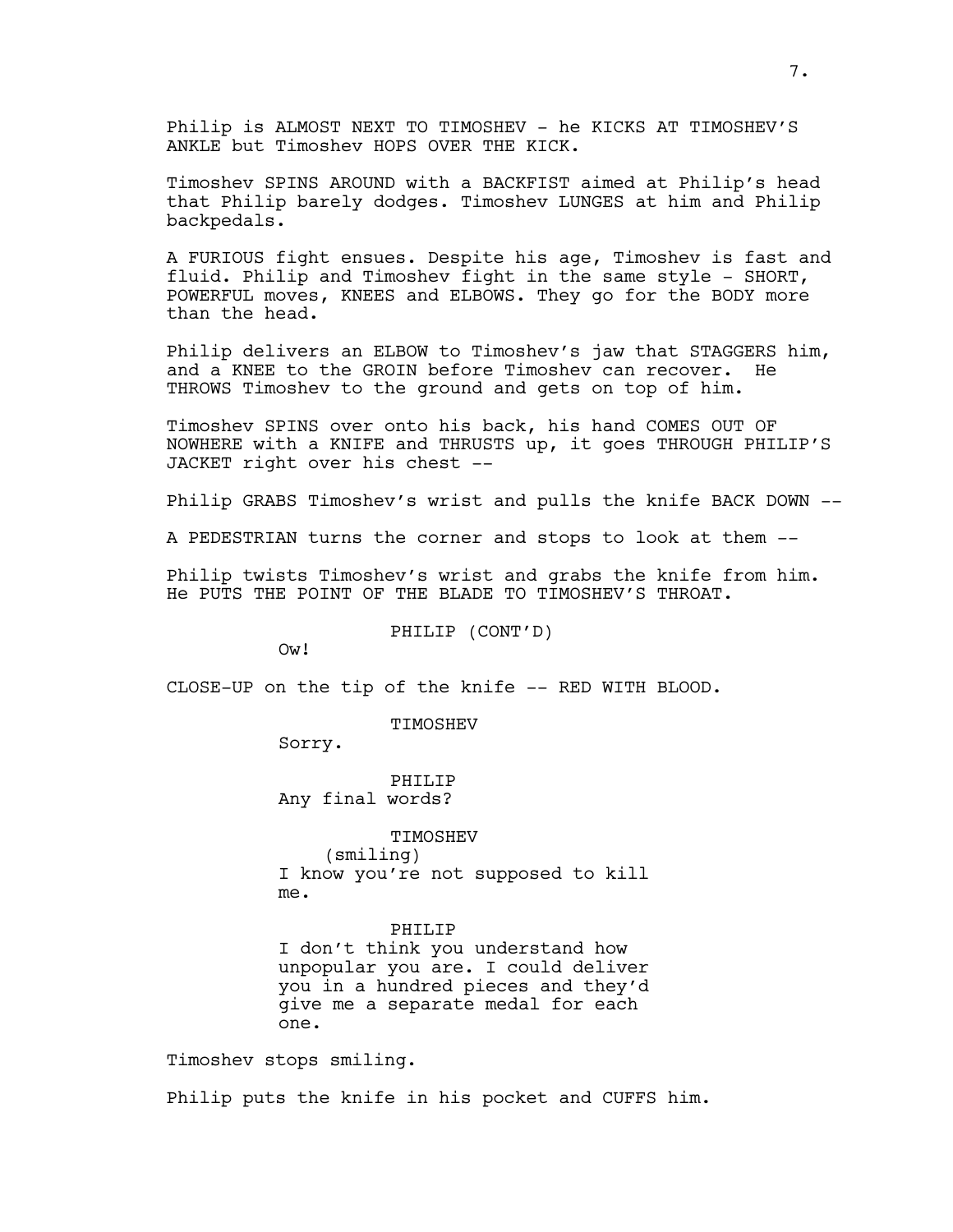PHILIP (CONT'D) (loud, for the pedestrian) You have the right to remain silent. You --

TIMOSHEV HE'S NOT POLICE! HE'S NOT REAL POLICE! HELP, CALL FOR HELP!

A window opens in a house across the street.

A TWO-DOOR 1977 CHEVROLET MONTE CARLO SCREECHES TO A STOP next to Philip and Timoshev. A hand with CRIMSON FINGERNAILS pushes the door open, and ELIZABETH JENNINGS jumps out  $-- 37$ , ATTRACTIVE, STRONG and FAST -- and NOT BLOND, but THE SAME WOMAN WHO WAS WITH THE PASTY BUREAUCRAT -- she pulls the front seat up for access to the rear of the car.

Philip pulls Timoshev up and pushes him into the back seat with the classic 'don't bump your head' cop move.

Philip gets into the driver's seat, Elizabeth gets into the back seat. They drive away.

INT. CAR - CONTINUOUS

Philip drives as Elizabeth rolls Timoshev ONTO THE FLOOR in back. ROB LIES BLEEDING AND HALF-DELIRIOUS on the back seat.

Elizabeth tears off strips of Rob's shirt and uses them to try and stop the bleeding from his stomach wound.

Philip pulls into an...

I/E. CAR/ALLEY - CONTINUOUS

...alley. He gets out of the car, goes around to the front --

The following takes about TWENTY SECONDS:

-- Philip bends down and with two turns takes off the PRE-LOOSENED SCREWS on the D.C. license plate. He leaves the screws on the ground, goes to the back of the car and opens the trunk. He tosses in the FRONT D.C. Plate and TAKES OUT a set of VIRGINIA LICENSE PLATES. He bends down and removes the screws from the BACK LICENSE PLATE. He PUTS a VIRGINIA plate on in back.

He PEELS OFF TWO MAGNETIC BUMPER STICKERS from the REAR FENDER -- one with a picture of SMOKEY THE BEAR, the other reading "7UP - UNdo it" -- and tosses them in the trunk.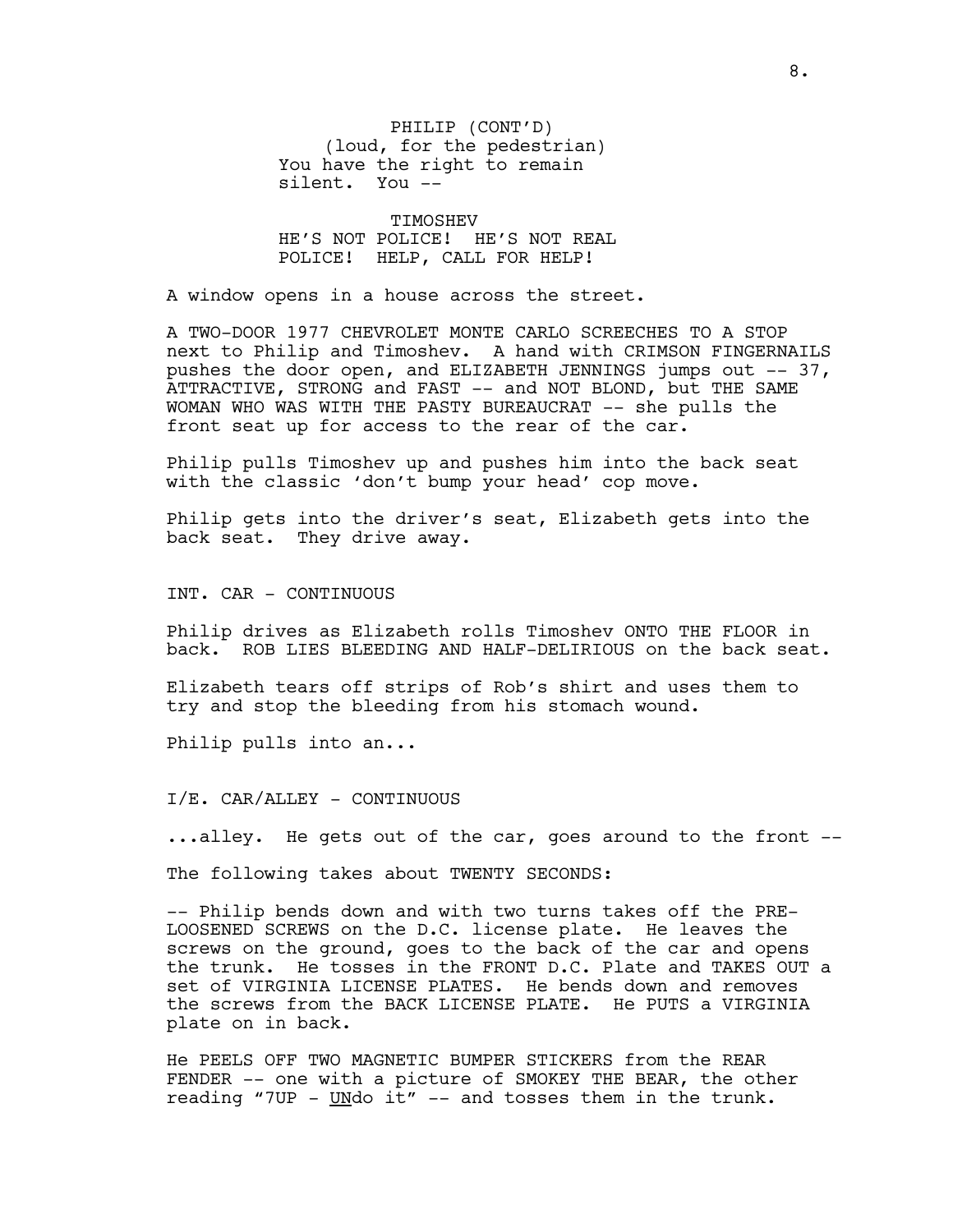He goes back to the front of the car and puts on the second Virginia plate. He gets back in the car and drives out...

INT. CAR - CONTINUOUS

...onto the street. He makes a turn. Something HUGE AND WHITE GLOWS outside the car window -- Philip turns onto a bridge, and we see it's the -- LINCOLN MEMORIAL. WE'RE IN WASHINGTON D.C.

Elizabeth leans forward to talk to Philip. Whispering --

ELIZABETH Heavy bleeding, he's got ten, fifteen minutes.

PHTLTP Arlington Methodist, then 66 to the Beltway to the drop site?

ELIZABETH We blew our whole window on the chase, we won't make it.

TIMOSHEV I can help you. I can make you very rich.

Elizabeth PUTS HER HEEL in Timoshev's mouth.

PHILIP (whispering) So...Parkway to the Beltway, he dies on the way, and 50/50 we miss the handoff anyway?

ELIZABETH Just drive fast.

ROB (groaning) I knew the risks. Finish the mission.

Elizabeth goes back to Rob, puts a hand on his cheek.

ELIZABETH Don't be brave, sweetheart. We won't let you die.

Off Philip, not sure this is true...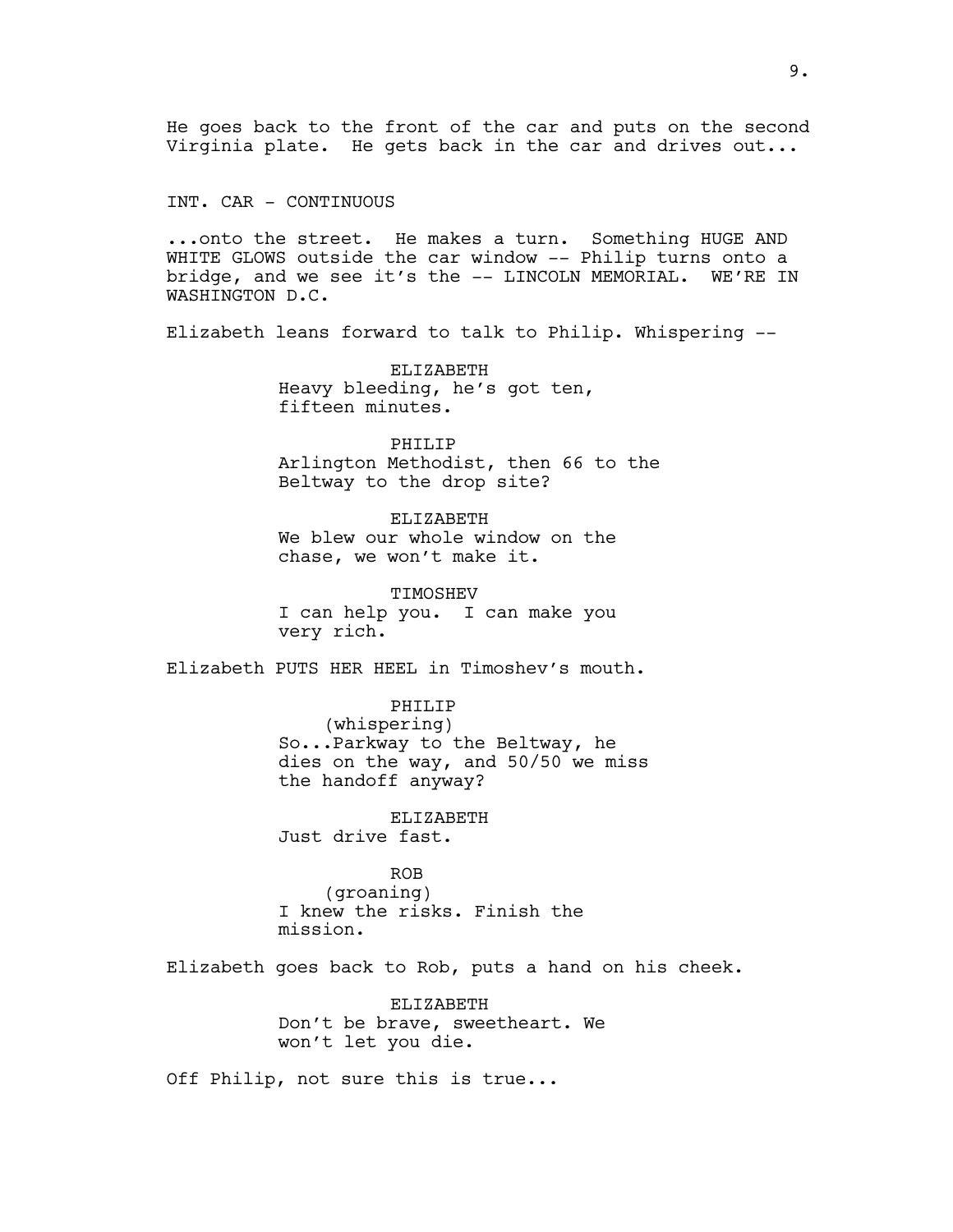$I/E$ . CAR - NIGHT

Philip pulls up to a curb. He gets out of the car and lifts Rob out of the back seat. He pulls Rob's wallet out of his pocket and tosses it to Elizabeth in the back seat as he picks Rob up in his arms and...

EXT. STREET - NIGHT

...carries him down the street.

PHILIP You go in a John Doe. If you live, don't go back to Boston. Assume they're on you.

Philip turns a corner -- there's an EMERGENCY ROOM entrance a hundred yards away. He puts Rob on his feet.

> PHILIP (CONT'D) You gotta walk from here.

Rob, clutching his stomach, takes a step.

PHILIP (CONT'D) You were trained to surmount any obstacle. Go!

Rob stands up straighter and walks toward the emergency room. Philip runs back towards the car.

EXT. STREET - NIGHT

Philip gets into the...

INT. CAR - CONTINUOUS

...car and starts to drive. They take a ramp onto a highway.

Elizabeth kneels on the back seat and looks out the rear window, SCANNING side to side...

# ELIZABETH Back is clear.

Philip accelerates, CLOSE-UP on the speedometer moving from 60 to 70 to 80 to 90 and UP...

PHILIP

Time?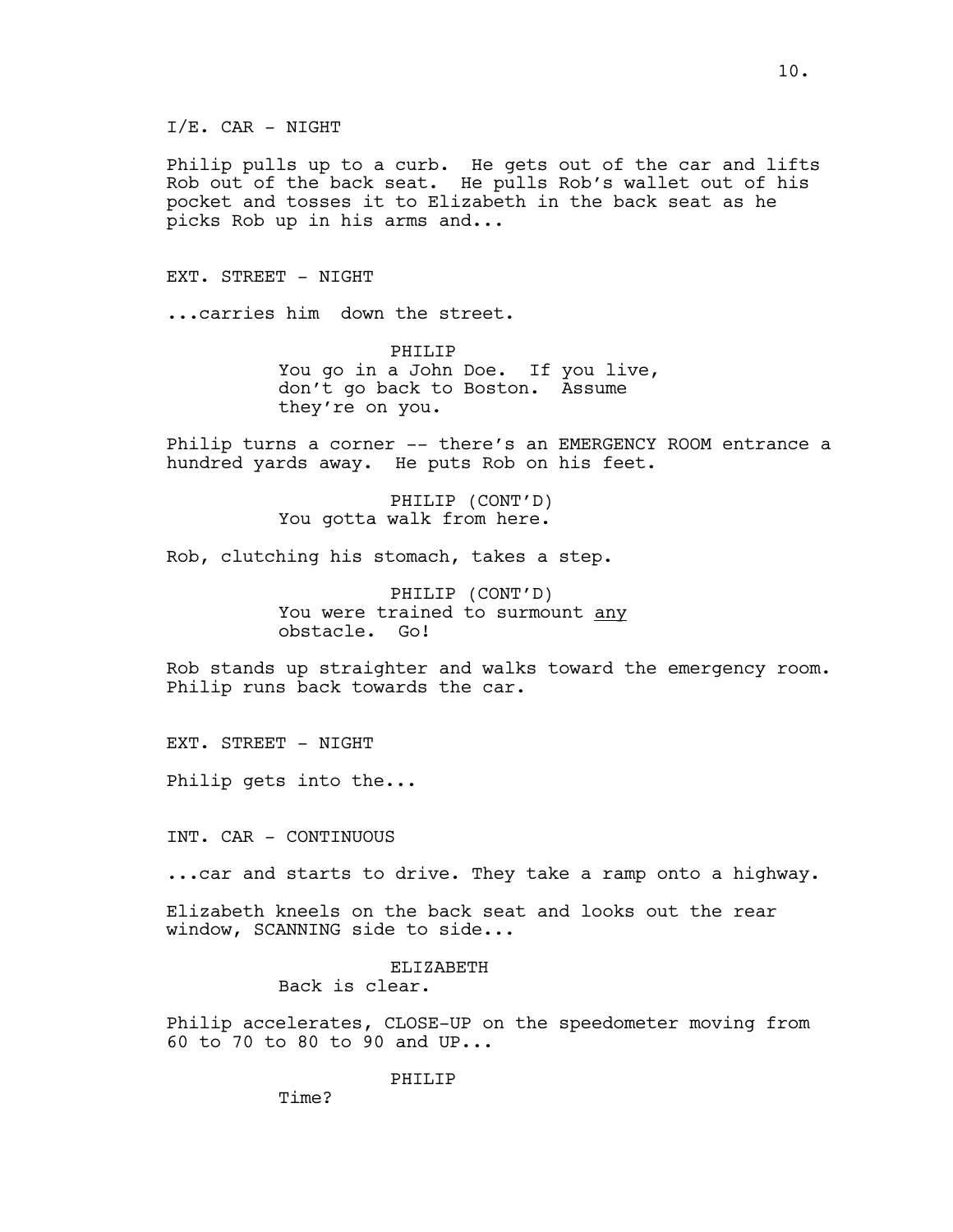They pass an ENTRANCE RAMP -- PHILIP'S POV: LASER FOCUS on each car coming down the RAMP -- he takes in shape of the car, focuses on sedans that could be unmarked police cars, ZEROES in on silhouettes of occupants -- END PHILIP'S POV.

ELIZABETH (CONT'D)

Minus six.

TIMOSHEV There's another way, please listen to me, we could all --

Elizabeth lifts one knee off the back seat and DRIVES HER BOOT DOWN into Timoshev's EYE.

EXT. DOCKS - LATER

Philip pulls up in front of a dark, empty DOCK.

Philip and Elizabeth get out. They stare at a ship a few hundred yards out to sea.

# PHILIP

Why is everyone so punctual in this business?

Without looking, Elizabeth delivers a SHARP BACKKICK to the Monte Carlo's OPEN PASSENGER SIDE DOOR behind her.

The massive door SLAMS SHUT on Timoshev's LEG as he tries to wriggle out of the backseat.

#### TIMOSHEV

Aahh!

Elizabeth FLIPS THE SEAT RELEASE, pulls the passenger seat forward, and unceremoniously hoists Timoshev back into the car and onto the floor. She gets in after him.

When she sits, Elizabeth plants one of her heels in Timoshev's BALLS.

Philip gets in and starts to drive.

Quietly, so Elizabeth doesn't notice, Philip puts a hand under his shirt and feels his chest. He takes the hand out and looks at his right index finger in the dim glow of the dashboard -- there's a drop of blood on it.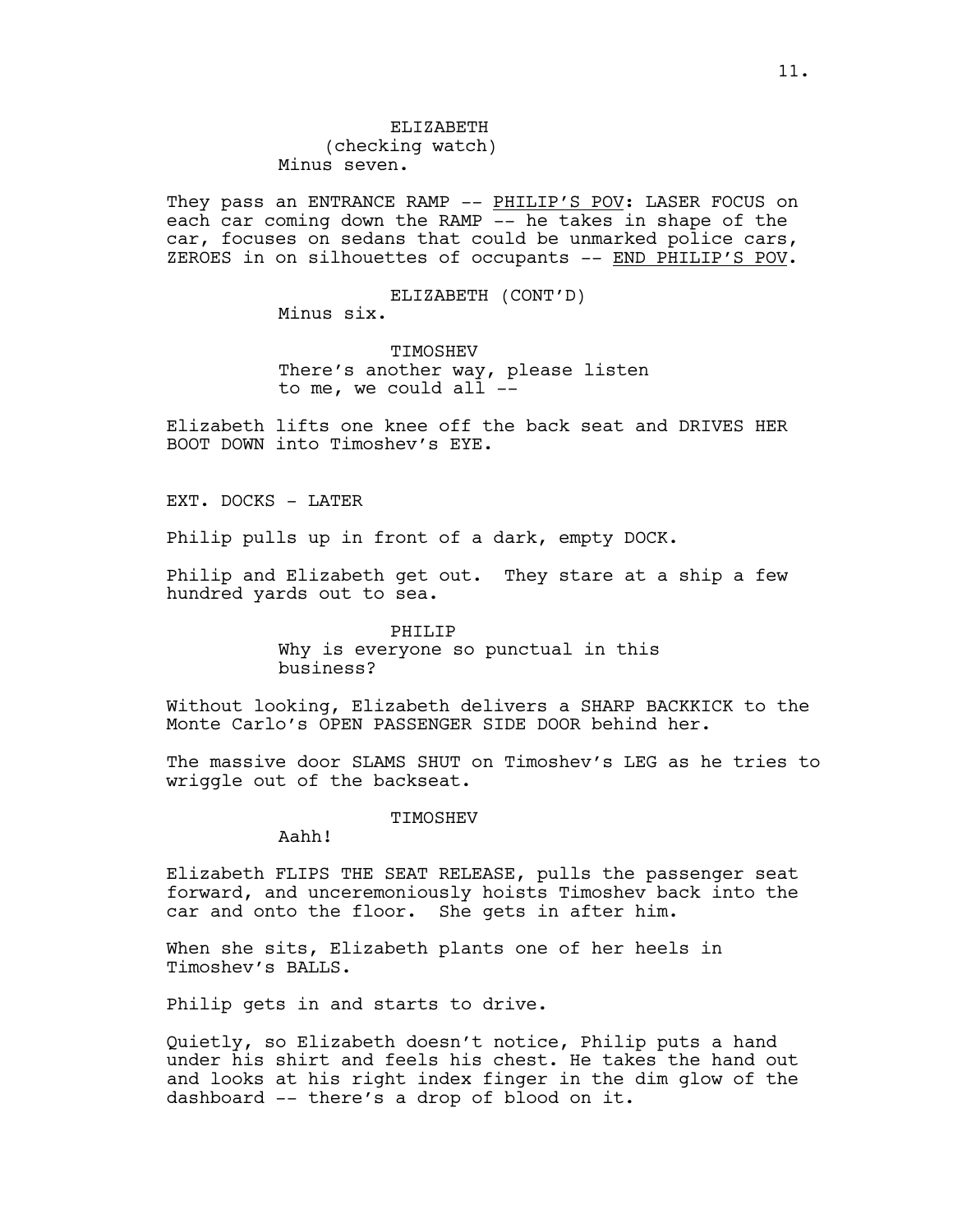Off Philip, more irritated than worried...

And then Off Elizabeth, staring out the window...

# END TEASER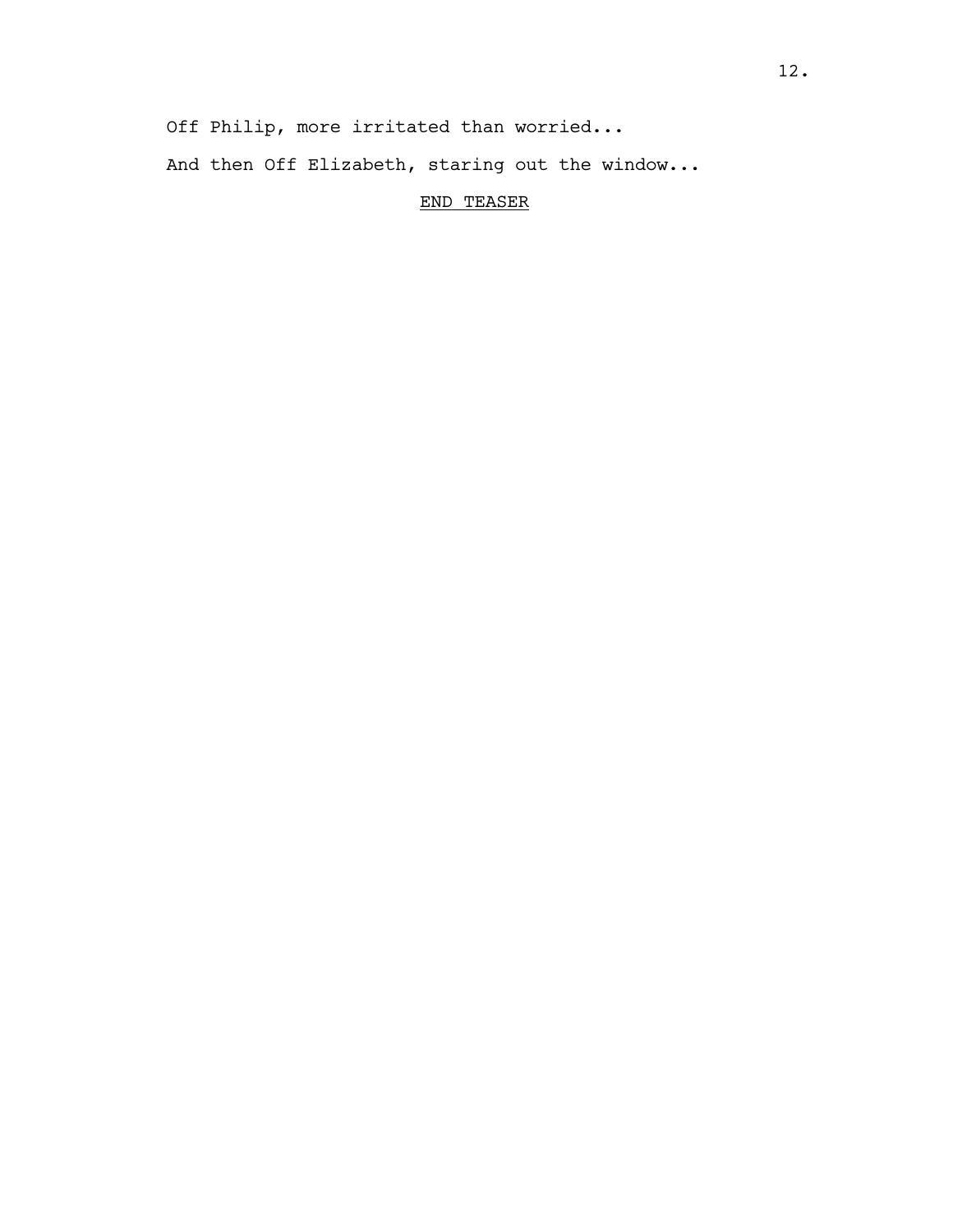# ACT ONE

EXT. PENNSYLVANIA AVENUE, WASHINGTON D.C. - DAY

A block-long concrete building - the sign out front reads: "J. EDGAR HOOVER BUILDING - FBI HEADQUARTERS."

INT. FBI HEADQUARTERS - HALLWAY OUTSIDE CONFERENCE ROOM - DAY

Men and women with ID badges around their necks check in at a table. A SIGN on the table reads: KGB ACTIVITIES IN U.S.A. -- THE CURRENT THREAT. CLASSIFICATION -- TOP SECRET.

AN AMERICAN FLAG stands on one side of the door to the conference room. On the other side, A LARGE, FRAMED PHOTOGRAPH of PRESIDENT RONALD REAGAN hangs on the wall.

INT. FBI HEADQUARTERS - INSIDE THE CONFERENCE ROOM - DAY

AGENT STAN BEEMAN, 36, a LITTLE CHUBBY for an FBI Agent, stands next to AGENT CHRIS MIZZI, 30.

# AGENT MIZZI

CounterIntelligence is the place to be right now, Stan. What's it take to rob a bank? Stick your finger in your pocket, say, "Gimme all your money." In CI, we're up against the most sophisticated enemy in the world.

STAN

One good thing about bank robbers, they speak English. They got me in beginner's Russian starting Monday, four days a week.

AGENT MIZZI You have an ear for languages?

STAN I had a very hot high school French teacher one year, I got a B-plus.

AGENT MIZZI Here, you get a 2 on the proficiency exam, you go up a pay grade.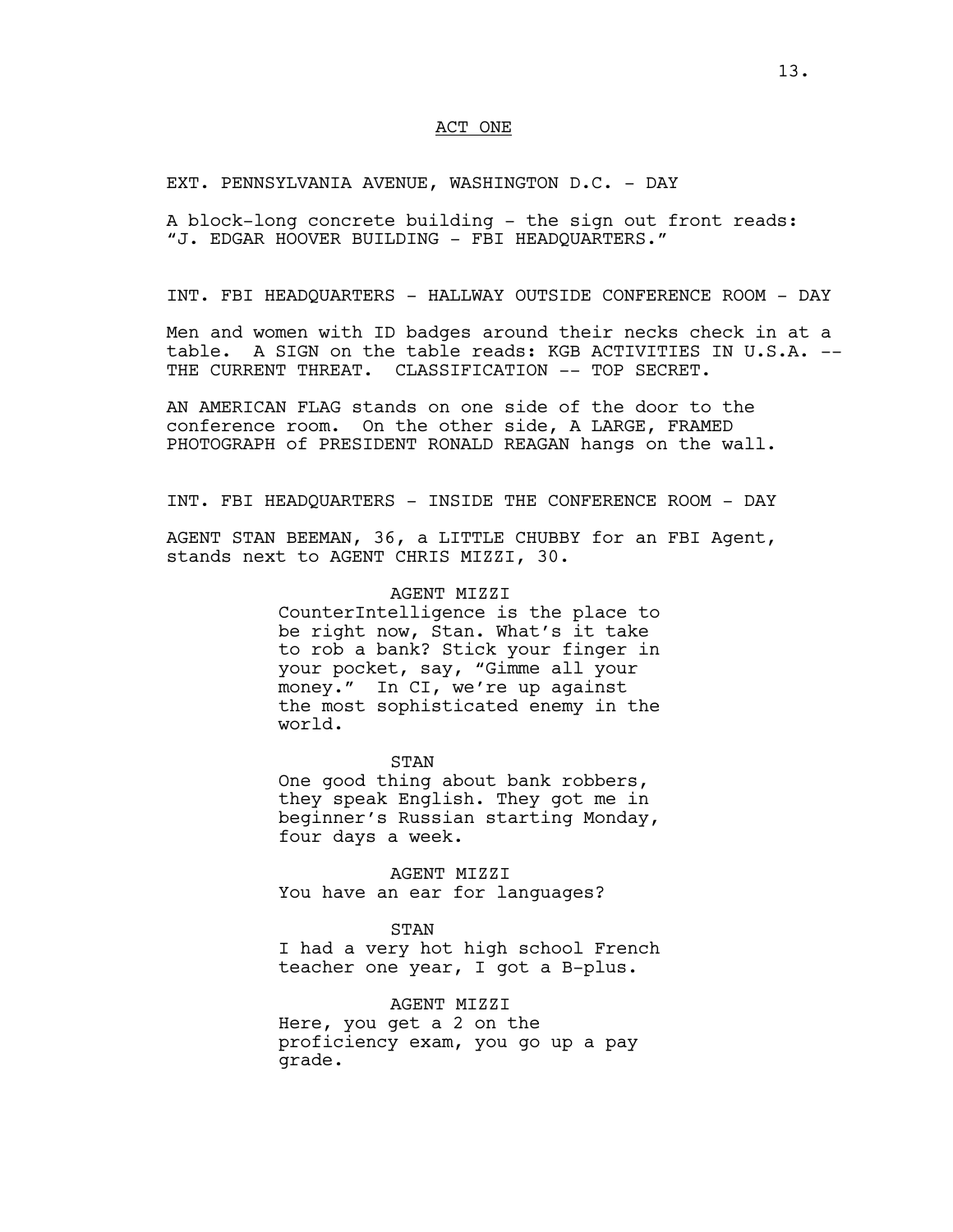SPECIAL AGENT IN CHARGE MARK Bartholomew, 50's, his ID clipped to his breast pocket instead of around his neck, walks by.

> AGENT MIZZI (CONT'D) When are we getting started, boss?

AGENT BARTHOLOMEW Timoshev isn't here. Twenty minutes late.

AGENT MIZZI Maybe he had a little too much vodka last night.

AGENT BARTHOLOMEW I've been working with him since he defected, he's never been twenty seconds late for anything.

AGENT MIZZI Where's he coming in from?

AGENT BARTHOLOMEW Don't know. Won't do witness protection, says there are too many leaks. He only deals with the Director and the A.G., I don't even know where he stayed last night.

Agent Bartholomew walks away.

AGENT MIZZI

(indicating Bartholomew) Mormon. Since Reagan got elected, starts these fucking meetings at seven a.m.

STAN Reagan's not a Mormon.

## AGENT MIZZI

Fundamentalist, whatever. Their goal is the same, to wear down the enemy by getting up earlier than they do.

STAN Who's Timoshev?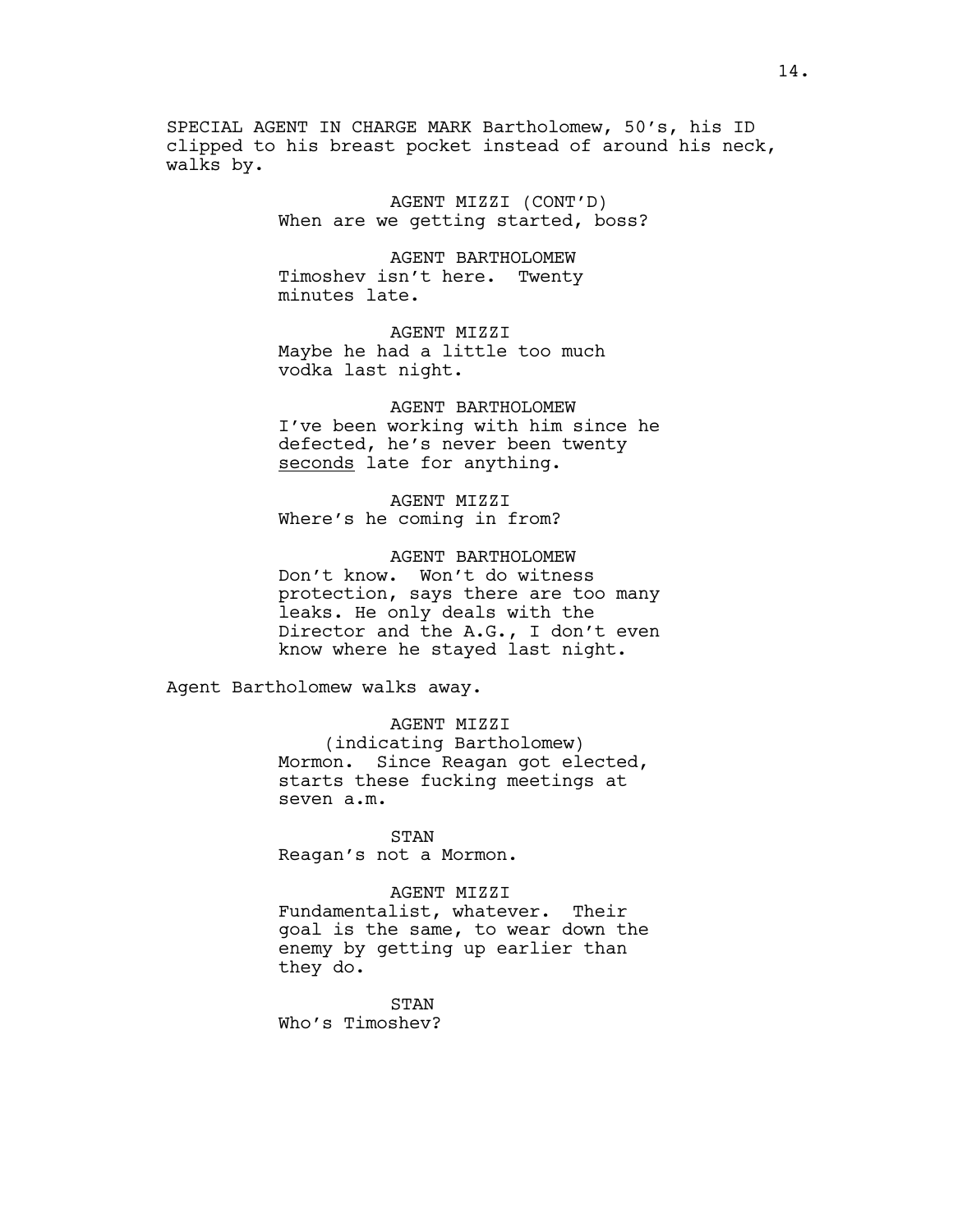# AGENT MIZZI

Ex-KGB Colonel. Blew the whistle on these 'Directorate S' undercover agents they've supposedly got hidden all over the U.S. -- supersecret identities, no one has any idea who they are.

STAN You don't buy it?

# AGENT MIZZI

There's not one single piece of evidence. Then you get guys like Timoshev, they get these big resettlement packages when they defect, millions of dollars. They gotta say something to justify it. So they make up some stories, to keep us happy. *Super-secret spies, living right next door to us. Look like us, speak English better than we do* -- according to Timoshev, they're not allowed to speak another word of Russian once they get here. I mean, come on. Somebody's reading too many spy novels. We're talking figment of the imagination.

INT. GARAGE - DAY

A car trunk SWINGS OPEN.

Inside, TIMOSHEV lies on his side, HANDCUFFED and HOG-TIED. Each arm and leg is also strapped separately to bars in the frame of the trunk. His head is STRAPPED DOWN. He CANNOT MOVE AN INCH.

A WIRE MOUTHGUARD is buckled across his face -- a HEAVY RUBBER BLOCK attached to the mouthguard is WEDGED BETWEEN his TEETH -- it extends down into his throat and prevents him from talking or making noise.

PULL BACK to REVEAL Philip, standing in front of the open trunk of his Monte Carlo. The HOOD of the car is UP, too. Philip holds a cup of water with a straw in it.

PHILIP

(whispering) You understand if you make any noise I'll kill you immediately.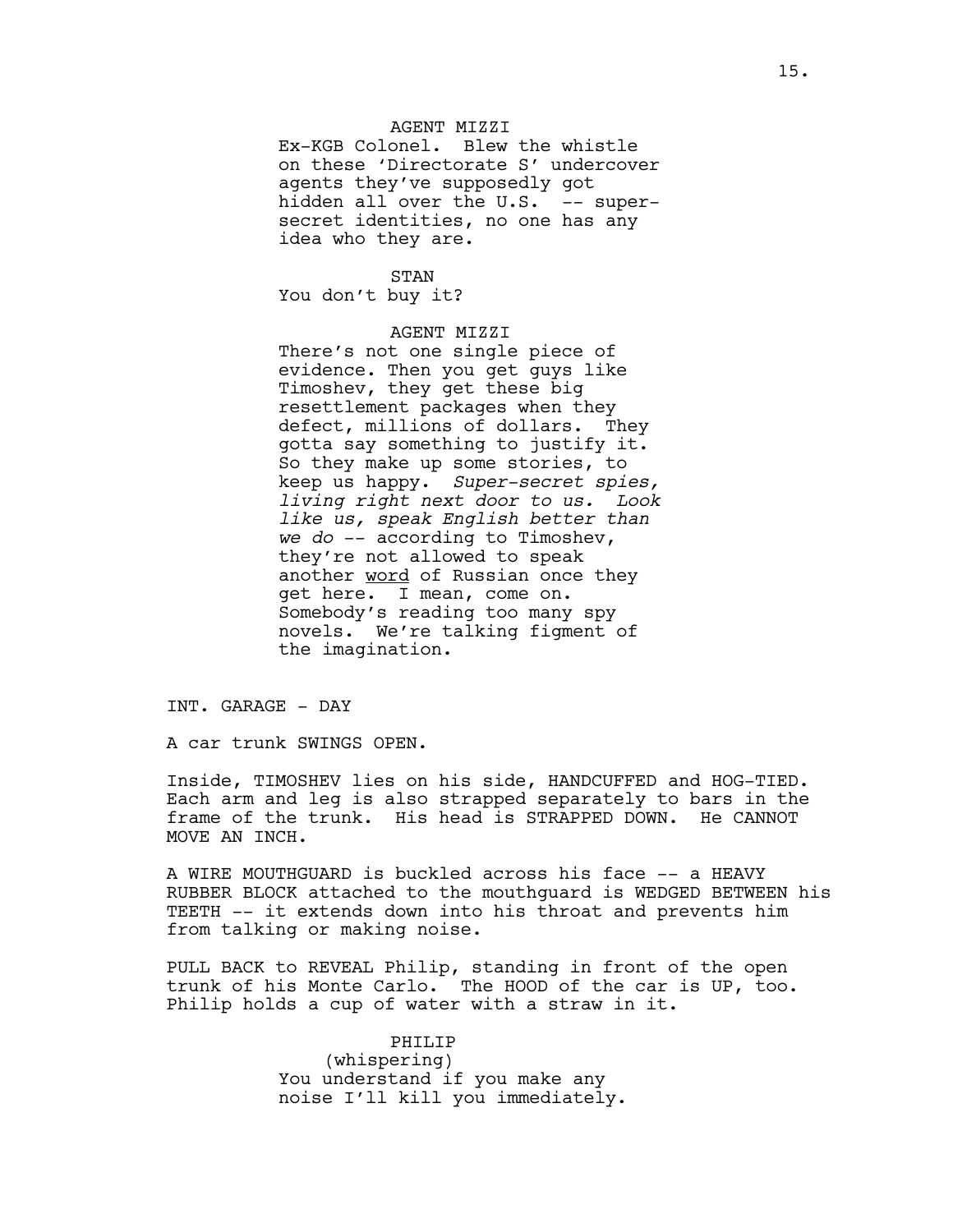Timoshev raises his eyebrows to indicate that he understands.

Philip unbuckles the wire mouthguard and takes the restraint out of Timoshev's mouth, which is a bloody mess from where Elizabeth stomped on it. He puts the straw up to his lips.

# TIMOSHEV (whispering) The FBI paid me three million dollars when I came over, and more since as a consultant.

# PHILIP

(surprised) Three million --

## TIMOSHEV

You will get twice that! Three million as the most valued of defectors, a Directorate S officer, another three for returning me. Go to the FBI and tell them --

Philip stuffs the rubber block back into Timoshev's mouth and re-fastens the mouthguard. He shuts the trunk.

Off Philip, standing over the trunk, thinking...

INT. KITCHEN - DAY

ELIZABETH stands behind the kitchen counter. PAIGE, 13, and HENRY, 10, sit at the table eating breakfast. Henry reads the sports section.

PHILIP WALKS IN.

PHILIP Car won't start, we're gonna have to take the bus to the metro.

HENRY Dad, Valenzuela pitched a onehitter last night.

ELIZABETH I'm not going in today.

Philip goes over to Elizabeth by the sink. He turns on the faucet to cover their conversation from the kids. As he washes his hands --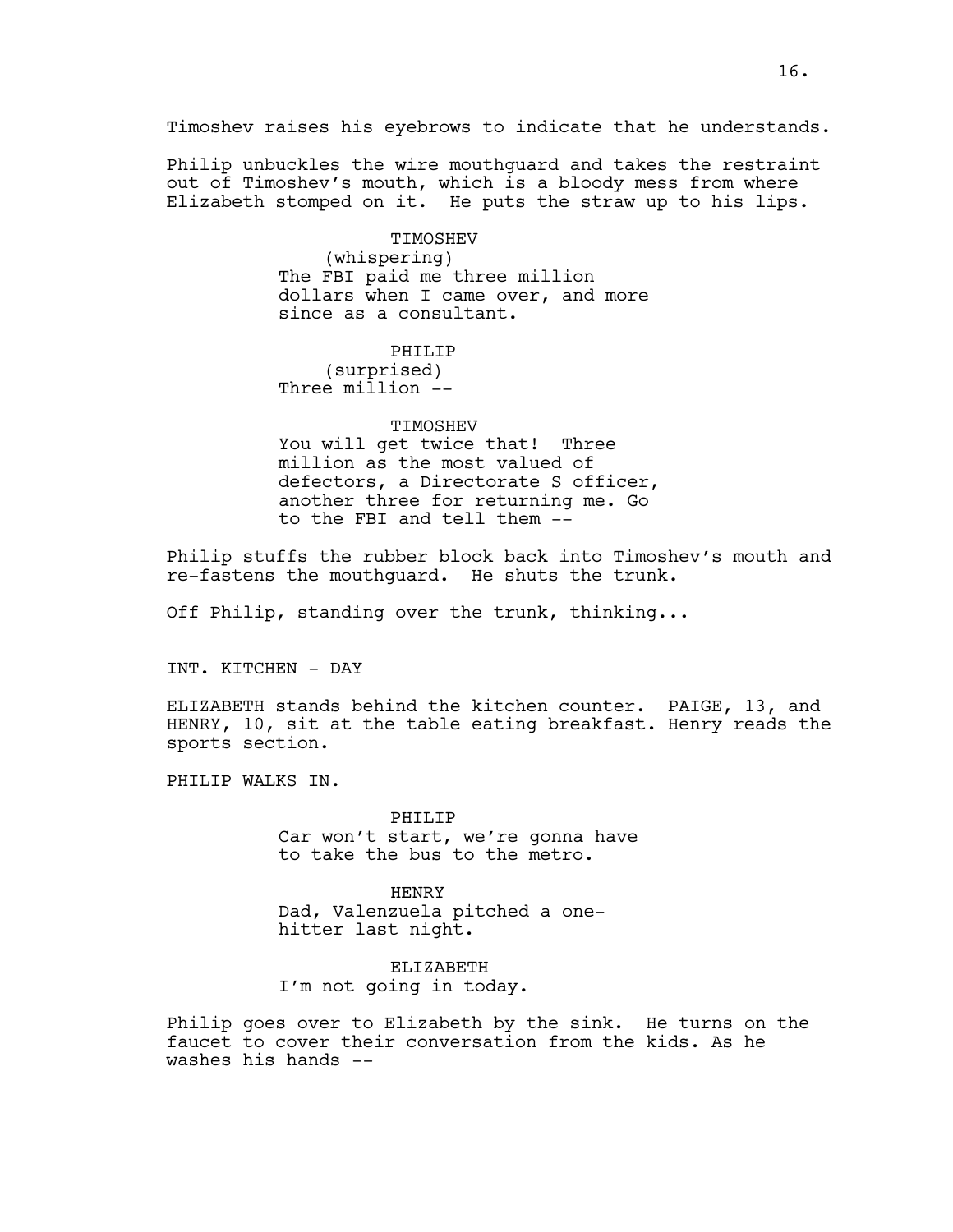## PHILIP

(sotto) Do you know what they paid that asshole? Three million dollars.

ELIZABETH (sotto) Henry was looking for his skateboard. It's not in the garage, is it?

Paige gets up from the table, takes a Styrofoam cup from a cabinet, and pours herself a cup of coffee.

#### PAIGE

Bye.

Paige walks out the door. Philip and Elizabeth, both surprised by the coffee, watch her, but don't say anything. Henry grabs his backpack and follows Paige out.

> PHILIP (calling after Henry) No coffee for you?

ELIZABETH We have to get him out of here tonight.

#### PHILIP

I just coded the message, I'll drop it on the way to work, get instructions back this afternoon, hand him off after the kids go to sleep. You don't have to stay home, he's secure in there.

#### ELIZABETH

There were witnesses. If they put it together, they could be looking for him in a few hours. I'm gonna stay.

#### PHILIP

I told you we should have built that secret underground chamber in the basement with the dual air vents and the weather-proof walls.

### ELIZABETH

You mean that wine cellar you wanted to put in under the laundry room?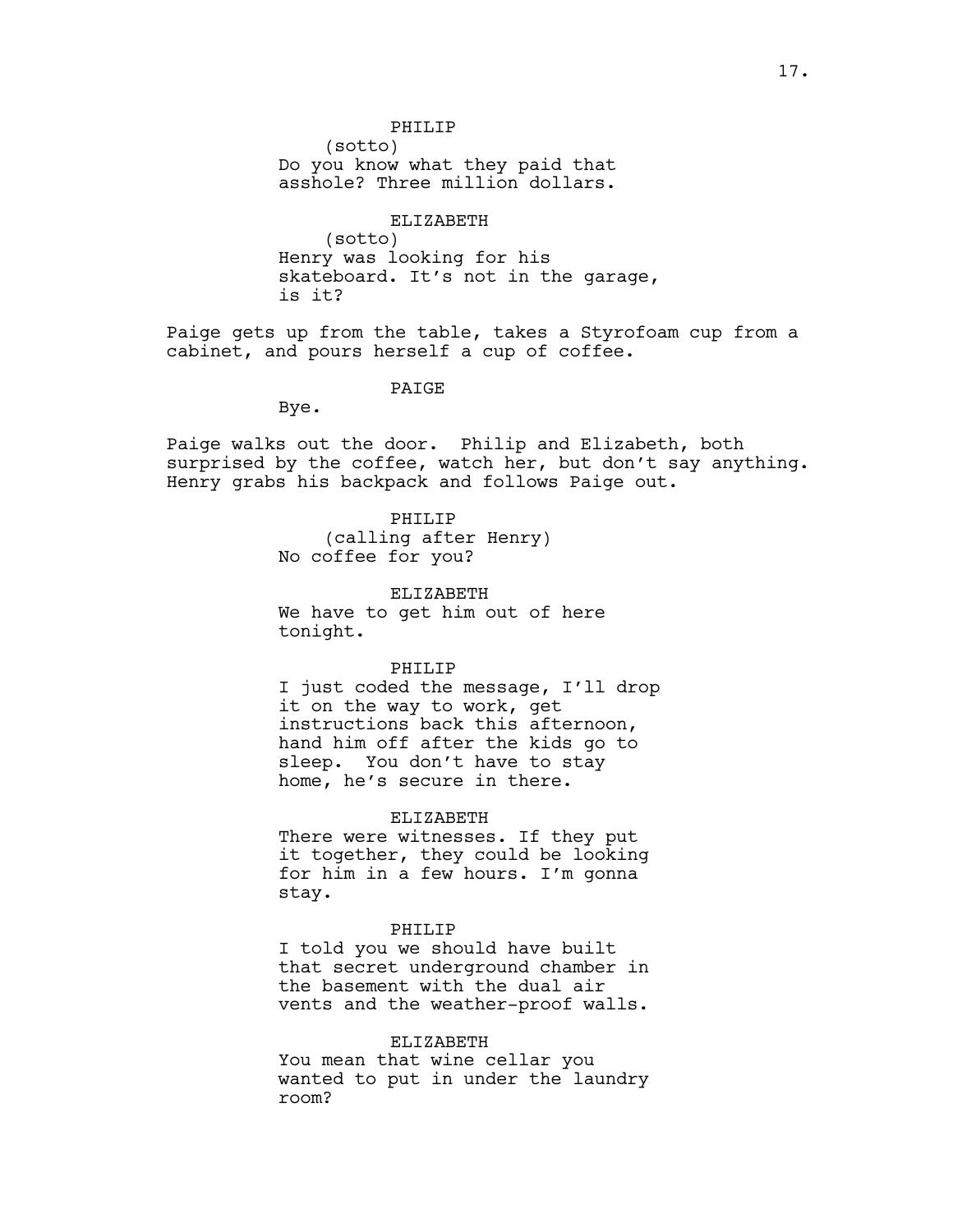I said it could have other uses.

Elizabeth refills her coffee cup.

PHILIP (CONT'D) Anyway, three million dollars he got.

ELIZABETH He can buy himself a diamond-plated coffin.

Elizabeth gets the dirty plates from the table.

Off Philip's ambivalent look, which Elizabeth doesn't see...

EXT. FRONT LAWN - DAY

Philip, carrying a briefcase, comes out the front door. He's fully dressed for work now, in an ARMANI SUIT.

He turns on the sprinkler. He gazes with satisfaction at his beautiful green lawn.

He turns around and looks at his house -- a middle-class townhouse with attached garage -- he turns and looks at the other houses in his suburban development -- identical, pristine -- he SMILES -- HE LOVES IT HERE.

INT. BALLSTON METRO STATION - ARLINGTON, VIRGINIA - DAY

PHILIP'S POV:

(NOTE: POV shots are used throughout to show what intelligence officers are trained to see and hear in operational environments)

AUDIO: LOUD - pneumatic hiss of a train. SOFT, FROM DIFFERENT DIRECTIONS - distant RADIO STATIC, SHORT SERIES OF ELECTRONIC BEEPS, garbled VOICE ON A WALKIE-TALKIE.

VISUAL: a quick scan of Philip's field of vision, left to right -- jump back to the left and repeat the scan, this time focused on faces -- every third or fourth person, Philip LASER-FOCUSES IN for half a second ON A SPECIFIC CHARACTERISTIC -- AN OLD WOMAN'S EARLOBE, A YOUNG MAN'S LIP, DEEP POUCHES UNDER A MIDDLE-AGED MAN'S EYES -- features that are hard to change quickly with disguise --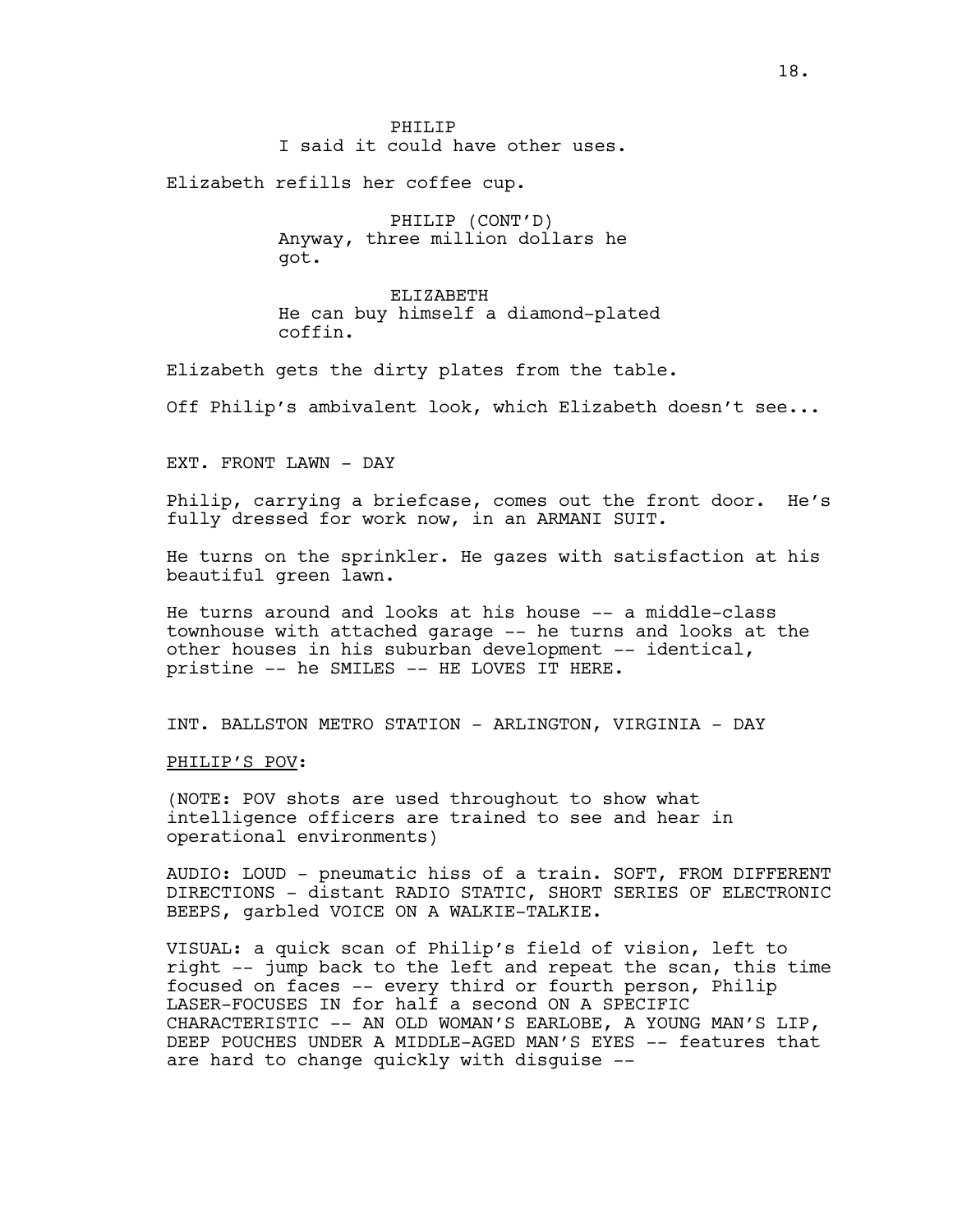NEXT VISUAL: the crowd thins -- he's turning a corner -- a waist-high cement balustrade on the right -- Philip comes close to it, stops, turns, faces an empty track where a train will arrive.

NEXT VISUAL: SCAN left to right, REPEAT -- in lower right field of vision, Philip sees his right hand reach around into his back pocket, when --

LEFT PERIPHERAL VISION, TWO COPS appear. They lean against the balustrade very close to Philip.

WE JUMP OUT OF PHILIP'S POV TO:

A shot of Philip and two cops leaning against the balustrade. The cops chat. Philip looks straight ahead -- an almost imperceptible SMILE spreads across his face.

## BACK TO PHILIP'S POV:

Cops in left peripheral vision -- right hand reaches into back pocket  $-$  something comes out  $-$  reaching back with it, up and over the balustrade --

## JUMP OUT OF PHILIP'S POV AGAIN AND CLOSE-UP ON:

Philip's hand as he reaches behind his back without looking and STICKS WHATEVER HE TOOK OUT OF HIS POCKET onto the backside of the cement balustrade --

CLOSE-UP on the OBJECT -- it's a SMALL, THIN SLICE OF CEMENT that LOOKS EXACTLY LIKE the cement balustrade.

A train pulls into the station. Philip steps across the platform and gets on.

INT. SCHOOL LUNCHROOM - DAY

Philip and Elizabeth's daughter Paige comes out of the cafeteria line carrying a tray. She sits down at a table with three boys -- two of them are playing chess. The third is TOM, 13, SEVERE ACNE.

PAIGE

(glancing at the board) Knight to queen's bishop three --

CHESS PLAYER #1 (moving knight) I was just about to do that.

CHESS PLAYER #2

Paige!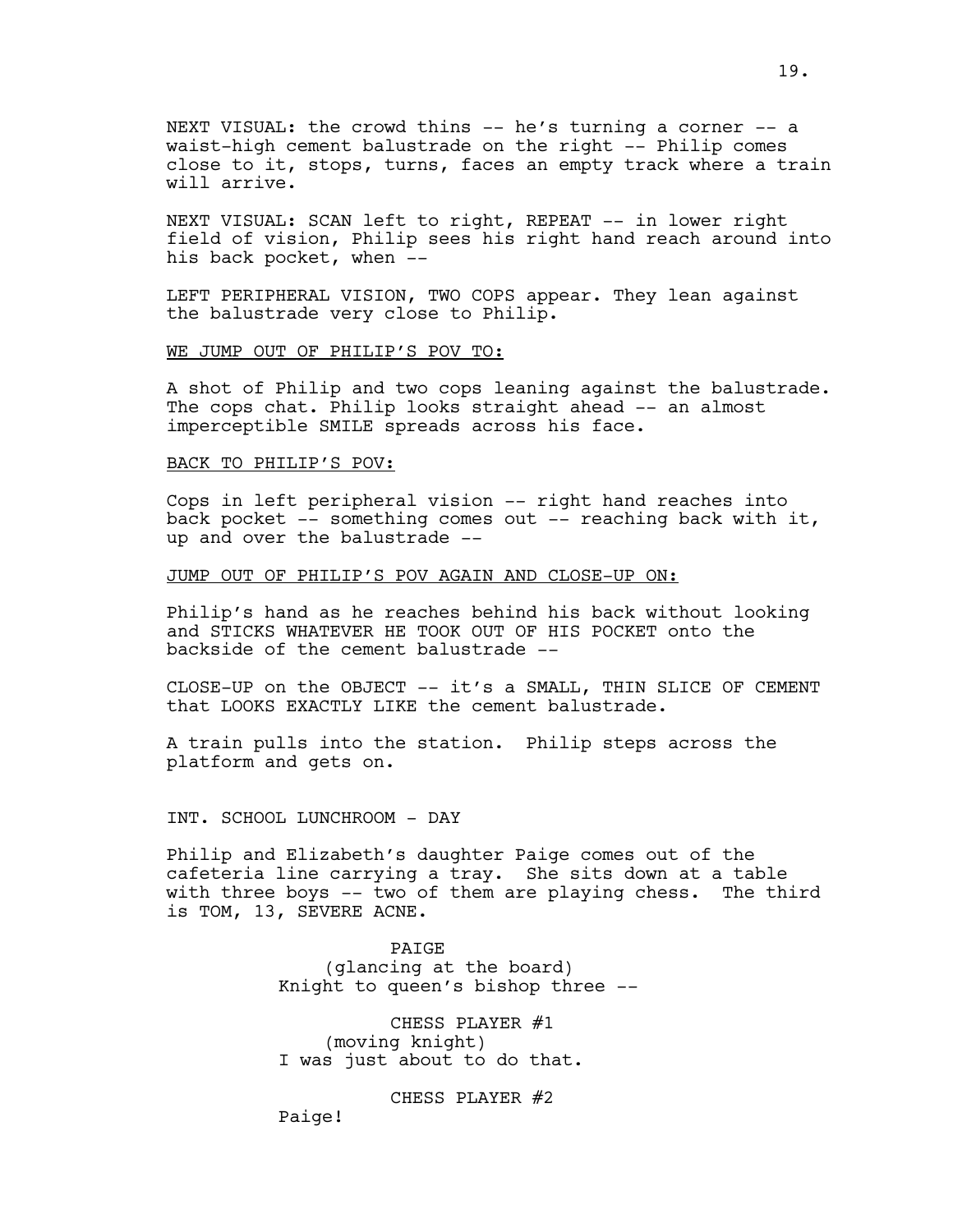# **PATGE**

Oh yeah?

TOM My aunt got rickets. So now I might go to the dance.

PAIGE What're rickets?

A group of more attractive, athletic boys walk past. Off Paige, watching them...

INT. JENNINGS TRAVEL, WASHINGTON D.C. - PHILIP'S OFFICE - DAY

Philip sits at his desk in a private office, looking down at a hand-written ledger.

STAVOS, 40's, Greek-American, dressed in an embroidered tunic that looks good on him, comes in.

> STAVOS Philip, do not look so gloomy. Our new President will end the recession and bring wealth and prosperity to all. If not, you can sell those shoes and keep us going for another two or three years.

They both look down at Philip's FERRAGAMO shoes.

Philip tosses the ledger onto his desk and comes over to Stavos. He puts his arm around him as they walk into the...

INT. HALLWAY - DAY

...hallway.

PHILIP Why did I give you that raise last year, Stavos?

STAVOS The Greek charm.

PHILIP Is that a thing?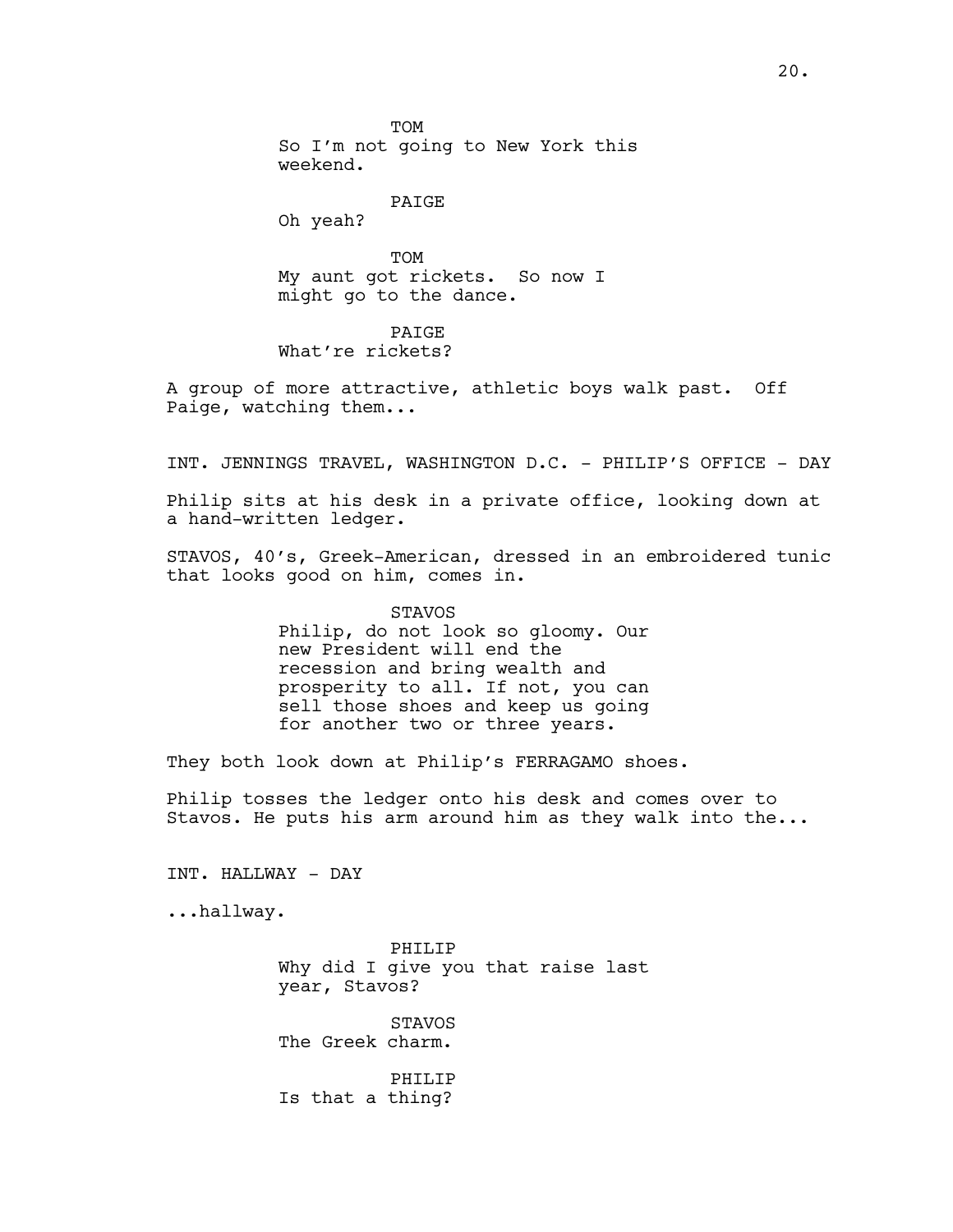They continue into the...

INT. JENNINGS TRAVEL - OUTER OFFICE - DAY

...outer office of an upscale travel agency. TRAVEL AGENTS answer phones, write out PAPER AIRLINE TICKETS, look at GREEN BLINKING CURSORS on BIG CRT MONITORS. We are on an upper floor of an office building, not a storefront.

Philip sits down on HELENE'S desk -- she's in her late 60's -while ANGELA, 20's, looks over from her desk, wishing Philip were flirting with her.

> PHILIP Helene, sweetheart, can you call your pal Bert at Allied and ask him to settle up for this month?

HELENE You know he's going to ask me out.

# PHILIP

He's only human, Helene.

Philip heads back to his office. On the way, he stares at a POSTER on the wall of a MAN IN A TUXEDO getting into a limousine in NEW YORK CITY.

INT. LIVING ROOM - JENNINGS TOWNHOUSE - DAY

Elizabeth sits on the couch reading a copy of LADY'S CIRCLE MAGAZINE with (a very young) CAROL BURNETT and ALAN ALDA on the cover. She keeps looking up at the hallway. Finally, she gets up and goes into the...

INT. HALLWAY - CONTINUOUS

...hallway, which she follows to...

INT. GARAGE - CONTINUOUS

...the garage. She closes the door behind her.

She goes to the back of the Monte Carlo. She stares at the trunk.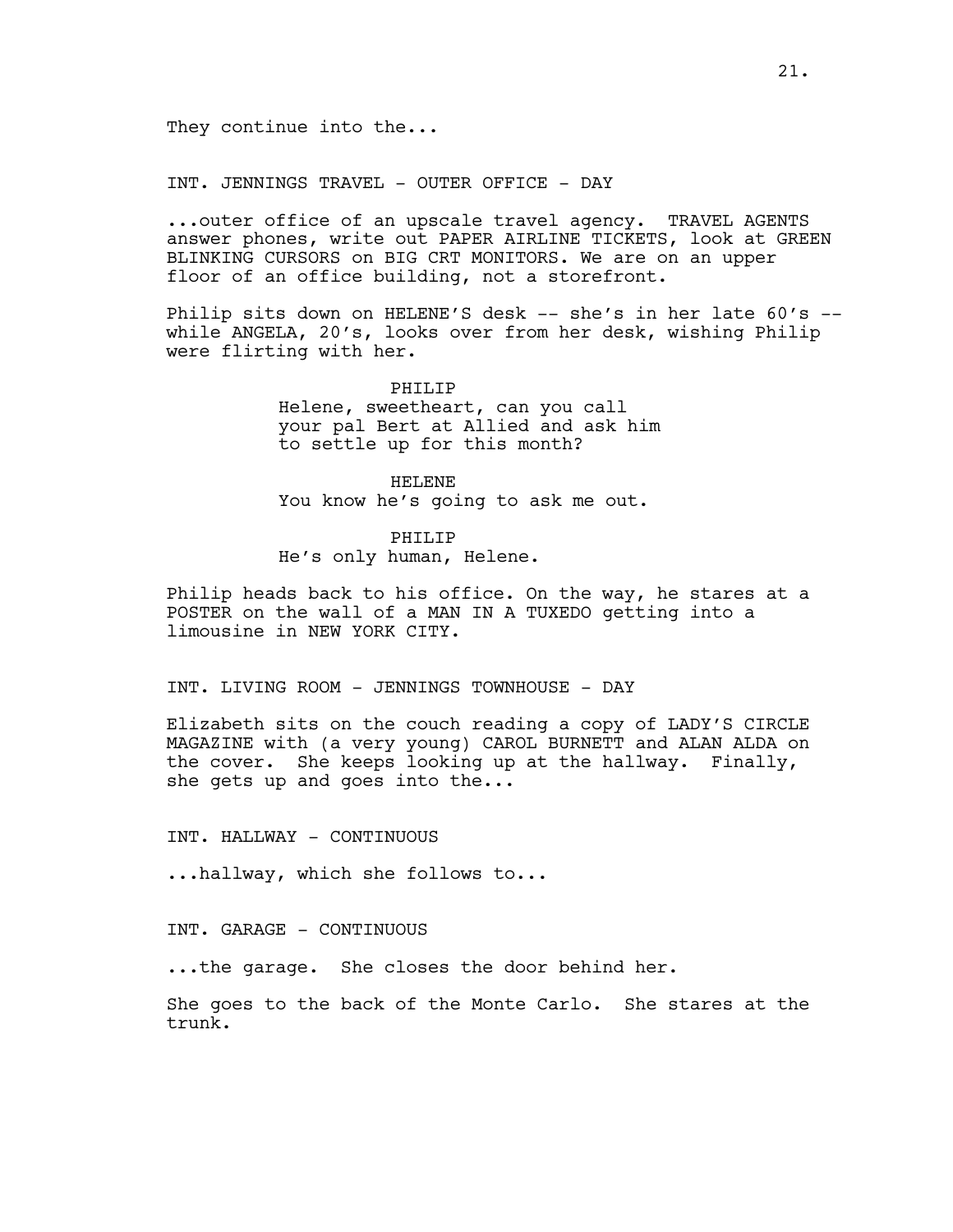INT. GYMNASIUM - NIGHT - ELIZABETH'S FLASHBACK

Free weights, a canvas punching bag hanging from the ceiling - - RED BANNERS on the wall, in RUSSIAN -- a single bulb lights up one corner of the gym, where --

ELIZABETH -- 18-years-old, in grey workout clothes, is in a fighting stance. Her TRAINER, 50's, stands across from her.

Elizabeth FAKES WITH HER LEFT, then THROWS A RIGHT ELBOW at the trainer. He pivots, and the elbow misses.

### TRAINER

Again.

Elizabeth repeats the move, the trainer slips it again. A MAN appears behind the trainer.

> MAN What have we here?

Elizabeth and her trainer stop and turn towards the man - it's TIMOSHEV, twenty years younger.

> TRAINER Captain, I -- didn't know you were back.

TIMOSHEV You two are working late.

TRAINER She has great promise. We are putting in extra work.

TIMOSHEV Leave us. I will teach her how we do it in the field.

The trainer hesitates.

TIMOSHEV (CONT'D)

Go.

The trainer leaves.

TIMOSHEV (CONT'D) Now my dear, again.

Elizabeth raises her hands, fakes, then throws the elbow at Timoshev -- he steps aside, and Elizabeth stumbles.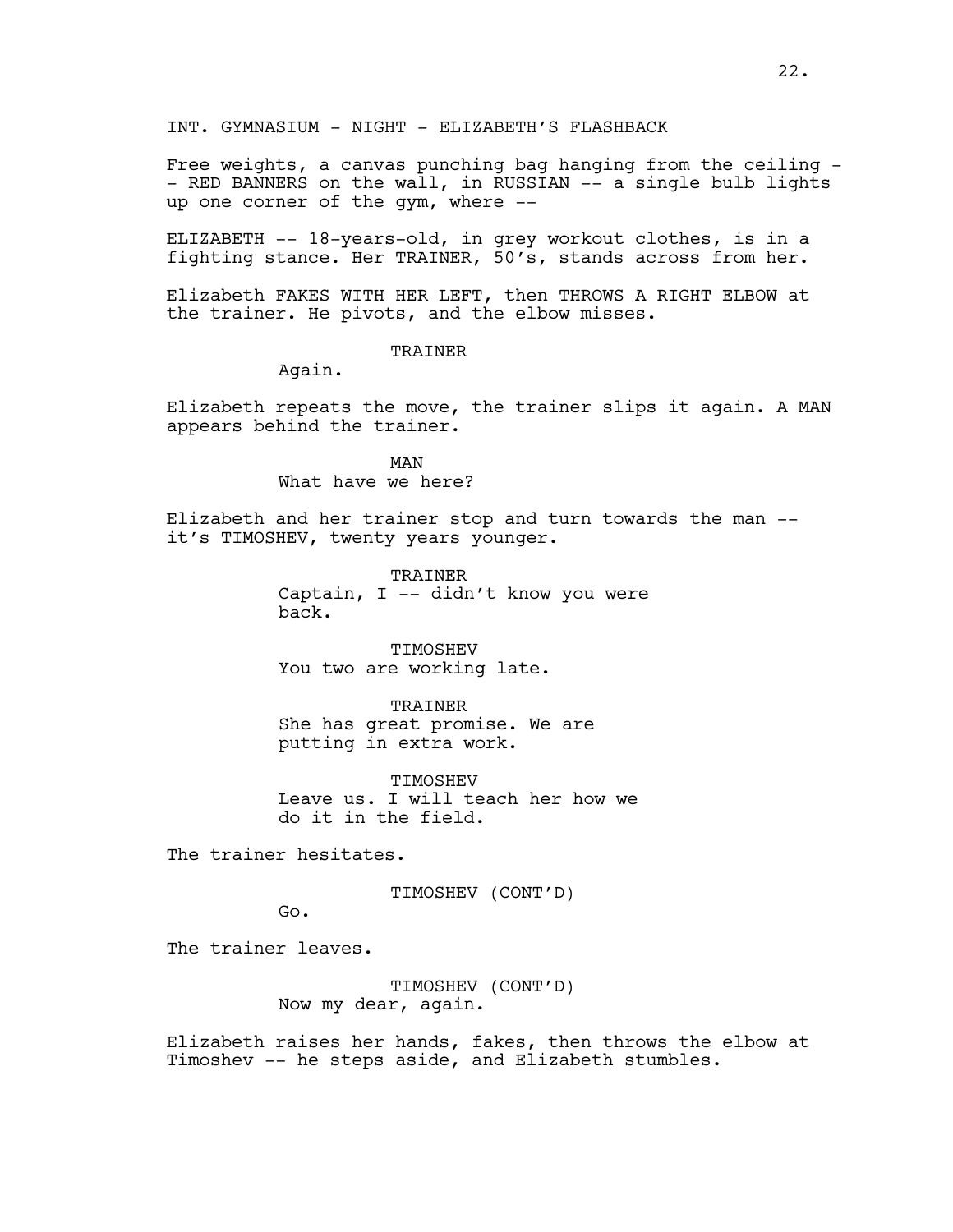**TIMOSHEV** I'm sorry. Use the contraction. Now faster!

Elizabeth lunges again, Timoshev slips the blow but this time HITS Elizabeth in the face with the heel of his palm.

> TIMOSHEV (CONT'D) Watch! Don't overcommit.

At the gym door, the trainer stands outside in the dark hallway, looking through the small window -- he's worried.

Elizabeth lunges at Timoshev again, harder and faster -- she misses -- Timoshev HITS her again, then SHOVES her backwards onto some mats in a dark corner of the gym.

Timoshev moves towards Elizabeth -- she scrambles to her feet -- he MOVES CLOSER -- she gets into a fighting stance -- he MOVES CLOSER -- she steps back, stumbles onto the mats --

Timoshev throws himself on top of Elizabeth. Trained for close-quarters combat, she shoots her thumb straight at his eye. Timoshev grabs her wrist just in time. He smiles, even though it was close, and SLAMS her arm down. Elizabeth maneuvers to push him off with her legs, but he's got her pinned.

Timoshev puts a forearm against Elizabeth's throat and PUSHES - Elizabeth's breathing SLOWS, gets labored - Timoshev waits until she lets out a few weak CHOKES - he lets go of her pinned arm, reaches down, pulls her pants down, then his.

As he pushes into her, he takes his forearm off her throat. OFF ELIZABETH, gasping for air...

END OF FLASHBACK

INT. GARAGE - CONTINUOUS

Elizabeth opens the trunk.

Timoshev looks up at her.

Elizabeth stares down at him. Timoshev SQUINTS -- she looks familiar, but he can't quite place her. But the harder she glares at him, the more he seems to realize he SHOULD know who she is.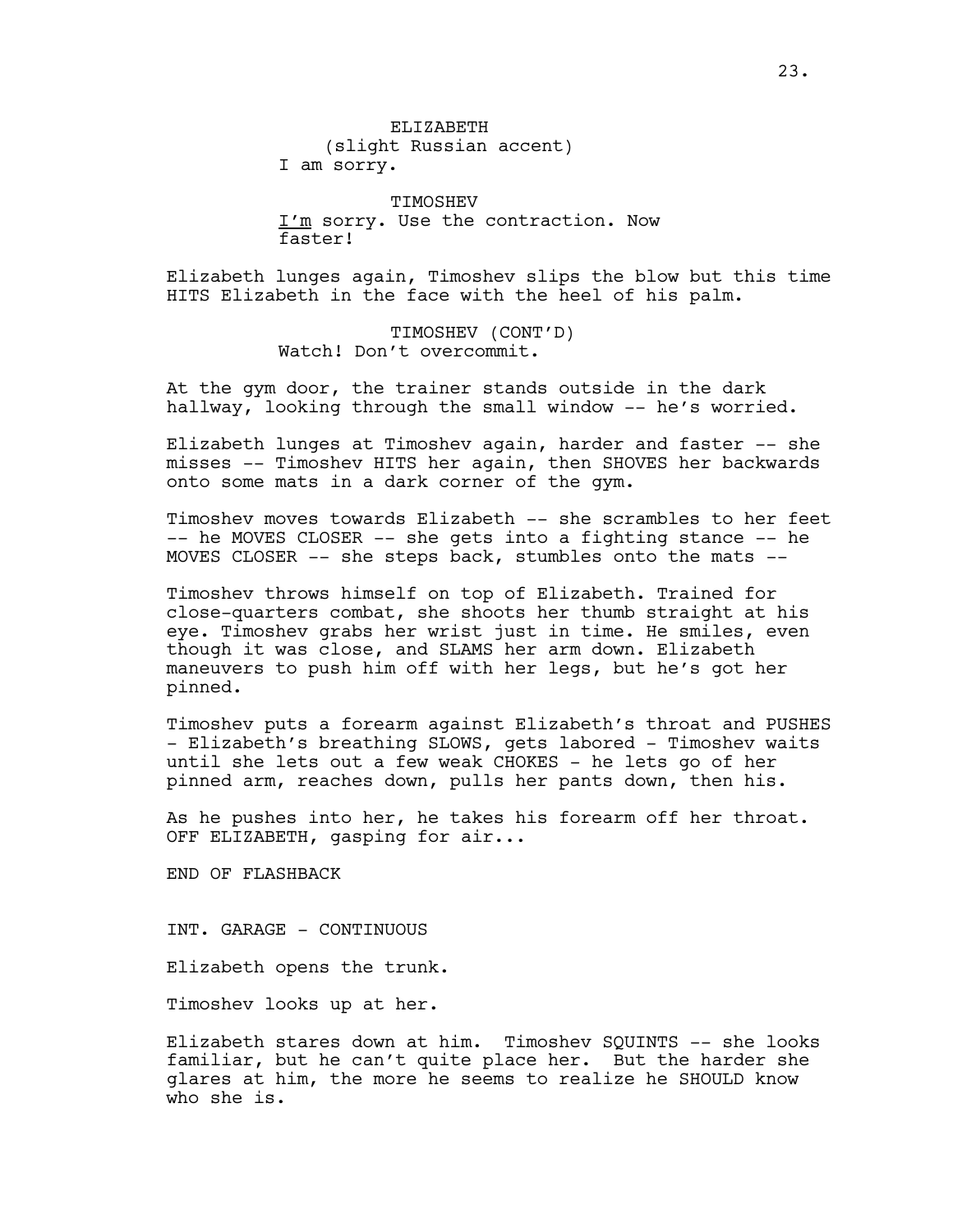And then his eyes narrow a little more. He may remember. Off Elizabeth, STARTING TO SHAKE WITH RAGE...

# END ACT ONE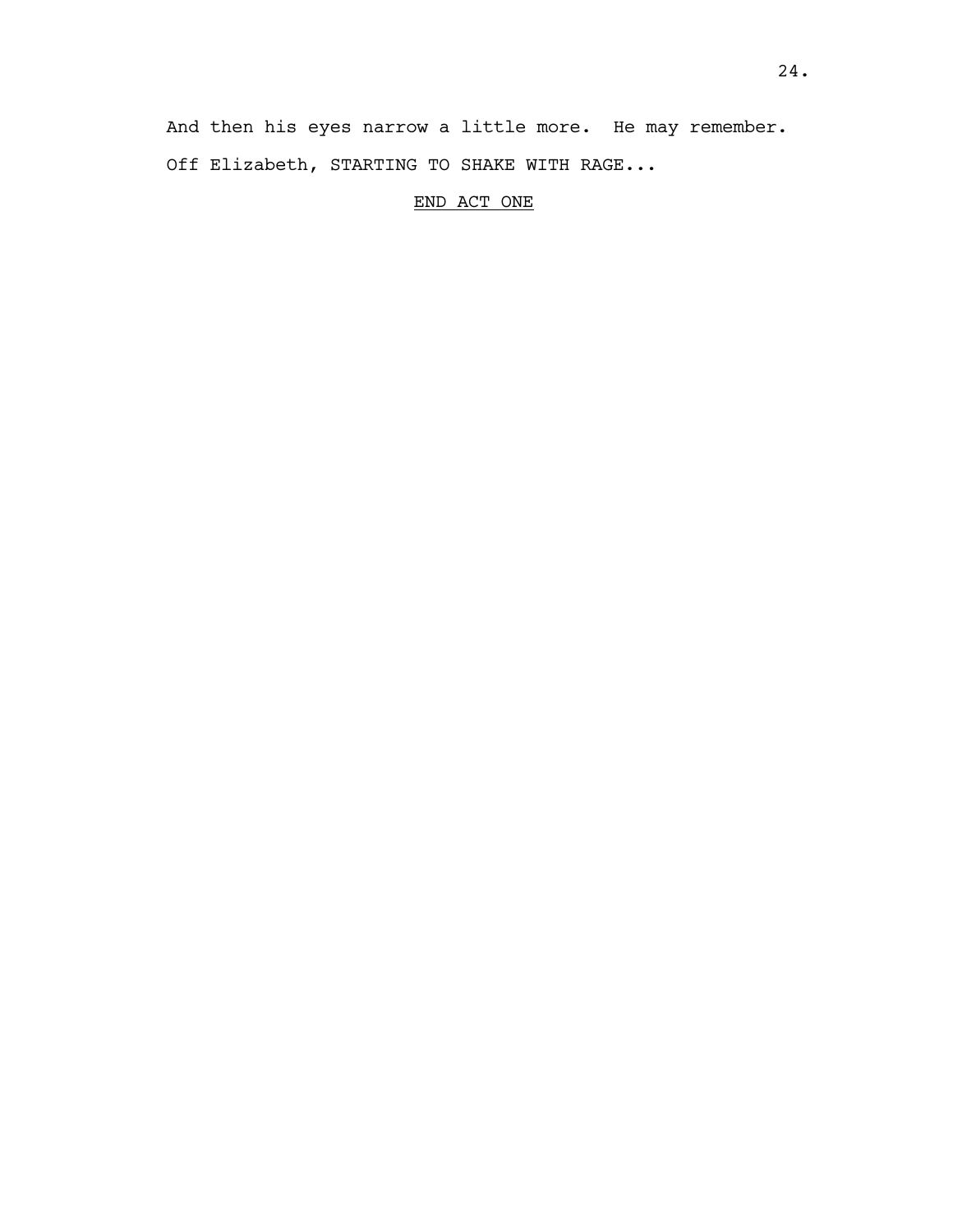# ACT TWO

EXT. PENNSYLVANIA AVENUE, WASHINGTON D.C. - DAY

Philip, briefcase in hand, walks down a street crowded with commuters on their way home. He stops at a corner and looks at the building across the street. The sign out front reads:

"J. EDGAR HOOVER BUILDING - FBI HEADQUARTERS"

The street light changes from "DON'T WALK" to "WALK."

Philip stares at the light - "WALK."

He turns and crosses the street the other way.

INT. JENNINGS HOUSE UPSTAIRS HALLWAY - NIGHT

Elizabeth walks down the hall. She hears: TAP TAP KA-JIIING!

She goes into...

INT. PAIGE'S BEDROOM - NIGHT

...Paige's room. Paige types on a SMITH-CORONA, hitting the manual carriage return at the end of every line.

> ELIZABETH What're you working on?

> > PAIGE

Social studies. Paper on how the Russians cheat on arms control.

Paige continues to type with her back to Elizabeth. Elizabeth's face contorts as she keeps back all the things she wants to say. Finally --

ELIZABETH

That's Mr. Henrickson? I don't know how you can look at him all day, with that harelip.

PAIGE (without turning around) Mom, that's his handicap!

Elizabeth glares at the back of Paige's head, then turns around and goes out into...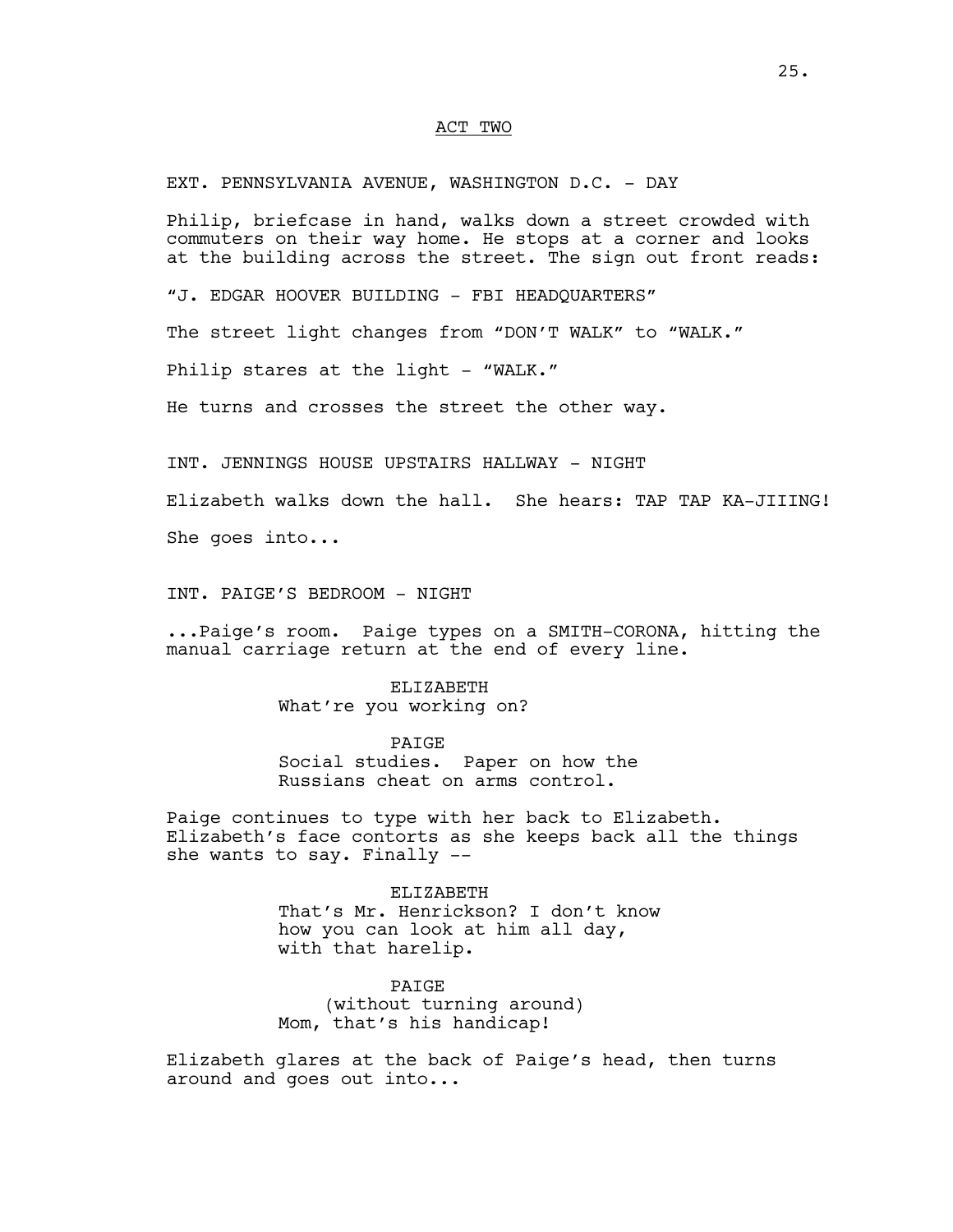#### INT. HALLWAY - NIGHT

...the hallway. She walks down the hall and into...

INT. HENRY'S BEDROOM - NIGHT

...Henry's room. Henry sits on the floor, his back against his bed, reading an ARCHIE COMIC. Several more Archies are scattered around him.

Elizabeth sits down next to him. She looks over his shoulder at a PANEL of ARCHIE and JUGHEAD. A look of DESPAIR flashes across her face.

INT. JENNINGS TOWNHOUSE - KITCHEN - NIGHT

Philip walks in. Elizabeth, Paige, and Henry are already having dinner.

HENRY

Hey dad.

Elizabeth gets up and meets Philip at the sink. He kisses her. She turns on the faucets.

> PHILIP I made the drop at the metro, no response.

ELIZABETH I could just fix up the spare bedroom for him.

PHILIP I've got a meeting after dinner, I'll get something.

Philip and Elizabeth sit down at the table.

PHILIP (CONT'D) Don't fill up on vegetables, we're going out for dessert.

INT. BATHROOM - NIGHT

Philip stands in front of the mirror with his shirt off.

There's a small, red puncture wound just over his heart -- he puts his index fingers on either side of it and PULLS, spreading the skin out -- he looks in the mirror, like he's trying to peer INTO the tiny hole --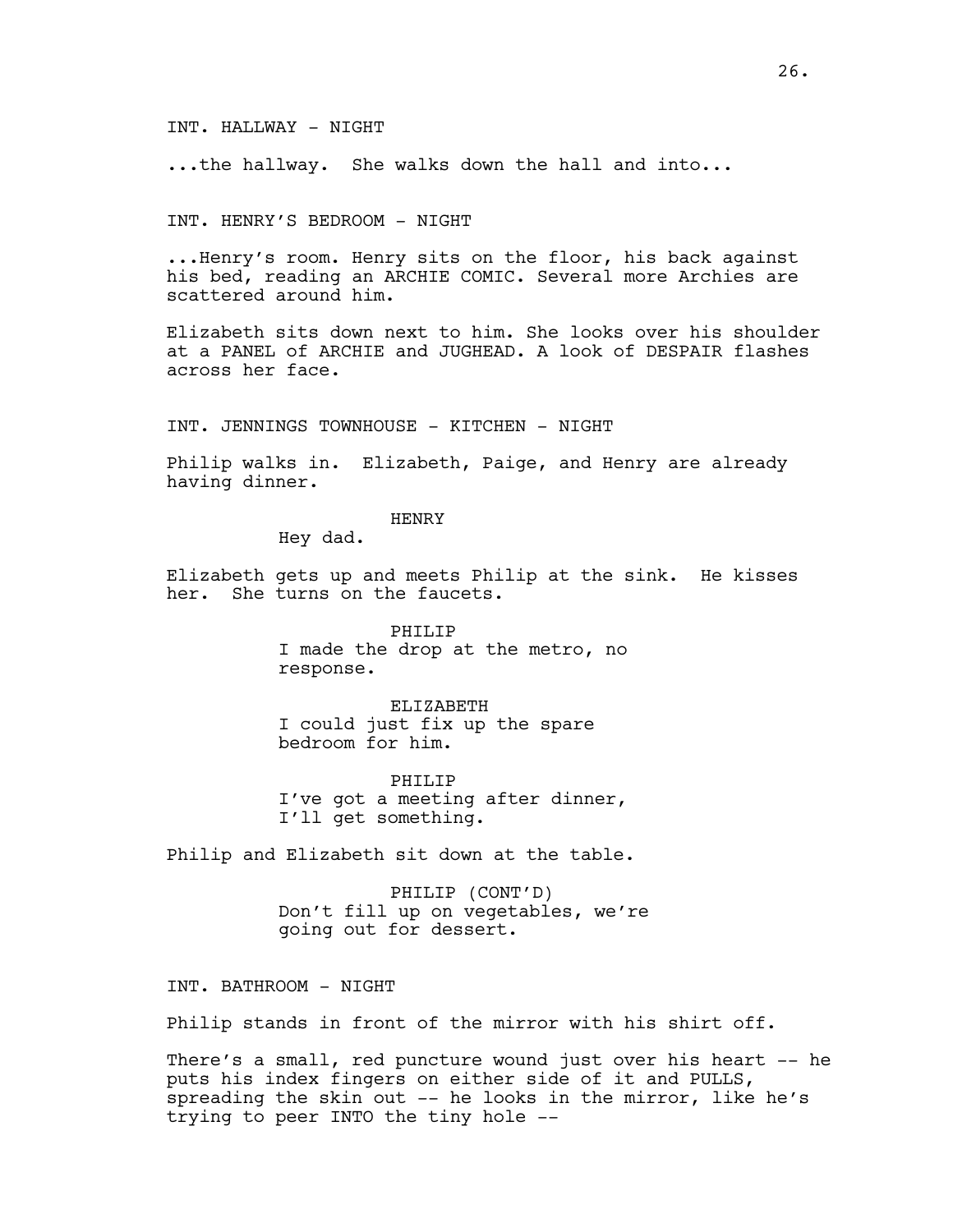ELIZABETH  $(0.S.)$ You coming?

EXT. JENNINGS DRIVEWAY - NIGHT

The family approaches A BLUE MUSTANG with a WHITE RACING STRIPE.

HENRY

Holy shit!

ELIZABETH

Henry.

PHILIP Don't fall in love, it's just until the car is fixed.

HENRY Can I drive it?

PHILIP Did you learn how to drive since this morning?

INT. DAIRY QUEEN - NIGHT

Philip and Elizabeth sit next to each other on one side of a table, Paige and Henry sit across from them. They all have various Dairy Queen concoctions -- Philip's is a Krunch-Kote dipped cone.

> PHILIP Do you want a taste?

ELIZABETH Are you going to push it in my face?

PHILIP Absolutely not.

ELIZABETH Are you sure?

PHILIP

Of course.

Elizabeth looks at him warily -- Philip smiles.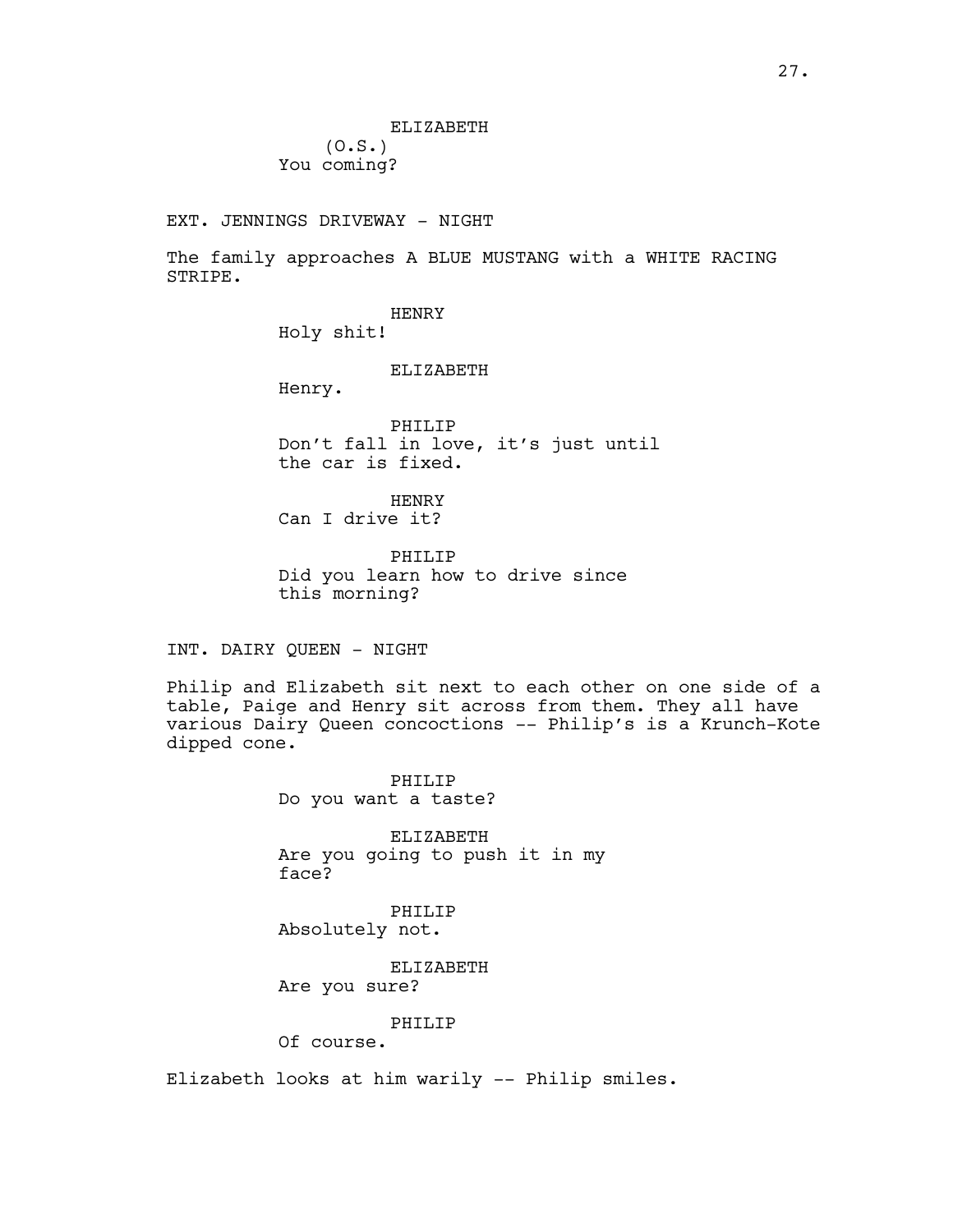I don't trust you.

PHILIP You can trust me, honey. For God's sake. When was the last time I did that?

Elizabeth leans in towards Philip's cone -- slow and untrustworthy -- closer, closer -- he smushes a little bit of ice cream in her face.

> ELIZABETH Damn it! I knew it. You said you weren't gonna do it.

PHILIP You knew I was gonna do it.

ELIZABETH Here, have a bite of mine.

PHILIP

Oh, sure.

Elizabeth flicks some of her ice cream at Philip. He grabs her and they end up snuggling.

> PAIGE It's not even embarrassing what you guys are doing, it's just a waste of ice cream.

HENRY Seriously, grow up.

INT. TRUNK - NIGHT

A STRANGE, LOW NOISE in the DARKNESS -- it almost hurts to listen to it.

We start to make out the shape of a body -- TIMOSHEV in the trunk.

What is that noise? Dentists and certain sadists may identify it as the sound of enamel against metal.

INT./EXT. CAR - NIGHT

The Mustang pulls up in front of the Jennings' townhouse.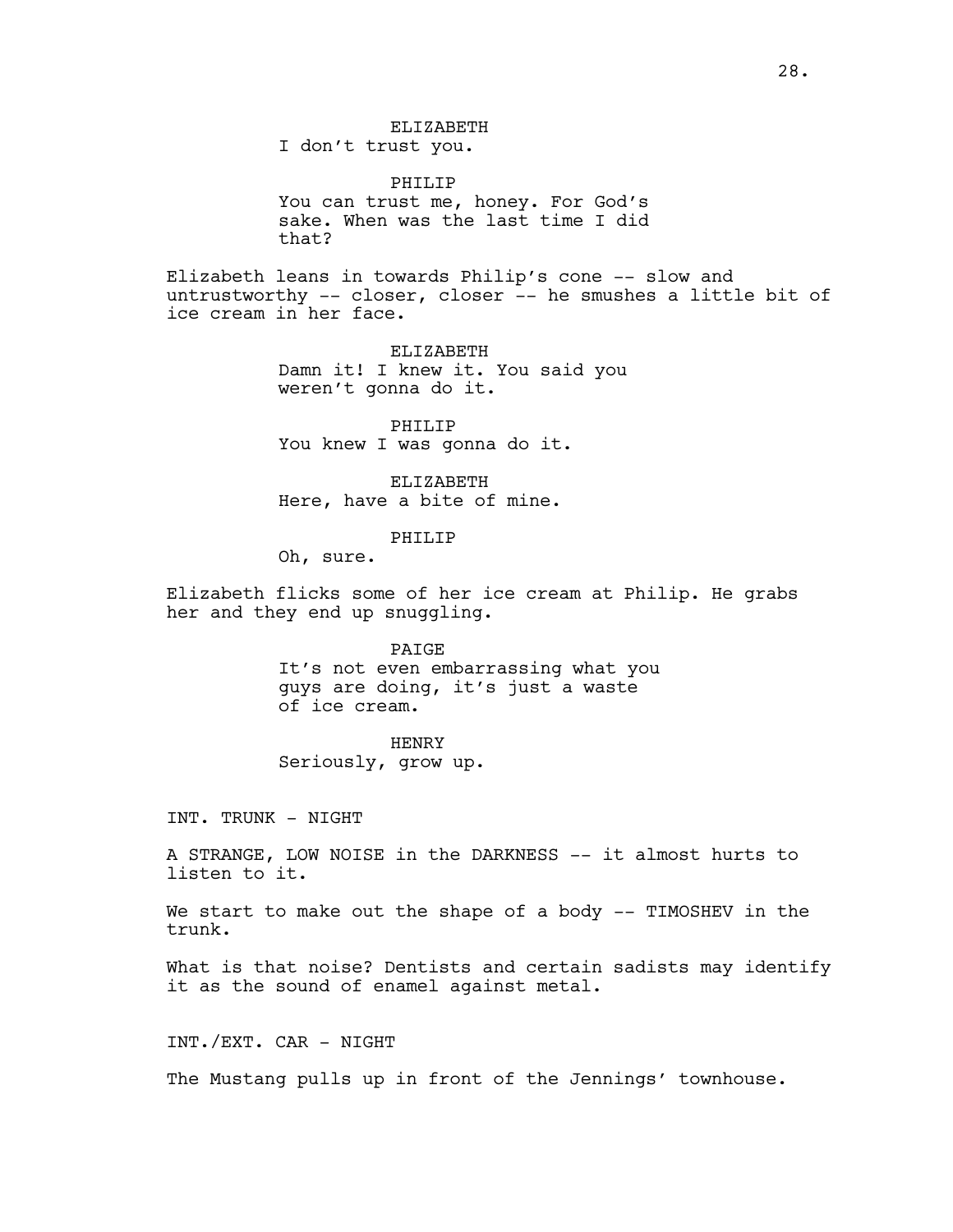PAIGE Why are you meeting a client so late?

As Henry opens his door and the DOME LIGHT goes on, Philip turns around and looks at Paige.

> PHILIP He's coming in on a late flight, it's more of a social meeting.

Off Philip, smiling at Paige as he lies to her face...

## INT. APARTMENT BUILDING HALLWAY - NIGHT

A MAN in a cheap grey suit, with light brown hair and glasses, stands outside a door. He's carrying a briefcase. Probably a mid-level government bureaucrat. Kind of handsome, despite the unstylish glasses and bad haircut.

He TAKES OFF his wedding ring and puts it in his pocket.

HOLD ON A SECOND -- it's PHILIP, in disguise. He knocks. The door opens to REVEAL...

MARTHA HANSON, 30, VERY PLAIN. Philip walks into...

INT. MARTHA'S APARTMENT - NIGHT

...her apartment.

PHILIP How've you been, Martha?

# MARTHA

Fine, Clark.

Philip smiles at her. Martha smiles back. Though she's trying to hide it, she's clearly in love with him.

Philip sits down on the couch in the small living room. He opens his briefcase and takes out a clipboard.

# PHILIP

(reading fast) Referencing meeting taking place Twenty-Two April 1981, I understand that the contents of this meeting are classified Top Secret by the Internal Affairs Division of the Committee to Oversee United States CounterIntelligence Agencies.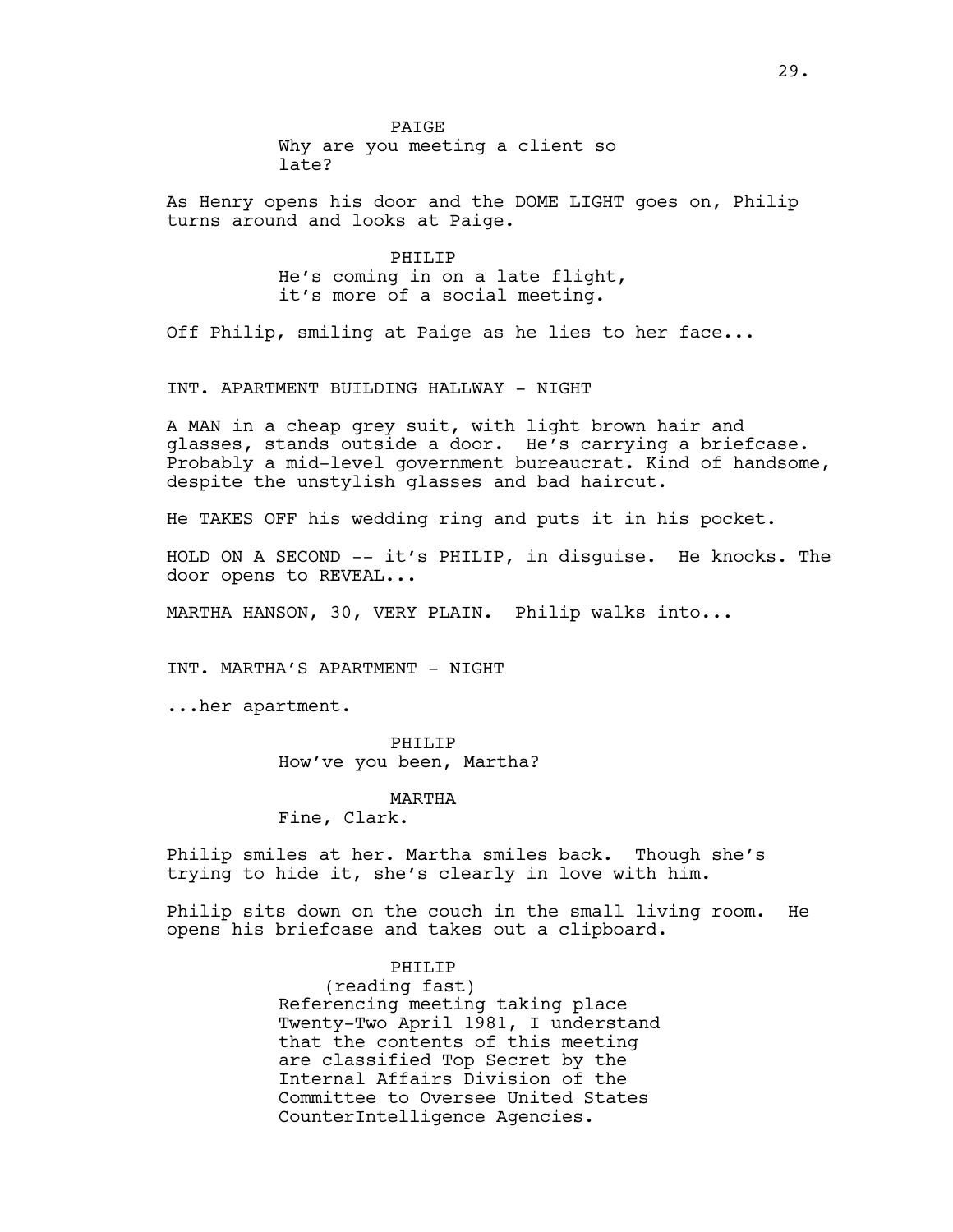Martha sits down next to him on the couch.

PHILIP (CONT'D) Do you swear to tell the truth, the whole truth, and nothing but the truth?

MARTHA (raising her hand) I do.

Philip takes out a notebook and a pen.

PHILIP Big day at FBI CounterIntelligence?

MARTHA

Yes, it was.

## PHILIP

Well, obviously, we know most of it, but I want to hear the details from you. You never know when a crisis can provide an opportunity to uncover the leaks we've been looking for in your office. Just tell me everything you saw.

# MARTHA

Well...I know that a man was kidnapped. I think he was supposed to speak at a conference this morning, but he never showed up. Agent Bartholomew was very upset.

Philip writes in his notebook.

#### PHILIP

Did there appear to be a centralized response to the kidnapping?

MARTHA They were in the secure vault all day.

PHILIP Did you get a look inside?

MARTHA They don't let me in there, you know that.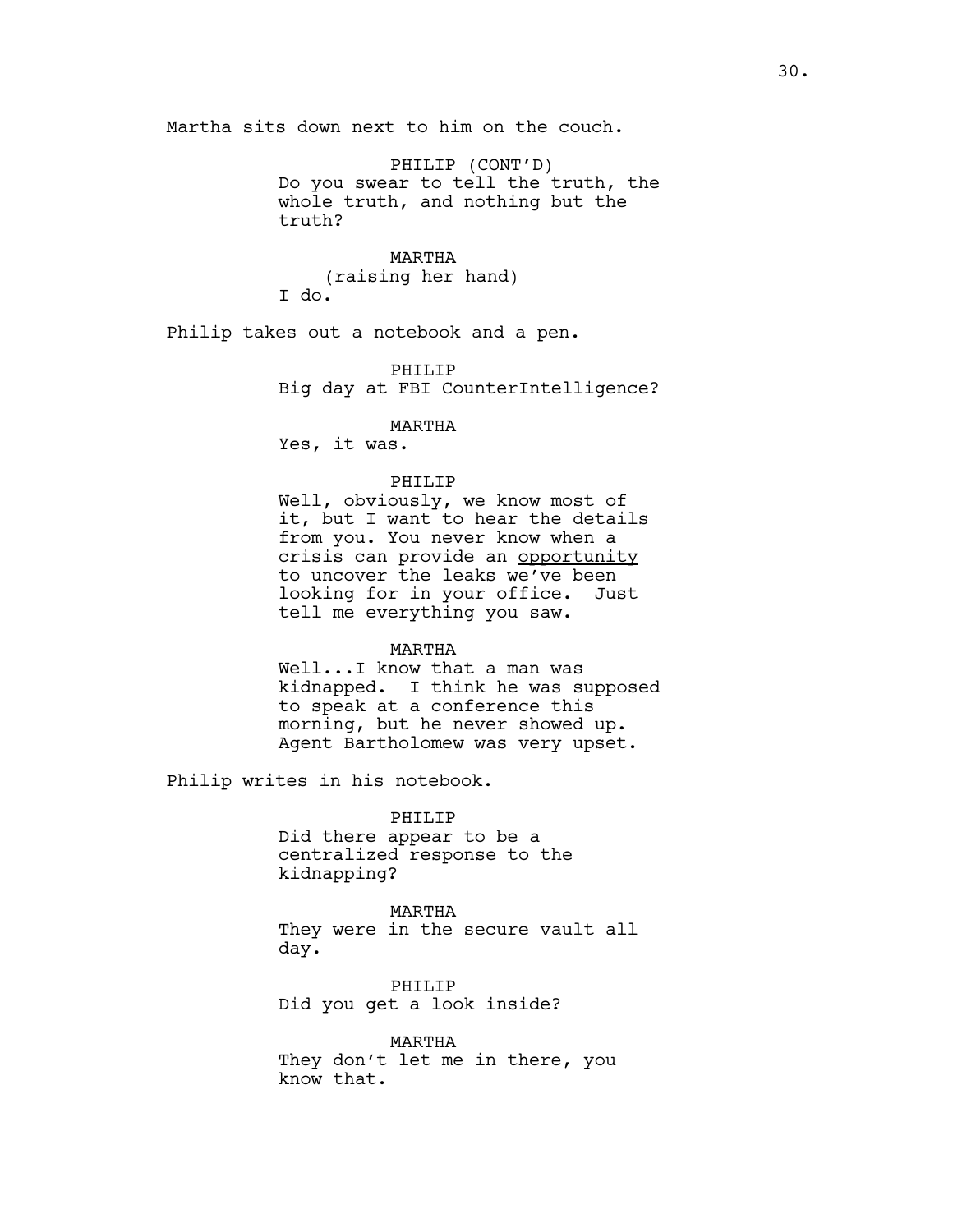Philip and Martha both smile. Philip gazes into Martha's eyes, waits until her lips start to tremble.

#### PHILIP

Go on.

# MARTHA

The man they kidnapped was Russian. Someone very important, in the KGB, I think. By early afternoon, they tied it to a police report in Northwest D.C. about a man who was kidnapped last night. They have a vehicle description, '77 Chevrolet Monte Carlo, dark red, D.C. Plates. Bumper stickers.

#### PHILIP

Descriptions of the kidnappers?

# MARTHA

Two men and a woman. One of the men was tall with dark hair.

PHILIP What specific actions did Agent Bartholomew order?

#### MARTHA

Extra agents were sent to surveil the Soviet embassy, and agents went out to all ports and train stations. They thought the Russians were going to take the man out of the country.

PHILIP

How would you describe Agent Bartholomew's mood?

## MARTHA

Um...angry?

PHILIP

He was taking it personally?

#### MARTHA

I don't want to say anything bad about him, but I...I think he was taking it personally.

Philip writes in his notebook.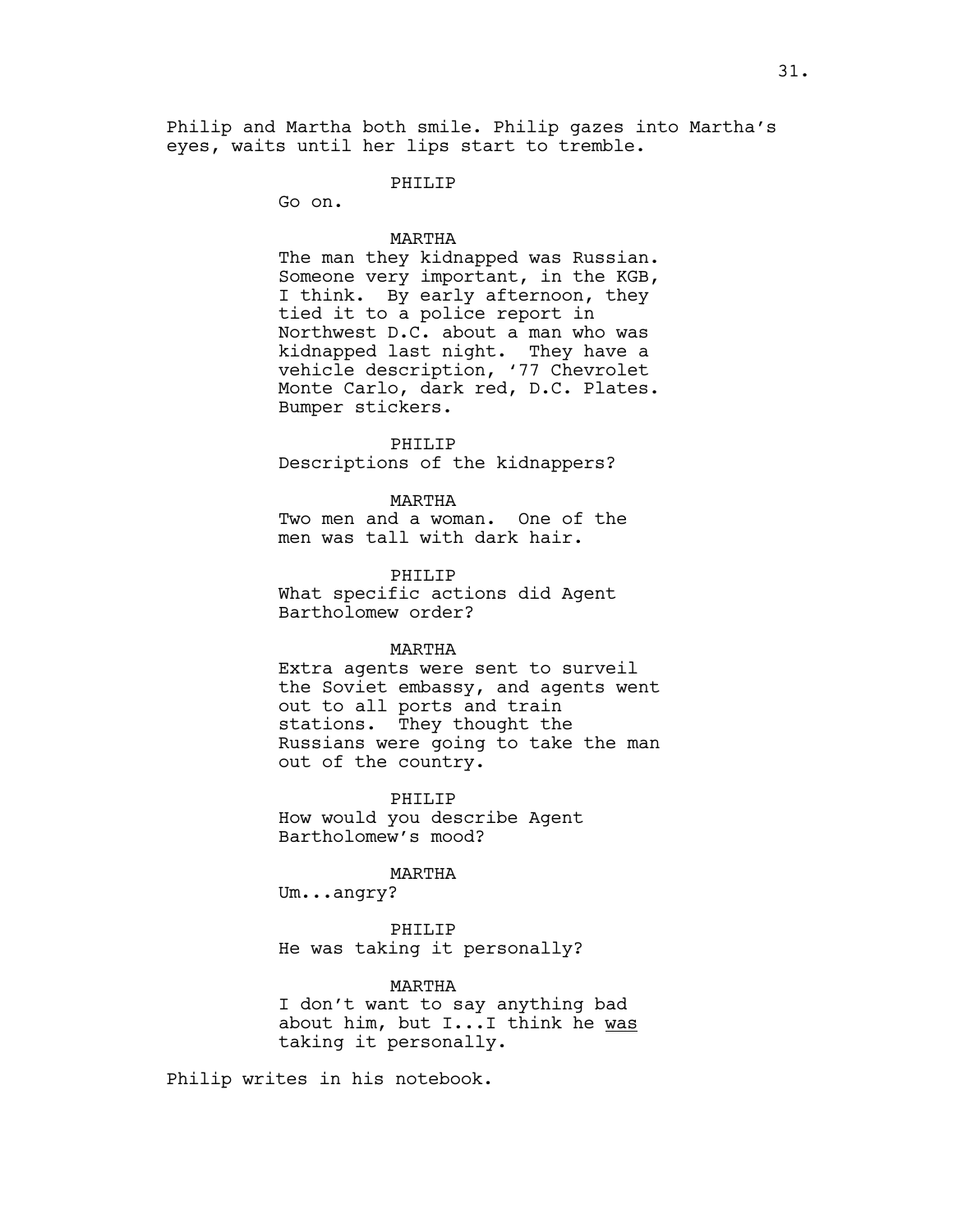MARTHA (CONT'D) I don't want to get him in trouble. Sometimes I feel bad --

PHTLTP Our CounterIntelligence units safeguard the security of our nation, Martha. We have to safeguard their security.

Philip packs up his briefcase.

PHILIP (CONT'D) I have to get back to the office with this right away.

Philip stands, gives Martha an approving nod -- she nods back bravely -- he exits into...

INT. APARTMENT HALLWAY - NIGHT

...the hallway.

OFF PHILIP, walking away down the hall, all business...

INT. JENNINGS HOUSE - LAUNDRY ROOM - NIGHT

Philip pulls an entire rectangle of grouting out from around a brick -- we see it's a fabricated device that looks like grouting, but can be taken out and replaced. He removes the brick to reveal a hidden compartment. Inside are several small cement concealment devices of the type Philip used earlier for his deaddrop at the Metro Station, two tubes filled with chemicals, a gun, a blond wig, and a microcassette recorder.

He takes out the microcassette recorder and hits play.

ELIZABETH'S VOICE Tell me what you want next.

PASTY BUREAUCRAT'S VOICE I don't know.

ELIZABETH'S VOICE How about this?

PASTY BUREAUCRAT'S VOICE I don't know, I don't know, yes!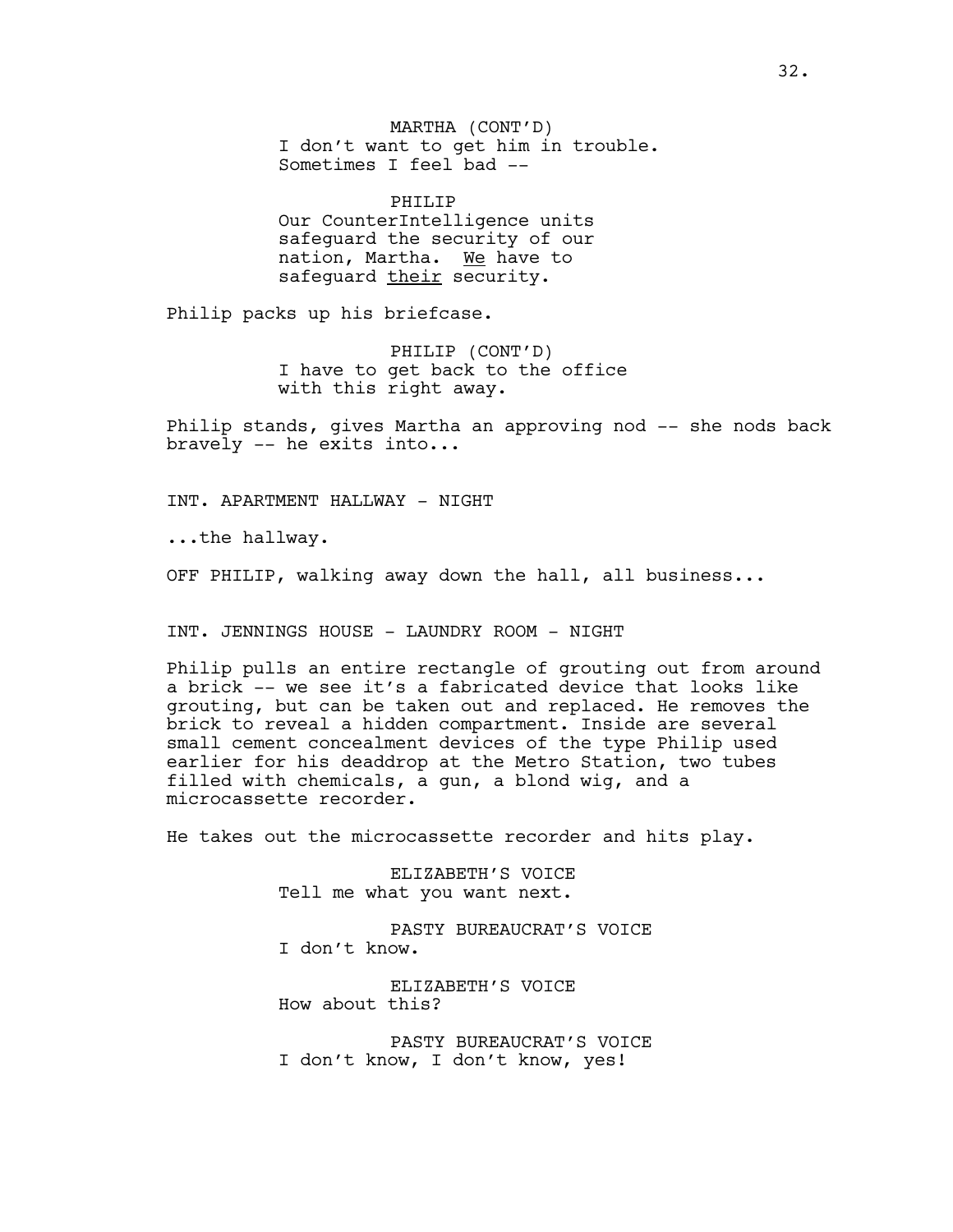ELIZABETH'S VOICE Didn't a girl ever put her finger up your ass before? That's right - oh yeah, now you got it...

As Elizabeth whispers and moans, Philip looks down at the blond wig -- we see a QUICK FLASH in his mind of Elizabeth in the wig, not looking exactly the same as in the hotel with the bureaucrat, but lips pursed, eyes closed...

He fast forwards.

ELIZABETH'S VOICE (CONT'D) Oh God, Oh God, Oh God, You're You're You're --

Philip fast forwards, further this time.

ELIZABETH'S VOICE (CONT'D) There's something -- I don't know - if I were gonna see you again, I'd want you to be a little...

PASTY BUREAUCRAT

What?

ELIZABETH'S VOICE I don't want to hurt your feelings.

PASTY BUREAUCRAT Tell me!

ELIZABETH'S VOICE Just -- maybe -- stronger, maybe?

Philip can't help smiling at the artistry of this. He fast forwards a little bit.

> PASTY BUREAUCRAT'S VOICE Do you know what the KGB is?

ELIZABETH'S VOICE Um...I've heard of them.

PASTY BUREAUCRAT'S VOICE This weekend I'm giving a hundred thousand dollars cash to a KGB officer who's coming to town to --

Philip shuts off the recorder.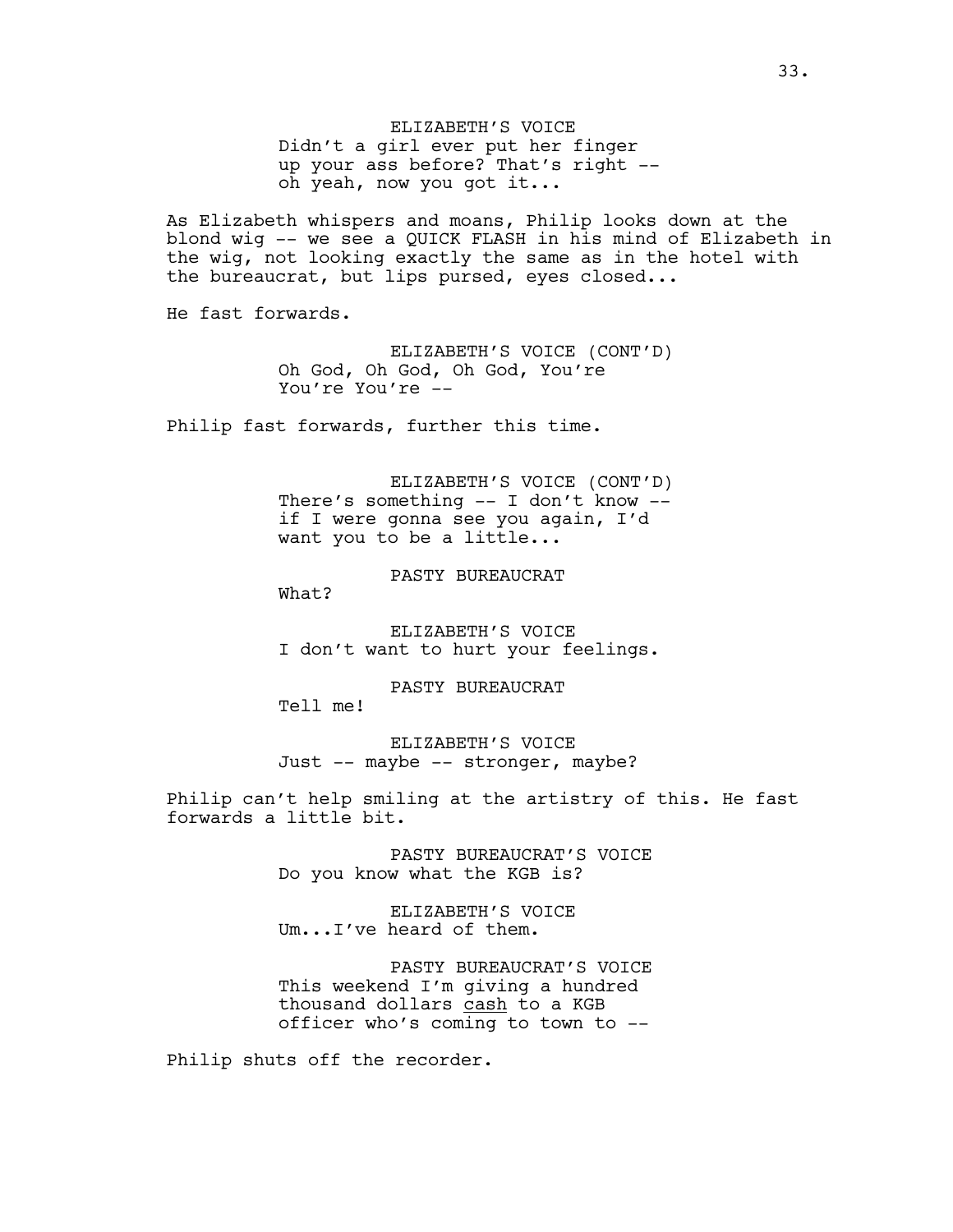Philip comes in. Elizabeth is in bed watching a very-notflat-screen TV. Philip TURNS UP THE VOLUME, then sits down on the bed.

#### PHILIP

FBI has the car description with the D.C. plates. They haven't connected it to a stabbing victim at Arlington Methodist, but it won't be long. They're all over our guys at the embassy, who must have made the surveillance, which is why they can't get out to pick up my message or respond. We have to assume, with the FBI on them like that, they're on a full operational standdown.

#### ELIZABETH

We should just get rid of him ourselves, Philip.

# PHILIP

Whoa, take it easy. What's the big rush?

# ELIZABETH

On an operational standdown, we're authorized to make our own decisions.

## PHILIP

Yeah, but, come on -- why do you want to kill this guy so badly?

#### ELIZABETH

I want him out of my house! He's putting us all in danger. They're just going to kill him back in Moscow anyway.

#### PHILIP

We should at least try to complete our mission the way it was assigned.

ELIZABETH We have to adjust to circumstances.

#### PHILIP

Hey, if you're that worried about it, we could just defect ourselves. (MORE)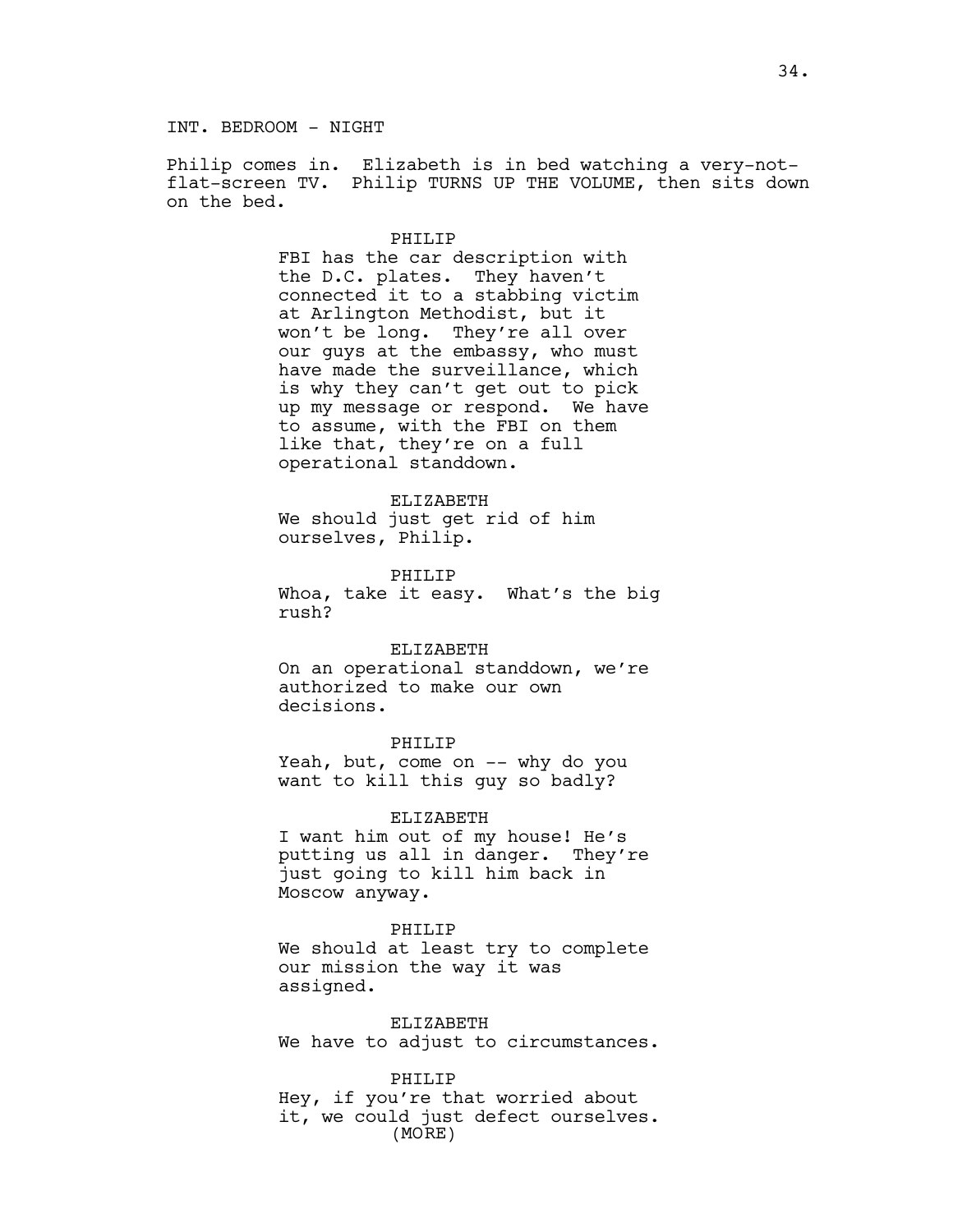#### PHILIP (CONT'D)

We'd be millionaires. We wouldn't have to worry about going to jail and leaving the kids all alone anymore. A lot of our problems would just go away. Poof.

#### ELIZABETH

Very funny.

Philip lies down.

# PHILIP

Let's see if we hear anything tomorrow.

Philip moves towards Elizabeth. She puts her hand on his chest to stop him. He rolls back to his side of the bed.

Off Philip, starting up at the ceiling, frustrated, clearly not for the first time...

INT. KITCHEN - DAY

Philip and Elizabeth stand in the kitchen.

PHILIP

You sure you don't want to come? You haven't even seen the new mall.

ELIZABETH

It's a mall.

PHILIP

This place is like -- fountains, skylights.

Elizabeth nods toward the garage -- she wants to stay and keep watch.

Paige and Henry come in. Elizabeth and Philip share a look at Paige's slightly-too-sexy outfit. The family walks out...

EXT. FRONT LAWN - DAY

...onto the lawn. Philip and Elizabeth glance over at a moving van parked a few doors down the block.

As Philip and the kids get into the Mustang, Elizabeth watches a mother and her teenage son talking to the moving men. The boy looks about fifteen. He's handsome. As the movers go to work, he gets up on the truck and helps.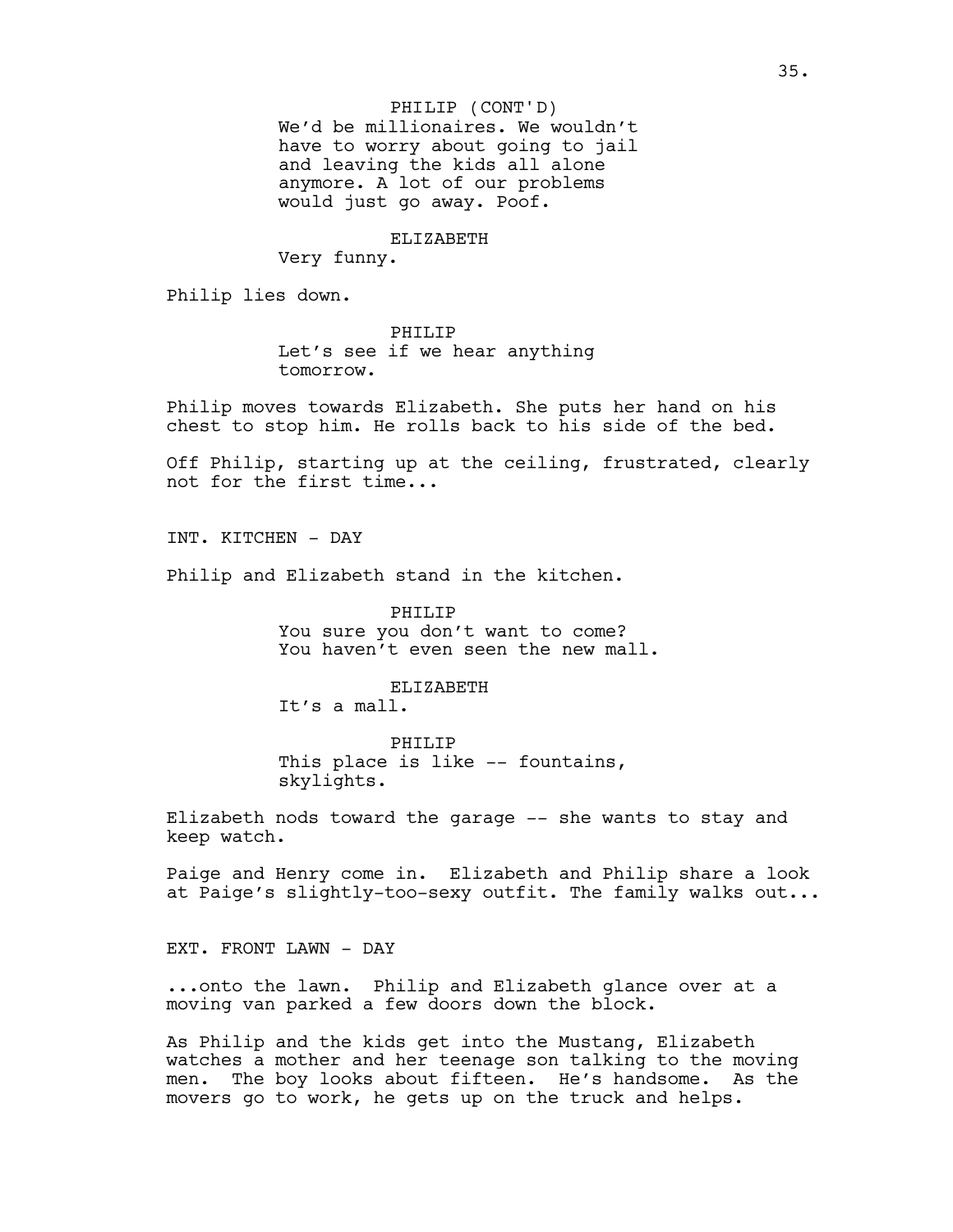Off Elizabeth, focused on the boy...

INT. TYSON'S CORNER MALL - HECHT'S DEPARTMENT STORE - DAY

Philip and Paige walk into the shoe department. Paige disappears down an aisle of women's shoes. Philip stops at a table of men's shoes. He picks up a pair of BRUNO MAGLIS. He holds them up, feels the leather. He flips them over and looks at the price - \$200.

He stops and listens to the piped-in music  $-$ - "Cherokee Fiddle," from Urban Cowboy:

*When the train pulled into the station He'd open up his case and rosin up his bow...* 

Philip picks up a pair of COWBOY BOOTS on the table, looks them over.

A HUGE MAN with BULGING TATTOOED BICEPS walks into the shoe department with his arm around a heavily made-up TEENAGE GIRL. Philip watches as the man pats the girl on the ass.

INT. KITCHEN - DAY

Elizabeth looks out the kitchen window as the teenage boy, his shirt off now, helps the movers carry furniture.

She takes three sharp knives out of a drawer. She puts each one in her right hand and feels its weight.

EXT. FIELD - ELIZABETH'S FLASHBACK

Elizabeth stands in an outdoor field with the same TRAINER from the previous flashback. She holds a COMBAT KNIFE, blade down, cross-body. Her face has BRUISES on it.

PULL BACK to reveal a SPONGE DUMMY full of CUTS and HOLES.

#### TRAINER

Less arc.

Elizabeth's arm FLASHES OUT -- her knife goes STRAIGHT at the dummy's THROAT, SLASHING at the last possible second.

TRAINER (CONT'D)

Good.

TIMOSHEV strolls up with a MAN IN UNIFORM, obviously the superior of everyone there. The two men stand back a few feet, observing.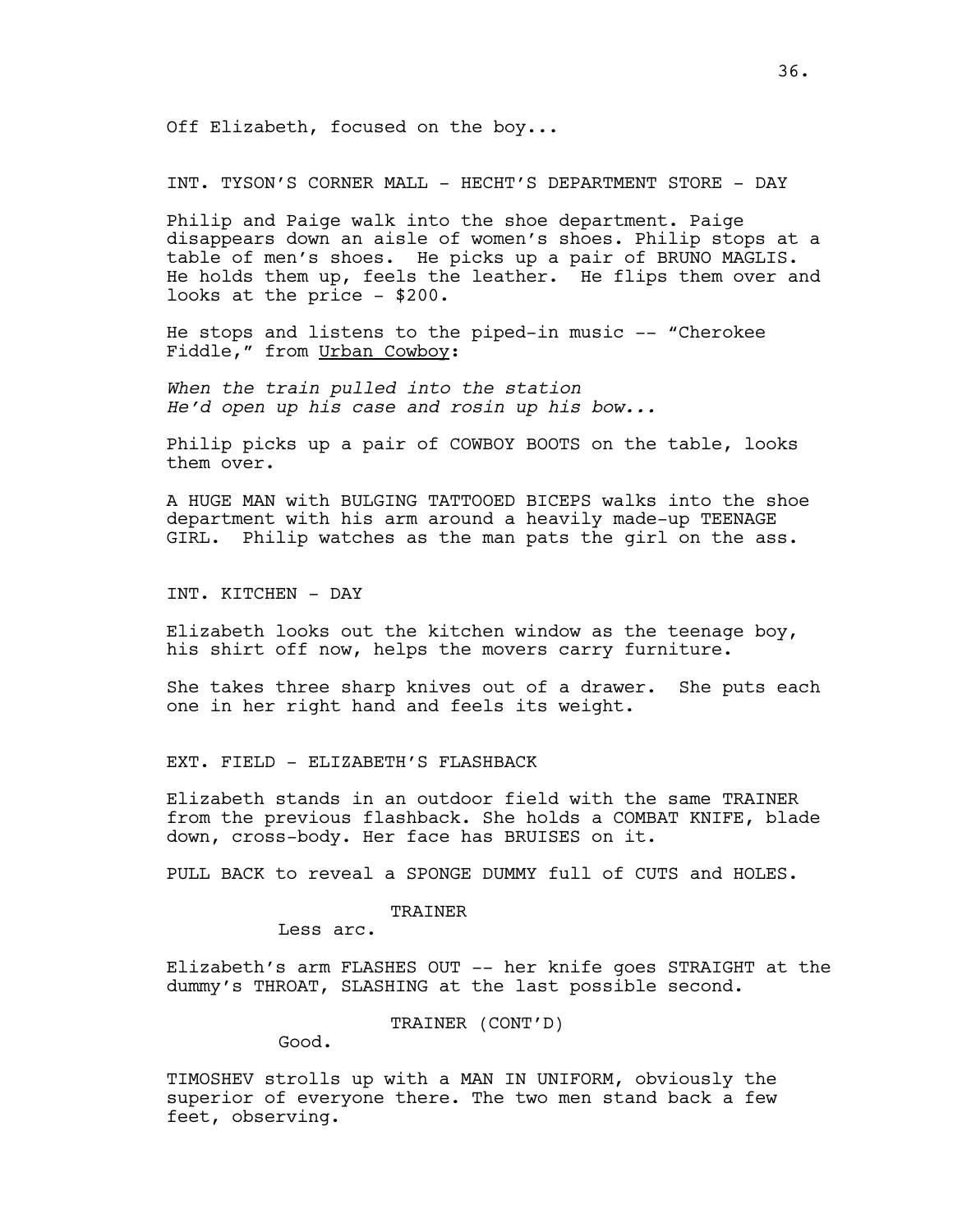TRAINER (CONT'D) (sotto) Don't let them see, Elizabeth. Use your technique.

Elizabeth stares at the dummy.

Off her eyes, blazing, trying to stay in control...

END FLASHBACK

INT. TYSON'S CORNER MALL - HECHT'S DEPARTMENT STORE - DAY

Philip, wearing the cowboy boots he was just looking at, dances an improvised two-step in the aisle (he obviously saw Urban Cowboy) as "Cherokee Fiddle" plays:

*"Now the Indians are dressing up like cowboys And the cowboys are putting leather and turquoise on And the music is sold by lawyers, And the fools that fiddled in the middle of the station are gone"*

Philip isn't trying to put on a show, but everyone who walks by smiles -- he's so good-looking, confident, and naturally graceful there's no way not to enjoy watching him.

As he dances, Paige comes out from an aisle of women's shoes, sees him, and holds up a shoebox -- she's ready to go. Philip meets her at the register. They get in line next to the huge tattooed man and his teenage girlfriend.

> TATTOOED MAN (looking Paige up and down) I like what I'm seein' here. You ready to break-out darlin', or you just playin' dress-up?

PHILIP Go wait for me over there, sweetheart.

PAIGE

Daddy --

PHILIP

Please go.

Paige walks over to a nearby bench. Philip glances down at the man's credit card, which is out on the counter.

> PHILIP (CONT'D) Errol, she's thirteen.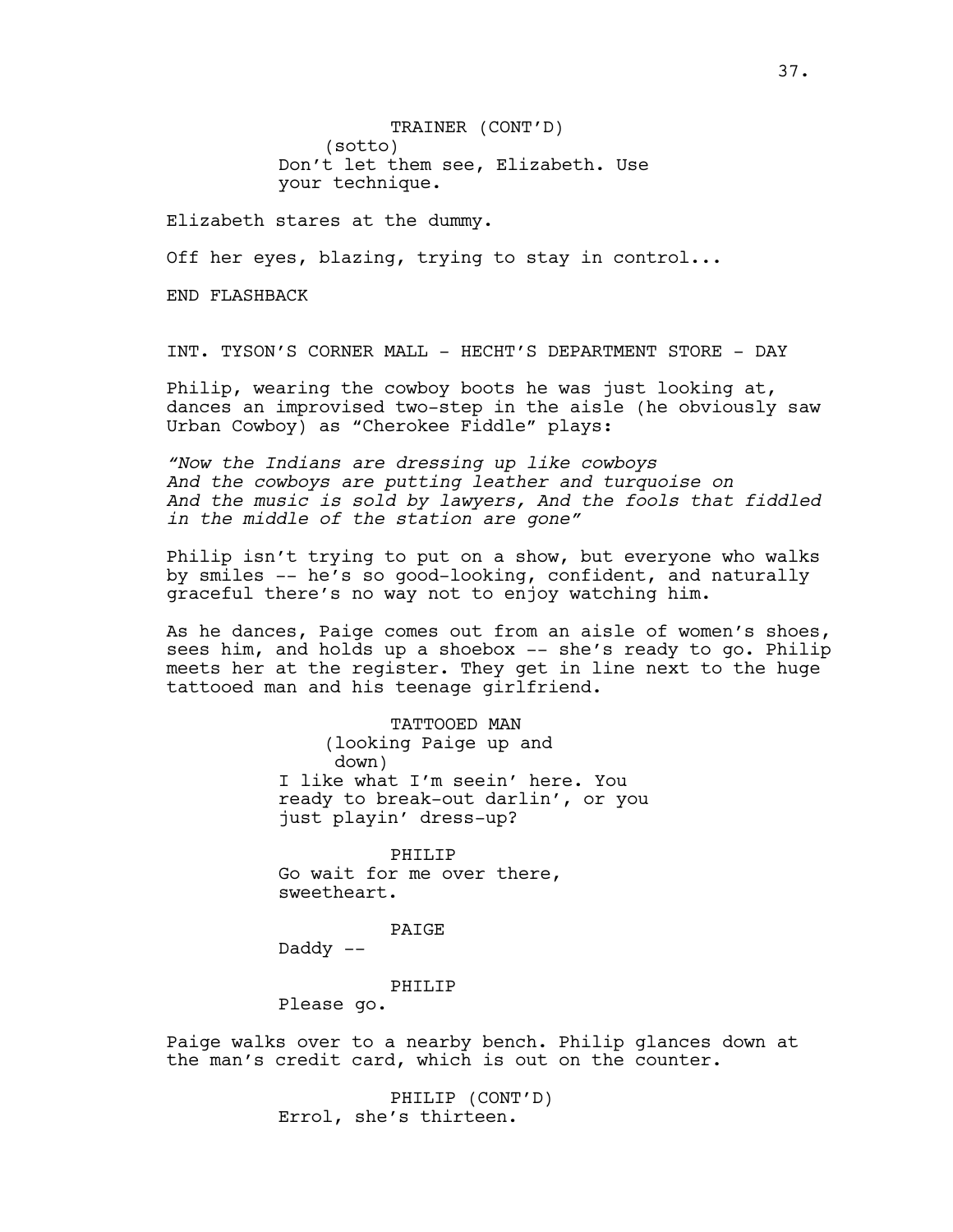Keep your eye on her, daddy. Once they bleed, they got the need.

Errol smiles, and waits - he's obviously used to these moments, where a smaller man is summoning the courage to take a swing at him, or not - usually not.

A few seconds pass. Finally, Errol signs his credit card slip and walks off. Philip goes over and sits down next to Paige on the bench.

> PHILIP You're getting older, so...

**PATGE** I know, I know.

PHILIP It's no use fighting guys like that.

PAIGE Oh, God, I wouldn't want you to.

INT. GARAGE - DAY

Elizabeth stands over the closed trunk of the Monte Carlo, gripping one of the knives from the kitchen, blade down, cross-body like in the flashback.

OFF ELIZABETH, debating...

INT. KITCHEN - DAY

Philip, Paige, and Henry come in through the kitchen door. The kids disappear into the house. Philip looks over at the counter and sees two knives there.

Elizabeth comes in -- she's holding a knife. Philip opens his mouth to ask about it when she says --

> ELIZABETH I met the new neighbors. We're going over later to say hello.

She opens the oven, takes out a tray of brownies, puts it on the counter. She starts to cut the brownies with the knife.

> PHILIP Shouldn't you let those cool?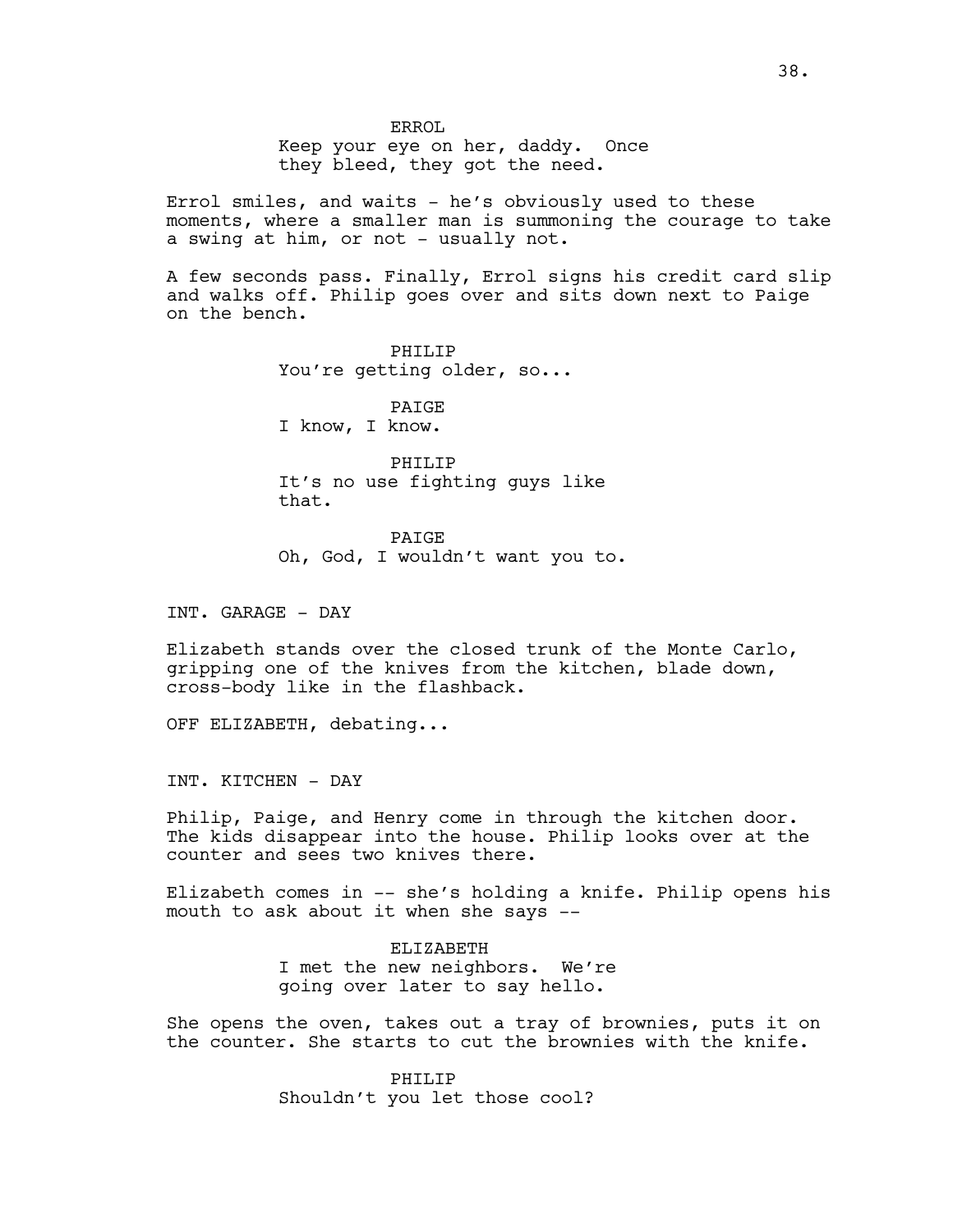# ELIZABETH Have you ever made brownies?

Philip puts his arms around Elizabeth from behind.

PHILIP Bitchy. You know that turns me on.

ELIZABETH Note where the knife is now.

We follow Philip's gaze to the tip of the knife blade, which is right on top of his thigh.

> PHILIP Femoral artery -- very bitchy.

Philip lets go of her. She goes back to cutting the brownies.

PHILIP (CONT'D) So you liked these new neighbors?

ELIZABETH

I want Paige to meet the boy before the neighborhood girls descend. He's a worker.

PHILIP A worker? Does he have a job?

ELIZABETH No...he does things. Helps out. Moves things. Not lazy.

INT. DEN - DAY

Philip and Henry sit on the couch watching TV -- CLINT EASTWOOD in DIRTY HARRY.

Elizabeth walks in.

ELIZABETH Come on, we're going.

A "BOOM" comes from the TV as Harry shoots the punk. Henry gets up and walks out of the room. Philip gets up and backs out of the room slowly, still watching the TV.

EXT. TOWNHOUSE DOOR - DAY

The Jennings family stands in front of a townhouse that's identical to their townhouse. SANDRA, 30's, opens the door.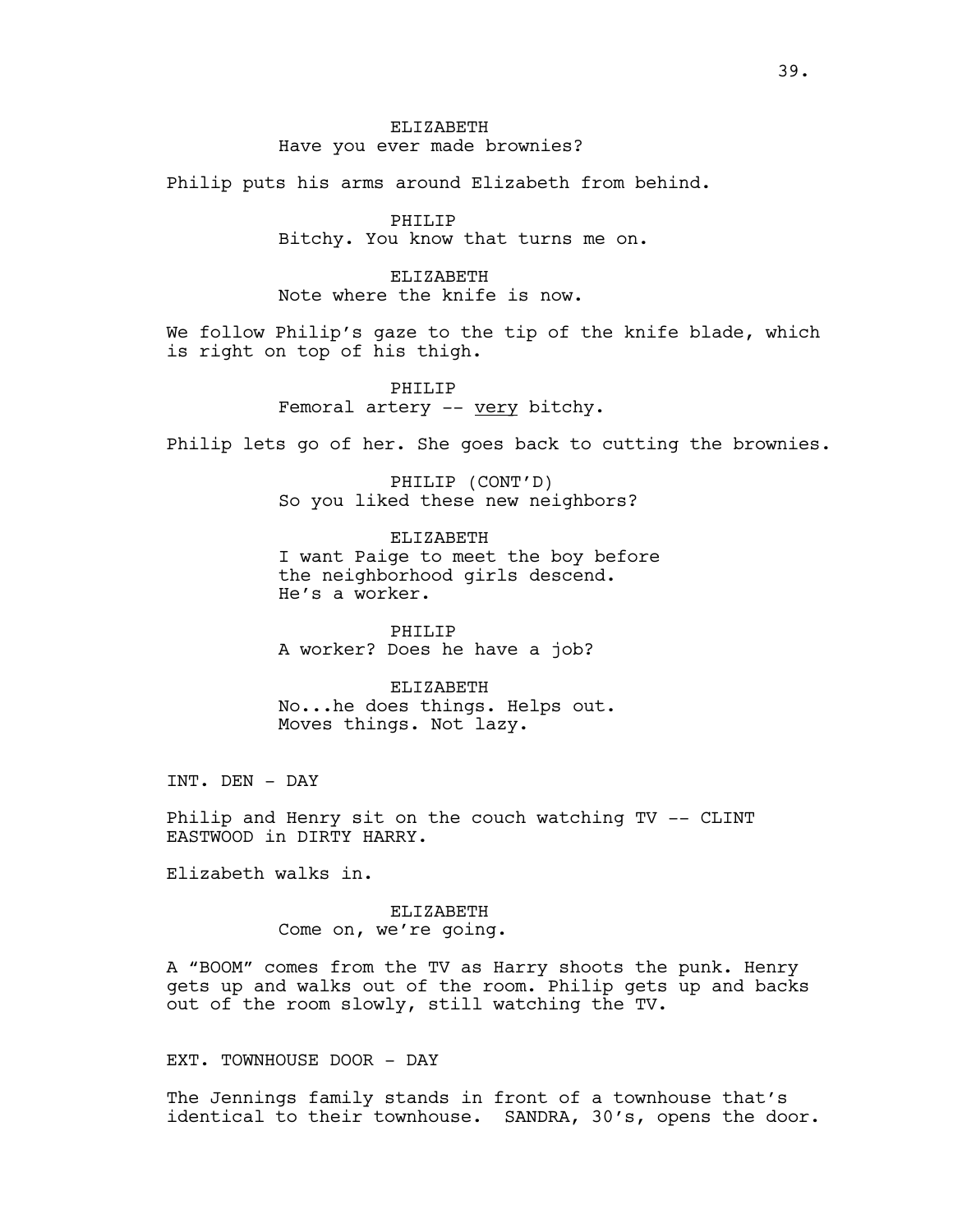You came!

ELIZABETH Just for a second, to bring brownies and welcome you to the neighborhood.

SANDRA Come in, come in.

The Jennings walk in...

INT. TOWNHOUSE - DAY

...to a living room the exact size and shape of their own living room. Boxes are everywhere.

> SANDRA Well, it's a mess...

ELIZABETH Don't say a thing, it's moving day. We'll help you unpack. Henry can come over all day tomorrow if you want.

Henry looks surprised.

Sandra's son, MATTHEW, 15, walks in.

SANDRA This is Matthew.

ELIZABETH And this is Paige. She's a freshman at East Falls Church. And Henry. And Philip.

Paige manages an awkward smile.

SANDRA Where's your father?

MATTHEW

Upstairs.

A man comes down the steps -- it's FBI AGENT STAN BEEMAN.

STAN We got visitors already?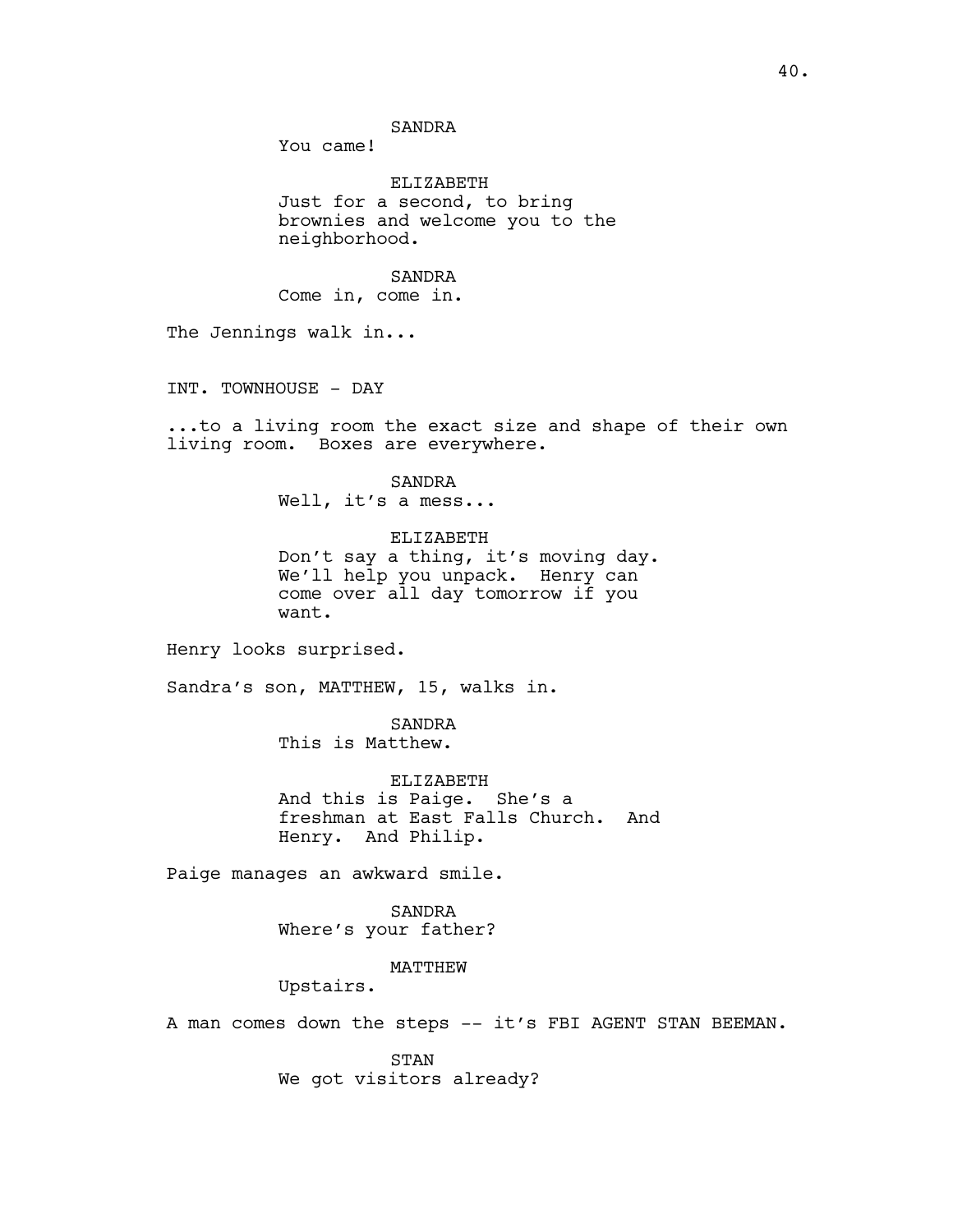# SANDRA

This is Stan.

Stan and Philip shake hands.

PHILIP

Phil Jennings.

STAN

Stan Beeman.

PHILIP My wife, Elizabeth, and Paige and Henry.

STAN Howdy, all. Those brownies?

ELIZABETH

Homemade.

Stan takes one.

STAN So this a good neighborhood we're moving into, Philip?

PHILIP I wouldn't live anywhere else. It's safe, clean. Commute into D.C.'s not too bad. You work in the city?

STAN

Yup.

PHILIP What do you do, Stan?

STAN I'm an FBI Agent.

For just a split-second, Philip looks surprised.

PHILIP FBI, no kidding. You chase bank robbers and stuff?

STAN Actually, I work in counterintelligence.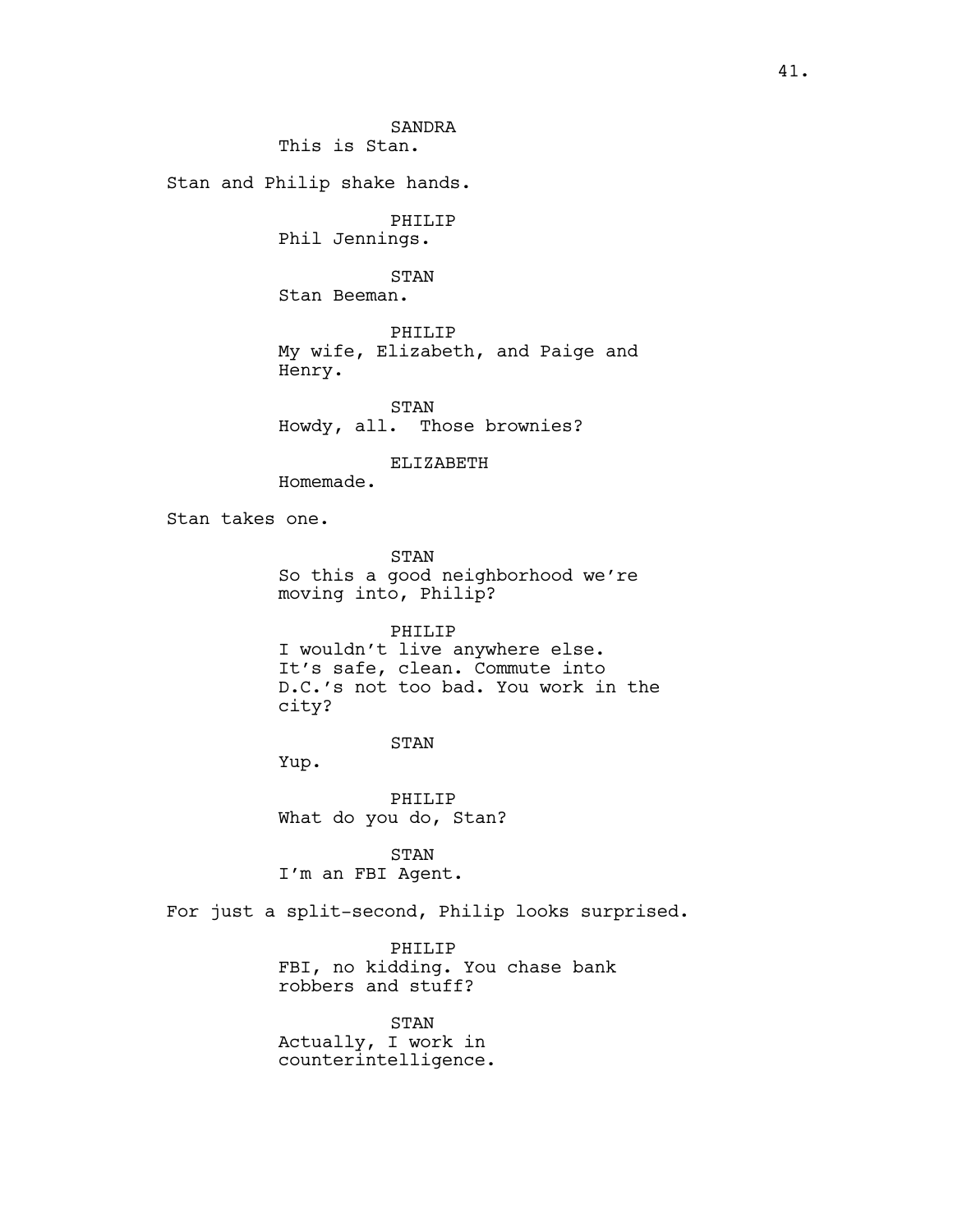PHILIP That's what, against...spies and things?

STAN That's right.

PHILIP Well, I'll have to make sure I don't do any spying around here.

STAN You better not. Especially for the Russians.

PHILIP They're the worst, right?

STAN They certainly are, Philip. They certainly are.

END OF ACT TWO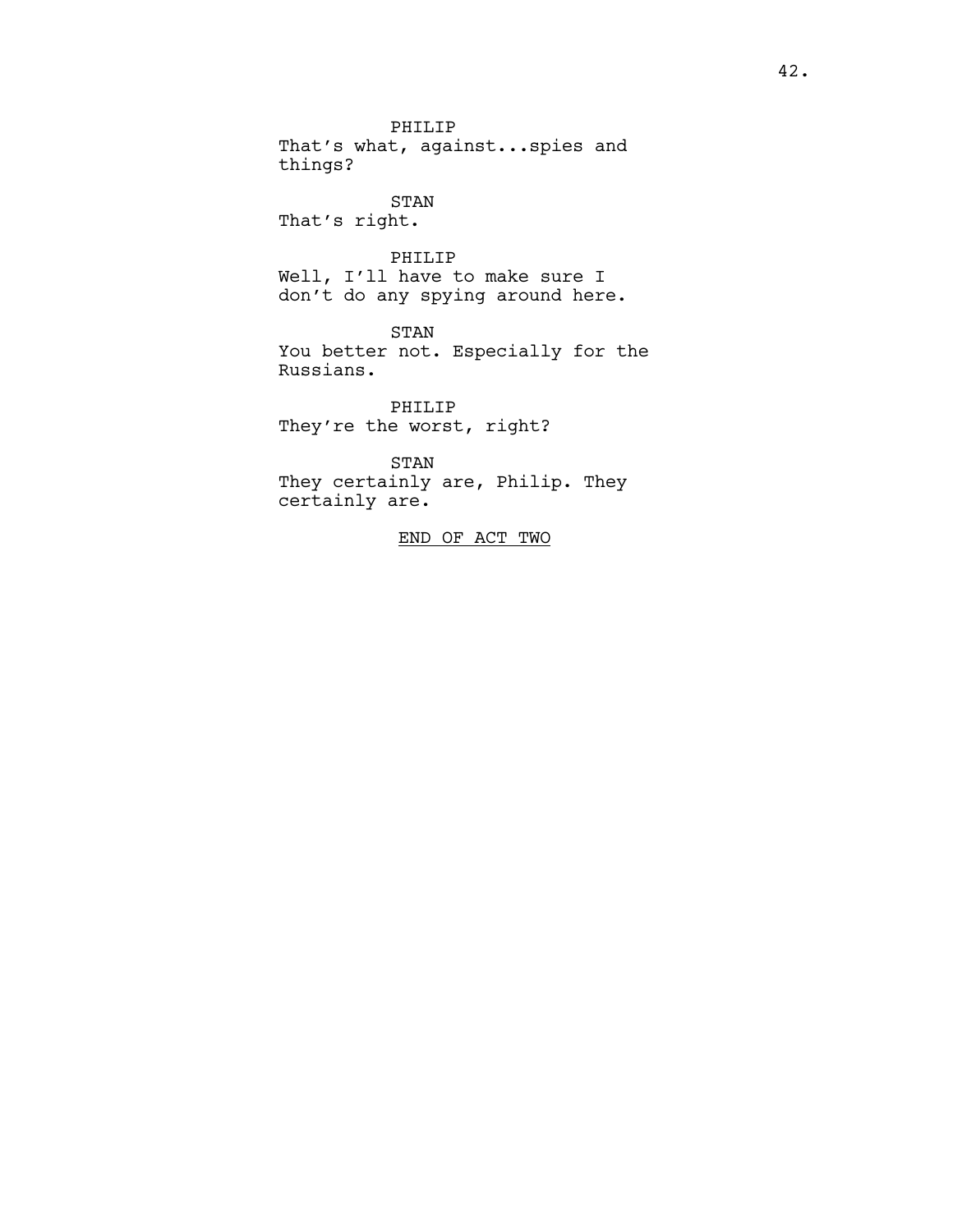## ACT THREE

# INT. JENNINGS TOWNHOUSE - BASEMENT - DAY

The washing machine and dryer whirr and boom, covering Philip and Elizabeth's conversation.

#### ELIZABETH

It's probably a coincidence. FBI agents have to live somewhere.

PHILIP Or they're onto us.

ELIZABETH And this is what?

#### PHILIP

The endgame. Trying to make us do something stupid.

# ELIZABETH

Either way, we have to get rid of Timoshev tonight. I almost did it myself this morning, but I thought you'd be pissed.

# PHILIP

If they're watching us, the last thing we want to do is kill him. That's life in prison. No deals, nothing.

ELIZABETH We take those risks every day, Philip. That's what we do.

PHILIP Maybe there's another way.

Elizabeth waits.

# PHILIP (CONT'D)

Look, maybe this is an opportunity. Maybe it's the perfect time for us to think about -- just living the life we're living. But just - really living it. Just -- being us.

ELIZABETH What are you talking about?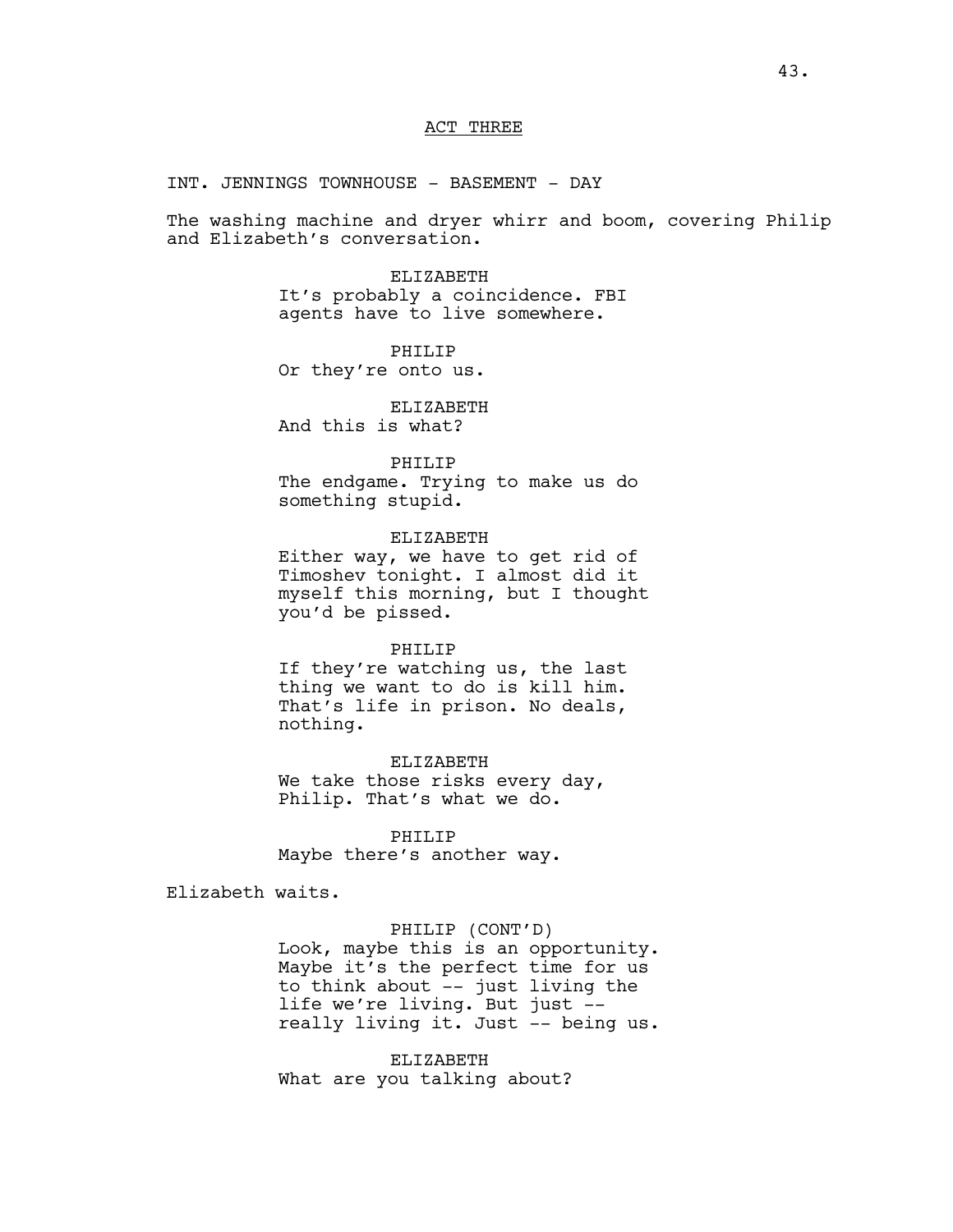#### PHILIP

I'm saying we might be blown. I'm saying if we're under surveillance, we can't kill Timoshev. And I'm saying we are Philip and Elizabeth Jennings. We have been for a long time. So let's get ahead of this. Make the first move. Offer ourselves to them. We can get a lot of money -- three million for giving Timoshev back, three million for us. Get relocated. And just be happy. Take the good life.

For a second, Elizabeth is too stunned to speak.

ELIZABETH Are you joking? Is this a joke?

#### PHILIP

No.

ELIZABETH You want to betray our country?

PHILIP I don't think it's such a betrayal.

ELIZABETH Defecting to America?

#### PHILIP

America's not really so bad. We've been here a long time, what's so bad about it? The...the electricity works all the time, the food, the, the...closet-space --

ELIZABETH Is that what you care about?

#### PHILIP

I care about everything.

# ELIZABETH

But Paige and Henry, what --

#### PHILIP

We could make a good life for them, we'd have money, security --

ELIZABETH And you'd...what would you tell them?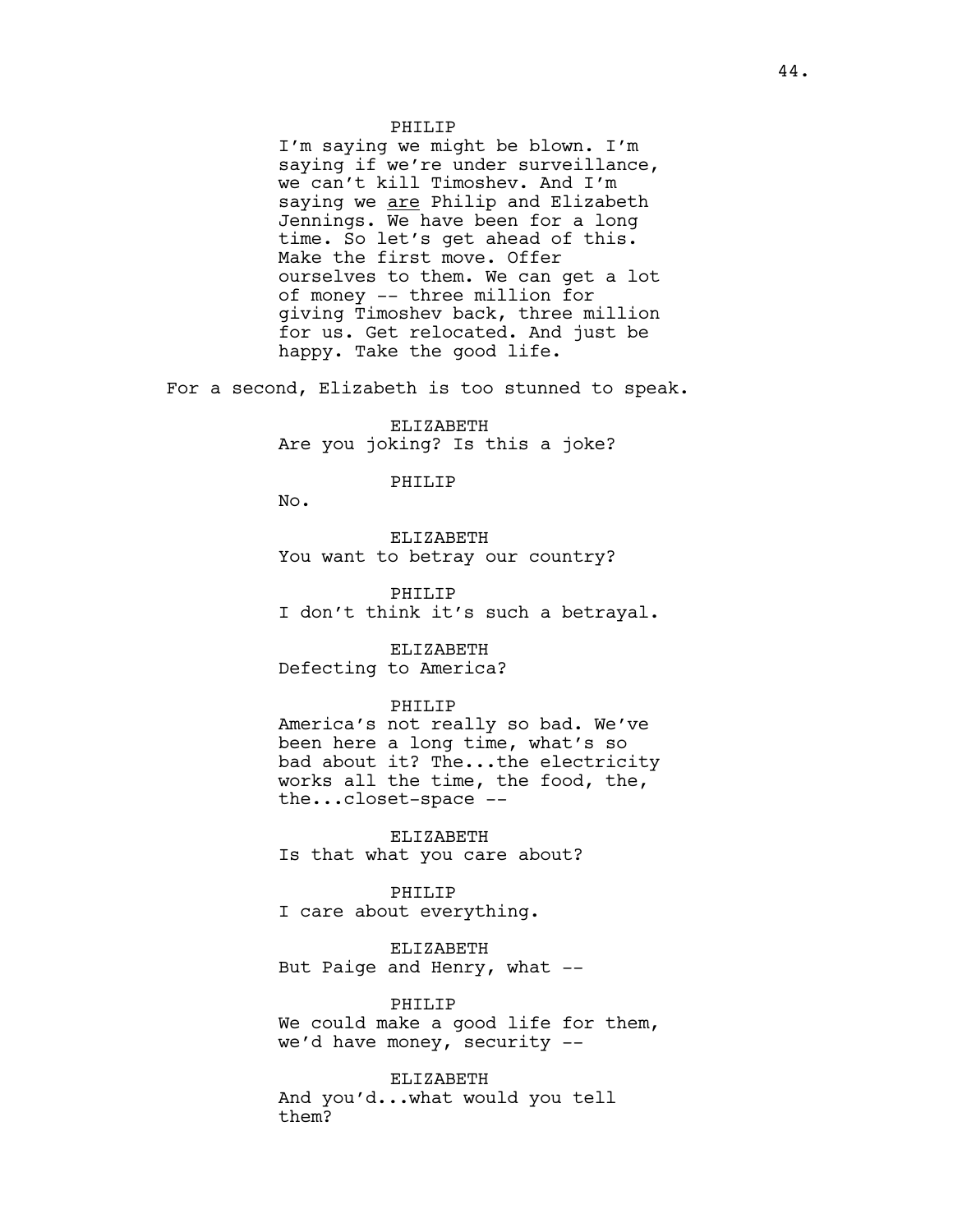## PHILIP

The truth.

She SLAPS him.

## ELIZABETH

You swore, Philip! You swore! We made a promise never to tell them! To let them grow up and have their own lives. They're not to be a part of this.

### PHILIP

You say that, but I can see you can't stand it. You can't stand them being American, I can tell - every day. Wouldn't you be happier if they knew the truth?

#### ELIZABETH

I'm not done with them. They don't have to be regular Americans. They can change this place. Maybe they'll be socialists, or --

#### PHILIP

They're not gonna be communists, this place doesn't turn out --

#### ELIZABETH

-- or communists, who knows? But this -- this would ruin them! That it was all a lie? Everything - everything in their lives would fall apart. They'd never speak to us again, Philip! Besides, you're not talking about telling them the truth so we can go back to Russia. You want to defect! You want us all to be Americans!

## PHILIP

I want to defect before we're arrested and they find out anyway.

ELIZABETH Really? How long have you been thinking about this, Philip?

#### PHILIP

I...I don't know.

Elizabeth storms out.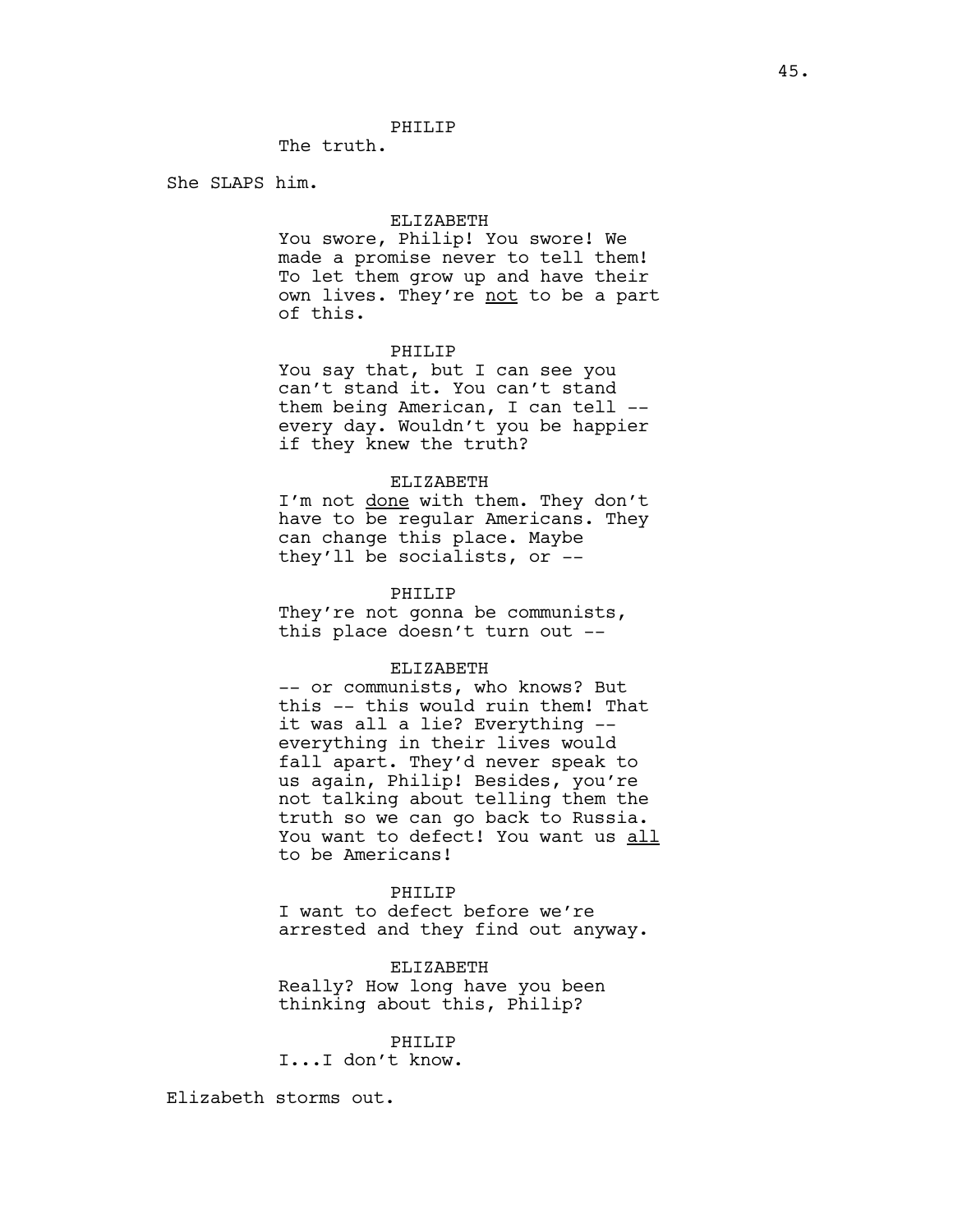INT. STAN'S GARAGE - DAY

Stan sits behind the wheel of a PEA-GREEN CHRYSLER VALIANT CHARGER. His wife Sandra stands outside the car.

Stan tries to start the car -- it makes a mechanical SCREECH.

STAN Battery's dead. Could be sabotage.

SANDRA

Democrats?

STAN

Probably.

EXT. PARK - DAY

Philip, in NIKE WAFFLE TRAINERS, jogs.

INT. HALLWAY - PHILIP'S FLASHBACK

Philip, 21-YEARS-OLD, sits on a bench in an empty hallway. He's looking down at something in his hands.

CLOSE-UP on the small photograph he's holding -- it's a picture of a beautiful young woman.

Philip tears up the picture, stands, walks over to a trash can, and drops in the pieces of the photograph.

A MAN IN UNIFORM, in his 40's, appears at the top of a staircase. This is the SAME MAN who stood next to TIMOSHEV in Elizabeth's flashback when she was practicing knife skills - he's COLONEL ZHUKOV, who runs the KGB training facility.

Philip stiffens.

PHILIP

Colonel.

COLONEL ZHUKOV

Come.

Colonel Zhukov leads Philip through a door and into...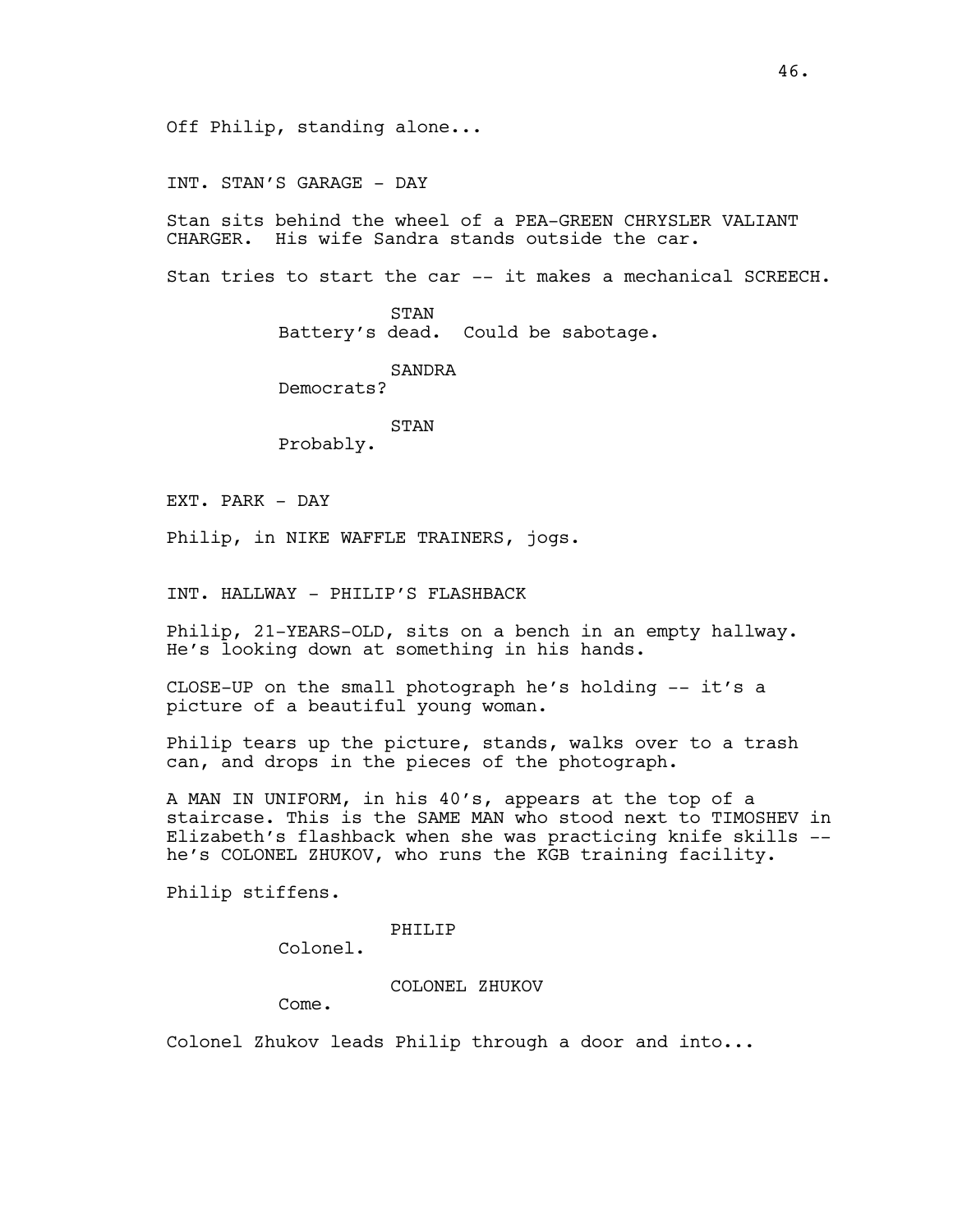INT. OFFICE - DAY - FLASHBACK CONTINUES

...an office. There's a bust of Lenin on a desk, a framed photograph of Khrushchev on the wall.

In the middle of the room, Elizabeth, 20 now (2 years after the last flashback), sits at a table. Her hair is in a tight bun. There's smoked salmon and bread on the table, tea cups.

> COLONEL ZHUKOV Philip, I'd like you to meet Elizabeth. Elizabeth, this is Philip.

ELIZABETH (only a trace of her Russian accent remains) Pleased to meet you.

PHILIP (also just a trace of a Russian accent) Likewise.

COLONEL ZHUKOV I'll leave you two to get acquainted. There's so much to talk about. Your lives up until now. Philip and Elizabeth's lives. Not the other ones. Those should never be discussed. It will be easier to believe in the Elizabeth who grew up in Columbus, Ohio, Philip, if you don't know any other story. Elizabeth, you will be less likely to make a slip one day, if there is no other version of this man that you are hiding away in the back of your mind.

Colonel Zhukov leaves the room.

Philip sits down across from Elizabeth. He's not yet as confident, as physically prepossessing, as the older Philip.

He takes a piece of salmon and puts it on a cracker.

PHILIP

Tea?

Elizabeth nods. He pours her a cup.

They sit there, without saying a word.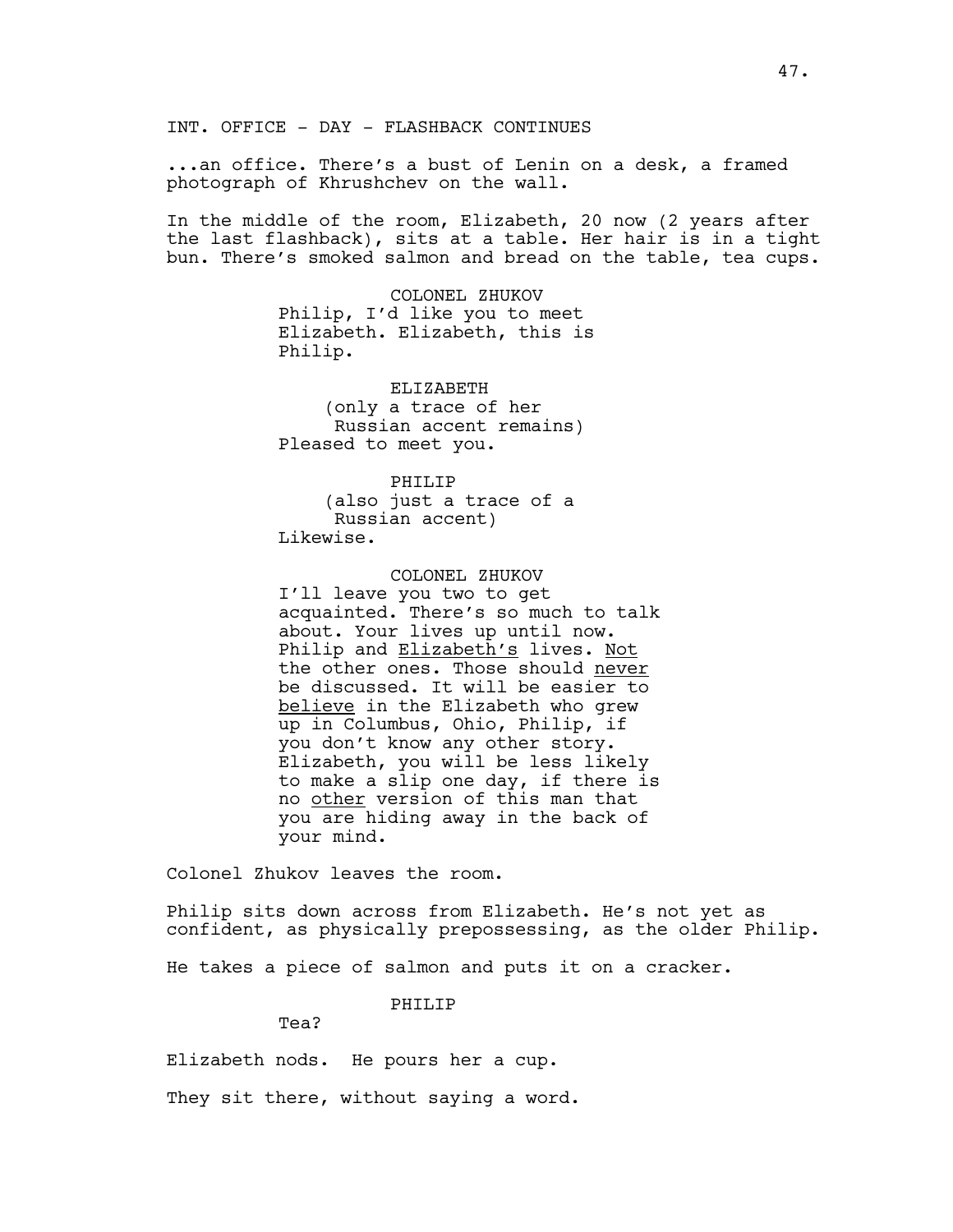EXT. PARK - DAY

As Philip jogs, he reenters the present from his flashback.

PHILIP'S POV: he SCANS left to right, taking in facial characteristics...

END PHILIP'S POV.

Philip stops at a PHONE BOOTH. He PUTS A DIME in and dials.

VOICE  $(0.S.)$ Arlington Methodist.

PHILIP County Liaison, please.

After a brief pause...

VOICE  $(0.S.)$ Can I help you?

#### PHILIP

Sergeant Vaugn, Fairfax Sheriff's Department. We're looking for a John Doe would have come in Thursday night, male caucasian, sixone, knife wound to the stomach...

Philip listens for a second.

PHILIP (CONT'D) Okay, thank you.

Off Philip, grimacing at bad news...

EXT. STREET IN FRONT OF TOWNHOUSE - DAY

Philip, coming back from his jog, is opening his front door when Stan approaches.

> PHILIP Hey, neighbor! How's the move-in coming?

STAN Long way to go.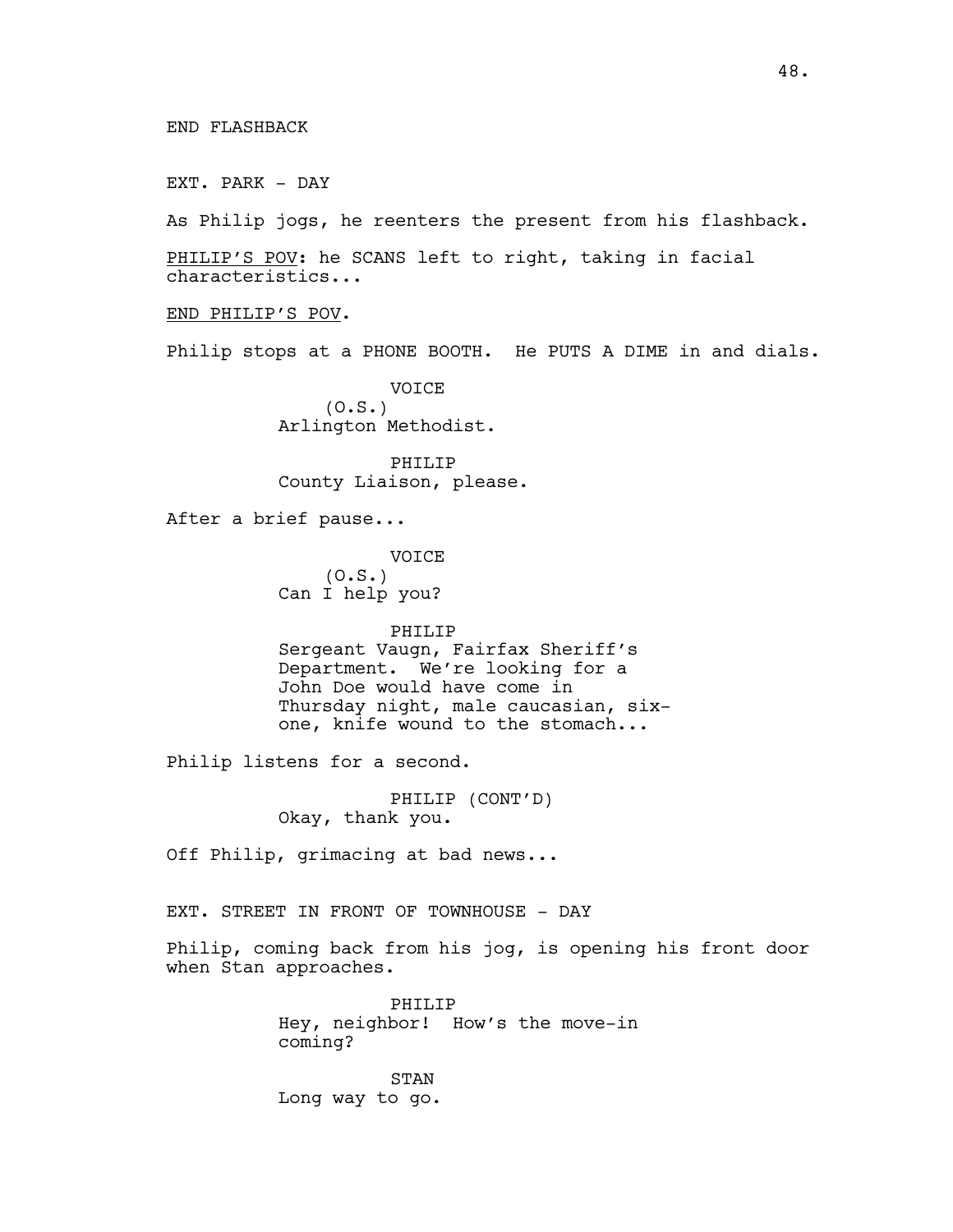# PHILIP

You wanna beer?

STAN No, but I could use jumper cables. My wife's car, which we drove out here from St. Louis last week, I think the strain finally got to it. My cables are in a box somewhere.

Philip looks at Stan for a second -- is Stan FUCKING WITH HIM? -- then a LITTLE SMILE spreads across Philip's face.

Stan, who just wants jumper cables, thinks it's a friendly smile and smiles back.

#### PHILIP

Come on in.

Philip opens the door and they walk...

INT. JENNINGS TOWNHOUSE - DAY

...into the living room.

#### PHILIP

Sure no beer?

STAN Yeah, I gotta go into work later.

PHILIP You don't even get a day off to move?

STAN We got a shitstorm brewing. Looks like I'll be working seven day weeks for the foreseeable future.

Philip leads Stan down the hall. Philip opens the inside door and goes into...

INT. GARAGE - DAY

...the garage. Stan follows him in. Stan sees the maroon Monte Carlo, sees the hood of the car is up.

> STAN Car trouble?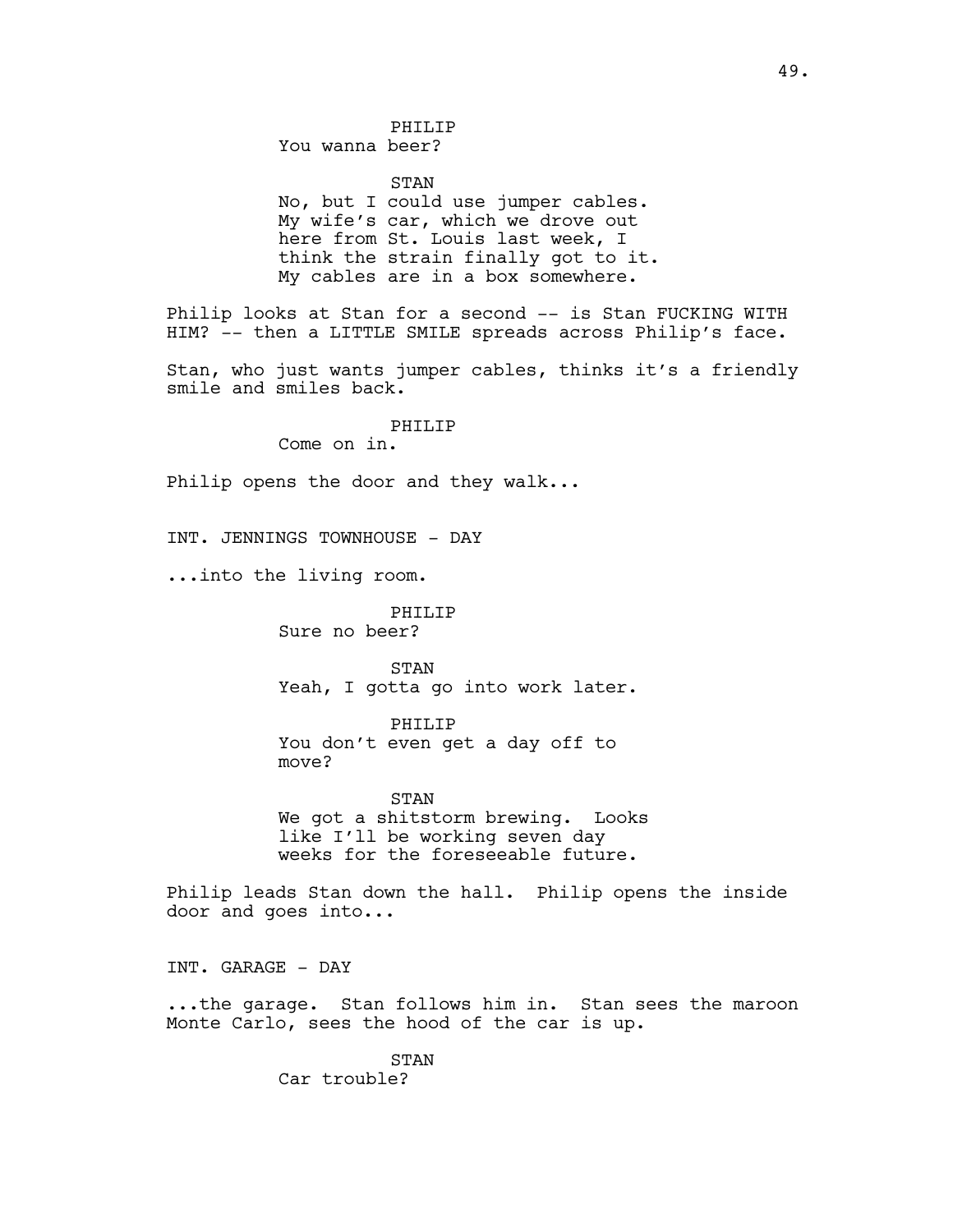# PHILIP

Nothing major, cracked PCV hose.

Philip walks around to the trunk. Stan stays by the front of the car.

> STAN Monte Carlo, huh? '77?

PHILIP Four-barrel V8, hundred-and-eighty horsepower.

Philip opens the trunk. Timoshev LOOKS UP AT HIM.

Stan bends down slightly, checking out the license plate. Not really suspicious, just instinct when there's an APB out for a '77 dark red Monte Carlo. He sees the VIRGINIA PLATES.

Philip looks around the trunk for his jumper cables.

STAN GM's biggest seller last two years.

PHILIP

Great car.

Philip looks Timoshev in the eye, almost as if he suspects him of having done something with the jumper cables.

> STAN Not tempted by one of those Japanese upstarts?

> > PHILIP

I don't think I could fit in one.

Stan starts to WALK TOWARD PHILIP at the back of the car.

Philip bends down and SWEEPS HIS HAND UNDER Timoshev.

Stan is almost at the back of the car.

Philip PULLS HIS HAND OUT from under Timoshev -- he's got the JUMPER CABLES.

Philip stands up straight.

Stan is at the rear window of the car, still coming -- he's raising his arm for the cables --

Philip closes the trunk, gently.

He holds the cables out. Stan takes them.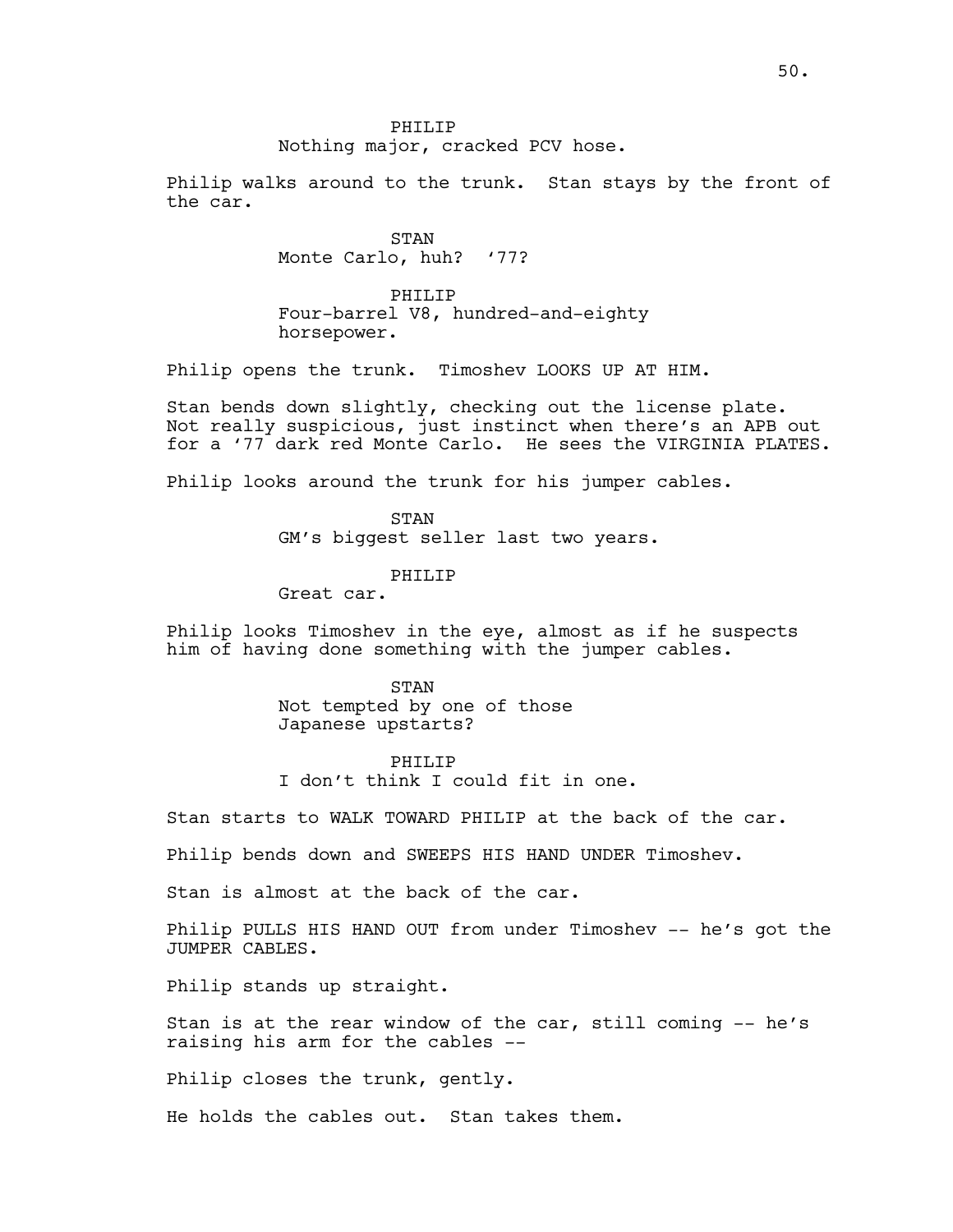STAN

Thanks.

#### PHILIP

You bet.

Stan smiles -- Philip smiles back -- they each wait for the other one to stop smiling and look away, but neither of them does -- it gets weird -- Philip's testing, wondering if Stan knows something, if he'll say something -- Stan doesn't know what's going on, but it's a contest now -- finally...

#### STAN

Well, I gotta get back.

Stan glances down at the rear fender -- no bumper stickers. Off Stan, acting like he wasn't even looking...

 $I/E$ . CAR - NIGHT

Stan and Agent Mizzi sit in a 1980 AMC STATION WAGON. They look through binoculars at the front gate of a compound -- a placard on the gate reads EMBASSY OF THE UNION OF SOVIET SOCIALIST REPUBLICS. A man comes out of the gate.

STAN

Who's that?

AGENT MIZZI Second Secretary in the political section. He's legit.

STAN I can't believe we can't just bust in and search the place. It's our fucking country.

AGENT MIZZI No, it isn't. That's Soviet territory you're looking at. Timoshev isn't in there anyway, they wouldn't bring him inside just to sneak him right back out again.

A VERY WIDE MAN comes out of the embassy.

AGENT MIZZI (CONT'D) Grabatinsky. *'Cultural Attache*.' He's KGB. (into two-way radio) *Two green*.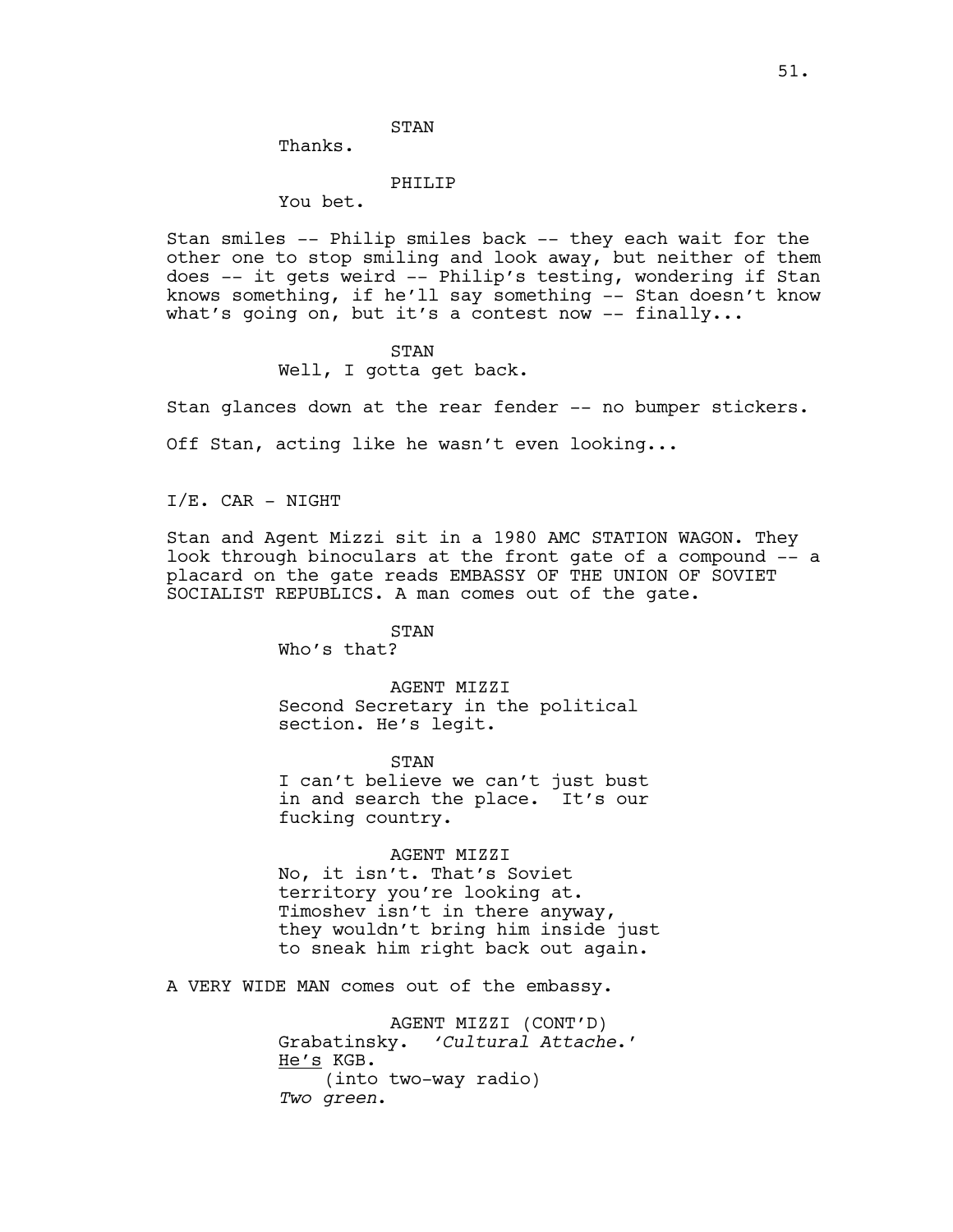STAN Not a guy you'd wanna meet in a dark alley.

A BLACK SOVIET LADA SEDAN WITH DIPLOMATIC PLATES pulls up in front of the embassy and Grabatinsky gets in.

> AGENT MIZZI (into radio) *South on Tunlaw*.

Stan pulls away from the curb, but instead of following the car with Grabatinsky, he turns onto another street.

> MALE VOICE ON RADIO *South on Tunlaw, West on Calvert*.

AGENT MIZZI Go left here, we've got six cars, we should pick him up off Mass Ave. Timoshev used to say --

FEMALE VOICE ON RADIO *Pick up Calvert North on Wisconsin*.

## AGENT MIZZI

-- we spend all our time worrying about KGB officers working out of the embassy like this galoofas, but all they really do is handle the Directorate S guys -- pick-up their messages, deliver their orders.

STAN

Which you don't buy.

#### AGENT MIZZI

Today, it doesn't matter. If Timoshev is out there, waiting to get loaded onto a tanker back to mother Russia, our only chance to find him is one of these guys leading us there. Maybe it's straight there, maybe it's to a deaddrop he's servicing for a supersecret Directorate S Officer, and they're gonna lead us there. Either way, it's our only shot.

MALE VOICE ON RADIO Approaching Mass Ave.

AGENT MIZZI Turn here.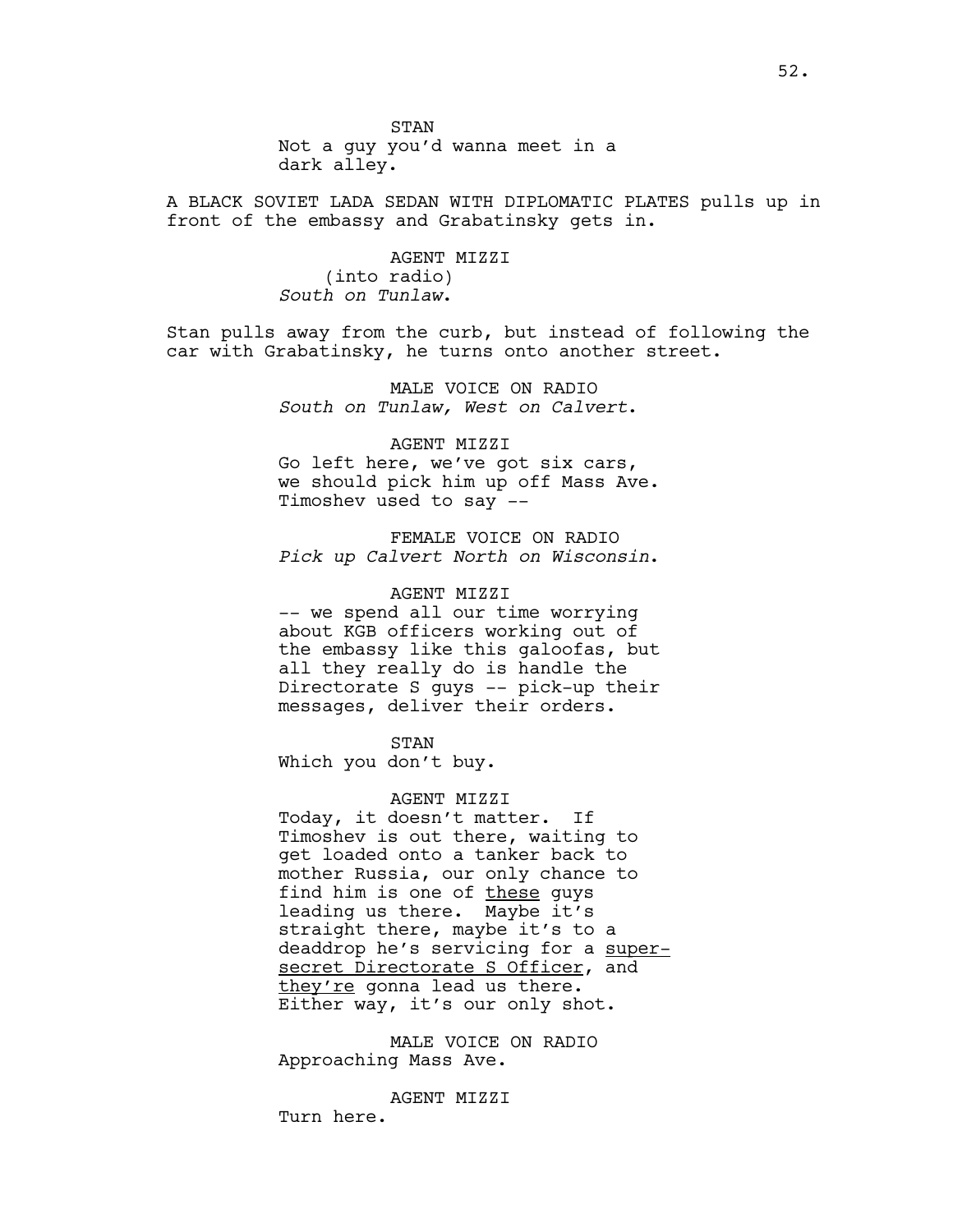Stan turns.

STAN

This Graba...whatever...he's supposed to be a cultural attache? He said one thing to me about the ballet, I'd start laughing.

AGENT MIZZI

We're up. (into two-way radio) *SouthWest on Massachusetts*.

Stan sees the BLACK LADA SEDAN half a block ahead.

The Black Lada turns into a MCDONALDS.

AGENT MIZZI (CONT'D)

Shit.

STAN Are they fucking with us?

AGENT MIZZI No, these guys love McDonalds. They don't have it in Russia.

INT. CAR - NIGHT

Philip and Henry sit in traffic on the Beltway in the rented Mustang. Henry wears a Baltimore Orioles cap.

> HENRY Can we get a racing stripe on the Monte Carlo?

PHTLTP Your mom wouldn't like that.

HENRY

Why not?

PHILIP She doesn't like...new things.

INT. MEMORIAL STADIUM, BALTIMORE, MARYLAND - NIGHT

Philip and Henry sit in the bleachers watching a Baltimore Orioles baseball game. They've both got hot dogs.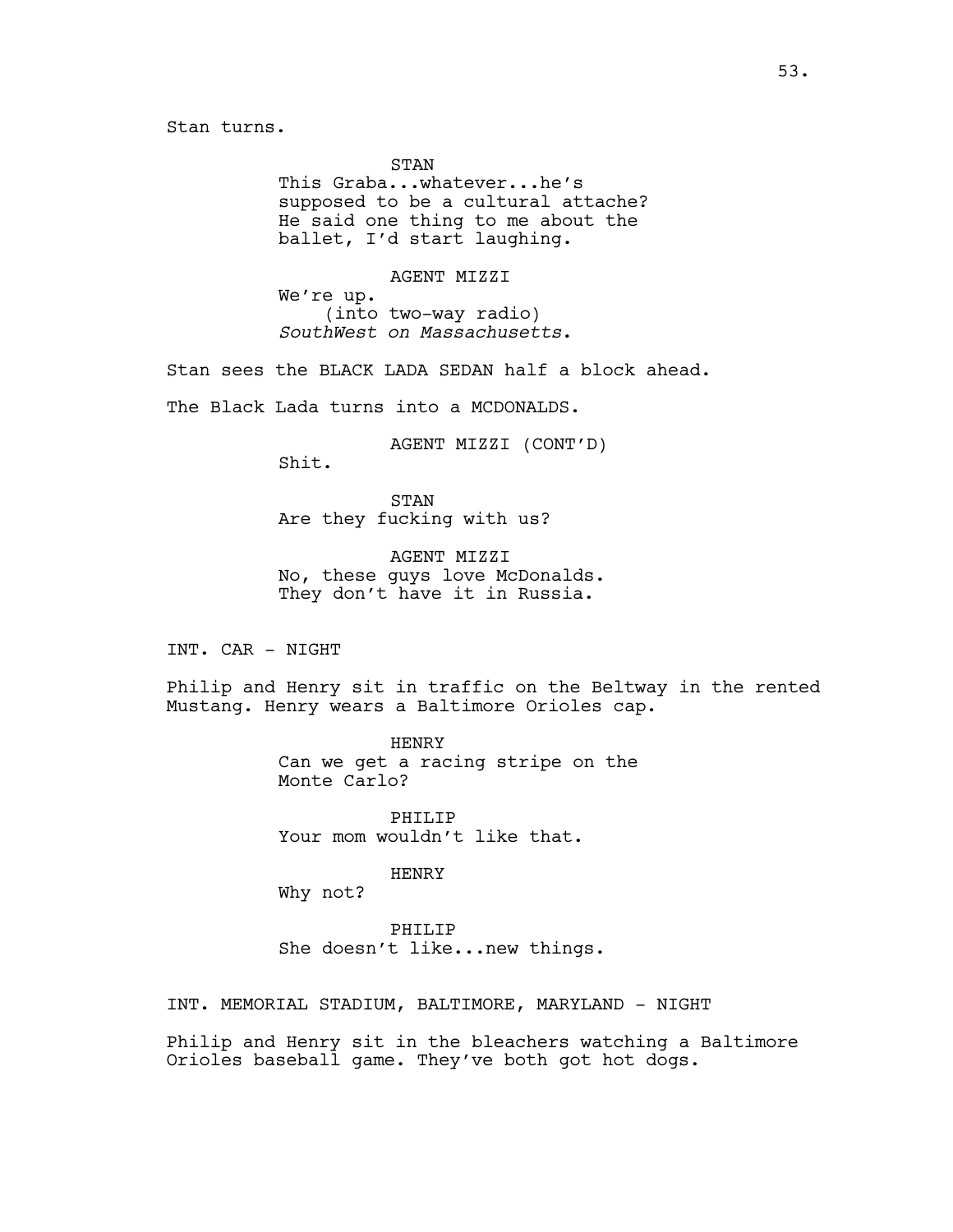PHILIP's POV: the lush green field, the low buzz of the fans, a CLACK as a ball is hit -- everything CALM and PEACEFUL - turning to see HENRY watching the game, the boy absorbed, a healthy, happy-looking kid...

We PULL BACK out of his POV to see Philip, deep in thought...

# INT. MEMORIAL STADIUM - STANDS - NIGHT

Philip and Henry stand in a crowd around a player who's signing autographs. The player waves to the fans and disappears into the dugout. Philip looks down at Henry, who's crushed he didn't get an autograph.

INT. CAR - STADIUM PARKING LOT - NIGHT

Philip and Henry buckle up. Philip turns to Henry, sees how disappointed he is...

#### PHILIP

Wait here.

EXT. MEMORIAL STADIUM - REAR ENTRANCE - NIGHT

Philip walks toward the rear of the stadium, his eyes on a security guard at the player entrance. Philip goes up to an unguarded, heavy double-door in the shadows. He takes a TINY METAL ROD out of his wallet, pushes it into the door lock, moves it around -- he PULLS the door open and goes into...

## INT. STADIUM CORRIDOR - NIGHT

...the stadium. He walks down a corridor, turns -- there's a SECURITY GUARD ten feet in front of him. Without breaking stride, Philip puts his hand out --

# PHILIP Special Assistant to the V.P. for Facilities Management, I need to borrow your radio.

You can hardly tell if Philip takes the walkie-talkie from the guard or if the guard hands it to him. Philip turns down another corridor, follows the sound of voices, turns into...

# INT. LOCKER ROOM - NIGHT

...the locker room. Half the team is still in there, some of them talking to reporters.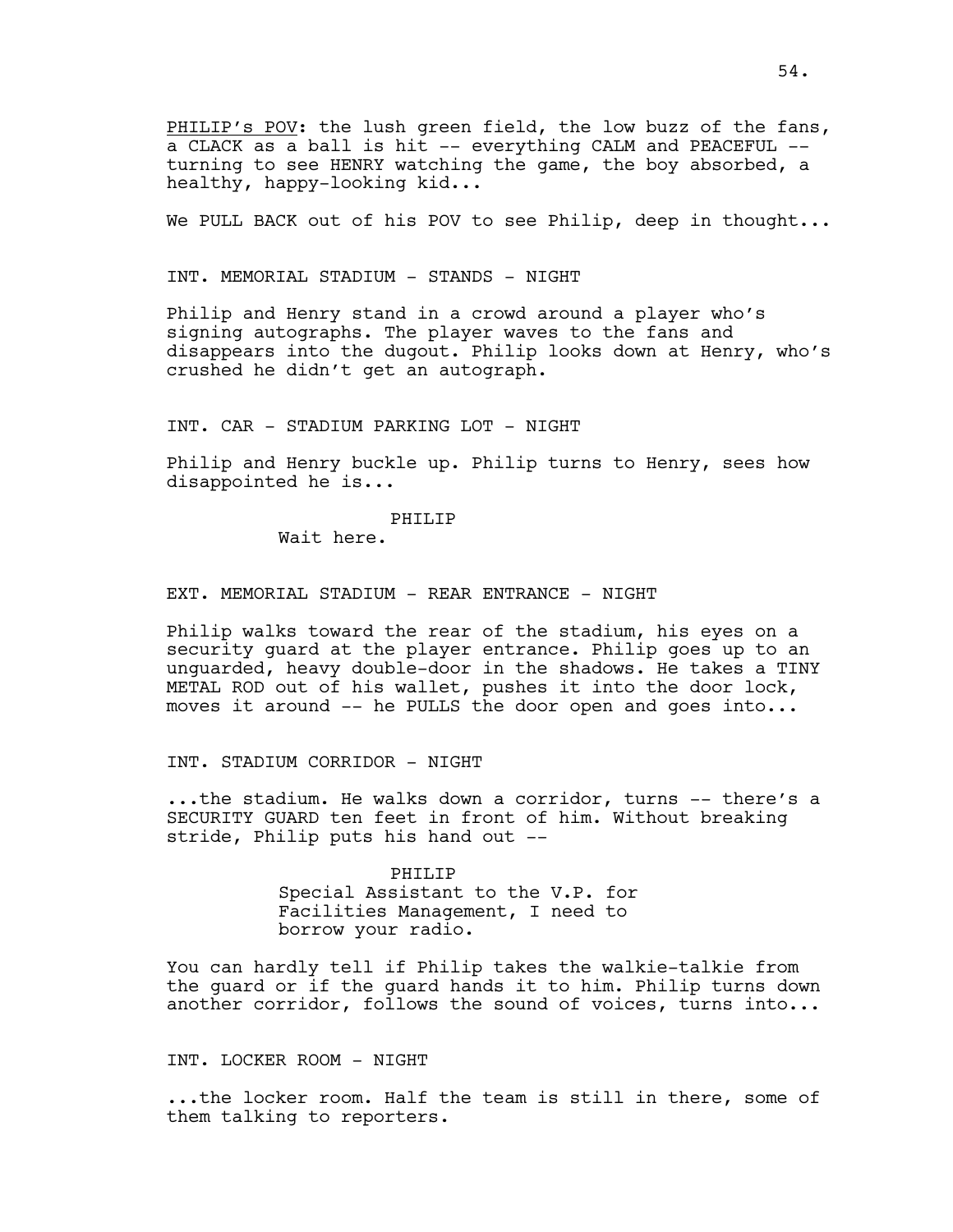Philip walks straight through the room, holding the walkietalkie as cover -- a few players glance up at him -- he heads for the showers -- right before he gets there, his left hand darts out and grabs A MITT from the upper shelf of a locker. Because he's looking and moving in a different direction from where his hand goes, the move is virtually unnoticeable. The mitt is inside his jacket, pressed under his arm, as he goes into the showers.

He stops at a sink, pulls open a METAL SOAP dispenser on the wall, and yanks out the PLASTIC SOAP JUG inside. He goes back out to the locker area, holding the soap jug up to his nose.

> PHILIP (lips to walkie-talkie) I got it, smells fine to me.

He walks out into the...

#### INT. CORRIDOR - NIGHT

...corridor. He drops the soap jug in a trash can, keeps going down the hallways. When he gets to the security guard, he hands him his radio.

INT. CAR - NIGHT

Philip gets in. He hands Henry the mitt.

PHILIP I couldn't find Murray, but I ran into Belanger. He wanted you to have this.

Henry's eyes light up. Off Philip as he pulls out of the parking spot, smiling...

INT. HENRY'S BEDROOM - NIGHT

Henry lies in bed in pajamas, his new MITT on his hand. Elizabeth sits next to him.

> ELIZABETH And the daddy elephant said, let's just take our family and go over to the mean herd of elephants, they'll give us everything we want. And the mommy elephant said --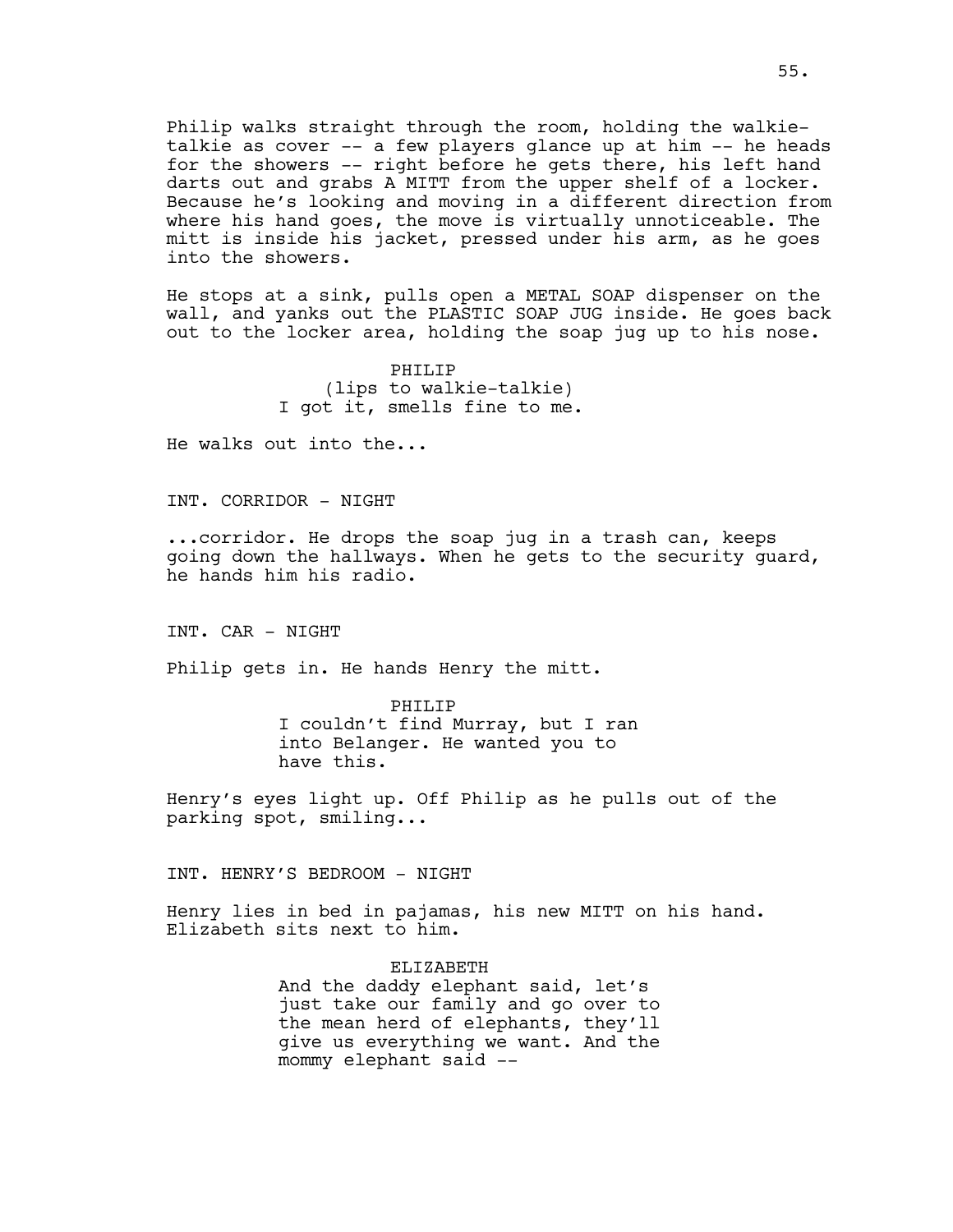HENRY

This is a story for, like, a fouryear-old.

ELIZABETH Just wait, it gets better. And --

# INT. GARAGE - NIGHT

Philip, coming in from the hallway, closes the door to the garage quietly behind him. He goes to the front of the Monte Carlo and --

CLOSE-UP on a ROLL OF DUCT TAPE, a SCISSORS, and a DIXIE CUP OF WATER sitting on the ENGINE. STRANDS OF COPPER WIRE snake through the transmission.

> PHILIP Damn it, Elizabeth.

Philip, MOVING FAST, goes to the back of the car and opens the trunk.

Timoshev LOOKS UP AT HIM.

Philip takes out a knife and cuts the straps and ropes tying down Timoshev. He DOES NOT take off the handcuffs.

Philip HOISTS TIMOSHEV out of the trunk and leans him against the back of the car. He unbuckles the wire mouthguard and pulls it away from Timoshev's mouth.

PHILIP (CONT'D)

Listen --

Timoshev SPITS PIECES OF CHEWED UP RUBBER IN PHILIP'S FACE AND LUNGES AT HIS THROAT WITH HIS TEETH BARED. He CLAMPS DOWN on Philip's throat with his TEETH.

Philip JAMS FINGERS in BOTH of Timoshev's EYES and PRIES him off his THROAT.

Timoshev KICKS at PHILIP's KNEE -- Philip BLOCKS the kick with HIS FOOT and SHOVES Timoshev in the chest, knocking him BACK INTO THE TRUNK.

> PHILIP (CONT'D) Oh, you're such a fucking pain in the ass! Stop! I'm making a deal!

Philip's neck is bleeding from TWO DEEP BITE MARKS.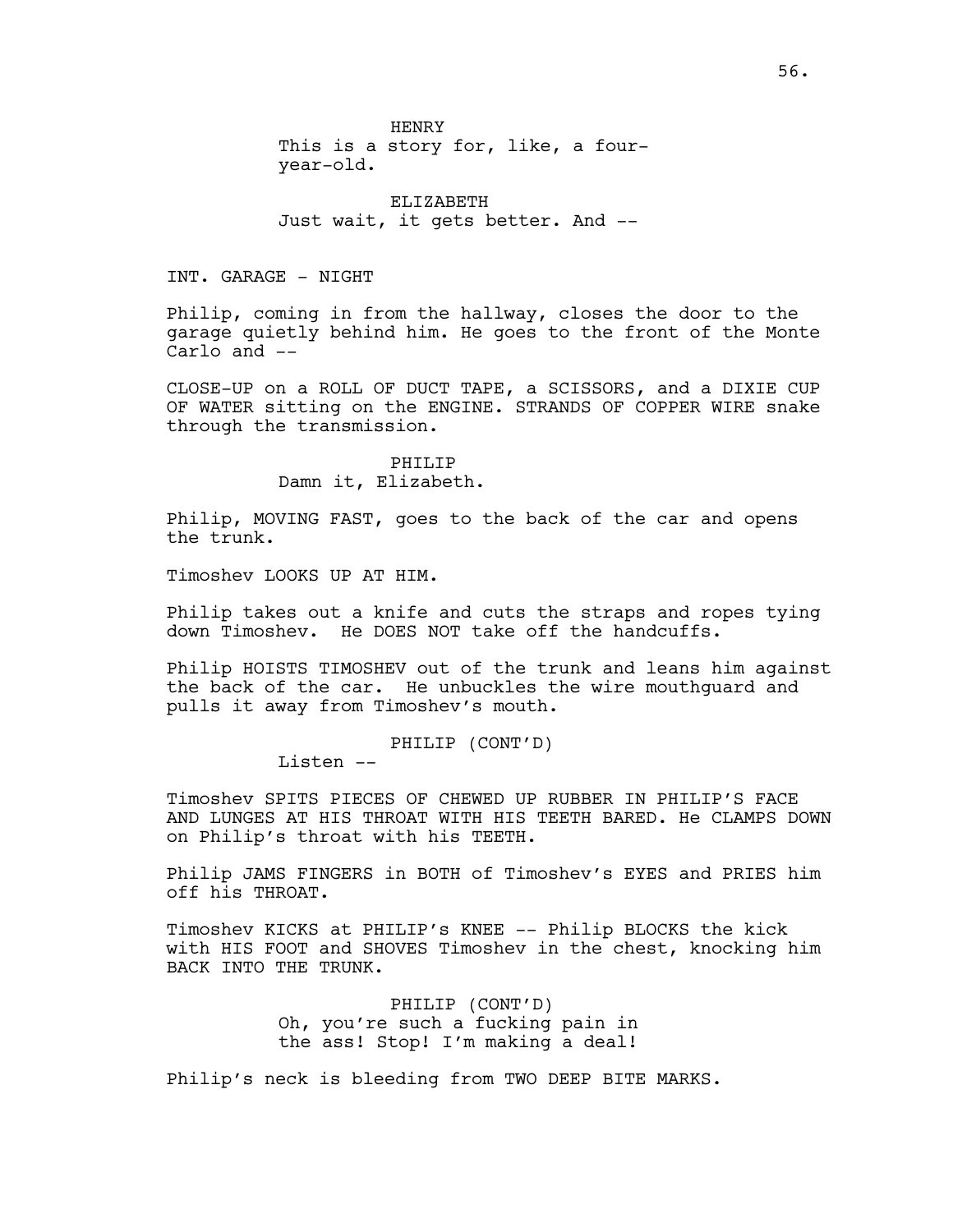TIMOSHEV

Ah, good, good!

Philip pulls Timoshev out of the trunk again -- a little rougher this time. As he takes off Timoshev's handcuffs...

# PHILIP

Come on, we haven't got much time.

Philip and Timoshev head for the garage door when --

The DOOR TO THE HOUSE OPENS. Philip and Timoshev turn around. ELIZABETH comes into the garage, closing the door behind her.

> ELIZABETH What's going on?

PHILIP I'm taking him to our neighbor.

She comes up to them.

# ELIZABETH

You are?

#### PHILIP

I was gonna drive him out, hand him off further from home, but you seem to have disabled the car.

ELIZABETH So you were leaving me.

#### PHILIP

No. I'm gonna make a deal that you don't have to talk to the Americans if you don't want to. If you feel that would make you a traitor. But you'll come with me and the kids. It won't be exactly what you want, but you'll adjust.

ELIZABETH So you're just deciding, for both of us.

Timoshev takes a little sidestep toward the garage door. Elizabeth sidesteps and cuts him off.

> PHILIP Somebody had to make a decision.

#### ELIZABETH

Why you?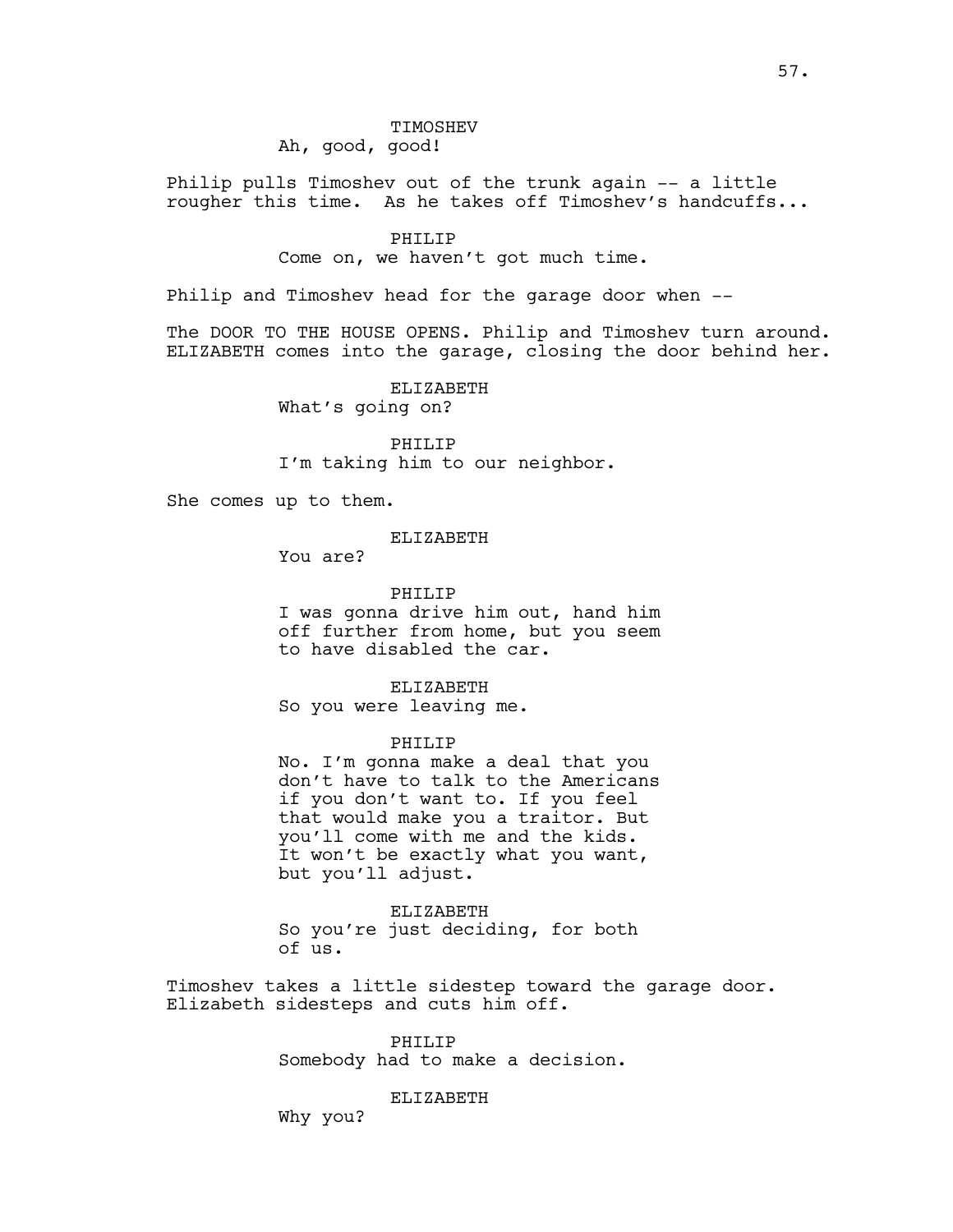Why not?

ELIZABETH Because I am a KGB officer! Don't you understand that, after all these years? I would go to jail, I would die -- I would lose everything before I would betray my country.

PHILIP

Elizabeth --

ELIZABETH I'm finishing this.

Elizabeth moves towards Timoshev. He PUTS HIS HANDS UP and she KICKS RIGHT THROUGH THEM into his chest.

Timoshev and Elizabeth trade QUICK, HARD blows.

PHILIP (exasperated, more to himself) Damn it, Elizabeth.

Elizabeth fakes with her left and hits Timoshev with a vicious right elbow -- the same move she was practicing as an 18-year-old the night he raped her. This time she's faster and stronger than him, and the blow sends him FLYING into the garage door.

Timoshev crumples to the floor. With great effort, he pushes himself to his knees, then staggers to his feet.

> TIMOSHEV I'm sorry. I didn't mean to hurt you. They let us have our way with the cadets, it was part of the job. A perk. Forgive me, please.

PHILIP What's he talking about? (to Timoshev) What are you talking about? How did you hurt her?

ELIZABETH Do what you want with him. Take him to the Americans, if that's what you want.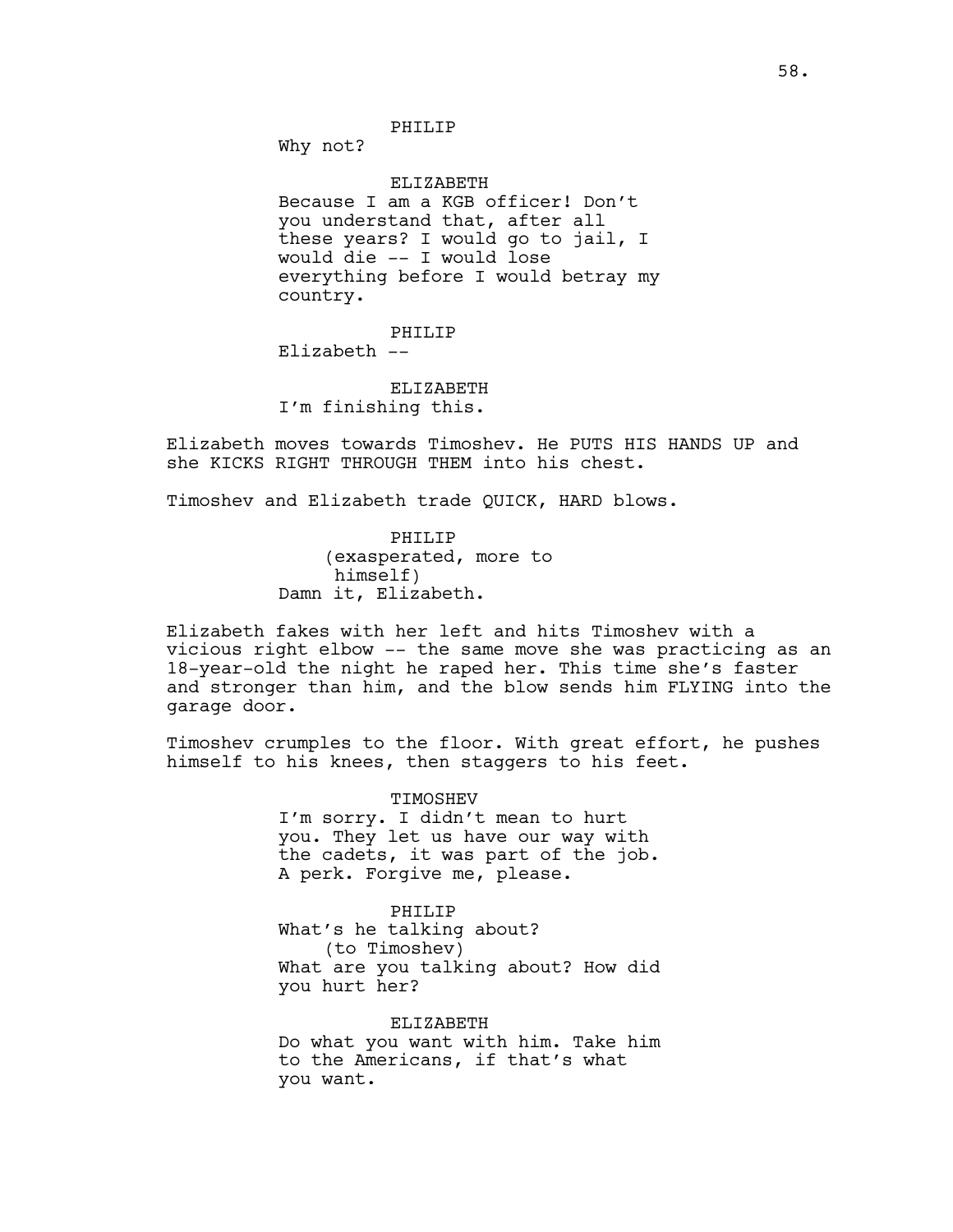Elizabeth turns and walks towards the inside door to the house.

Philip GRABS Timoshev's throat, LIFTS him in the air and SHOVES him against the garage door. He SQUEEZES -- there's a loud CRACK as Timoshev's windpipe SNAPS.

Elizabeth turns back around.

With one hand still on Timoshev's throat, Philip grabs him at the waist, turns him sideways, and THROWS his dead body into the trunk of the Monte Carlo.

He SLAMS the trunk shut.

Off Philip and Elizabeth, staring at each other...

END OF ACT THREE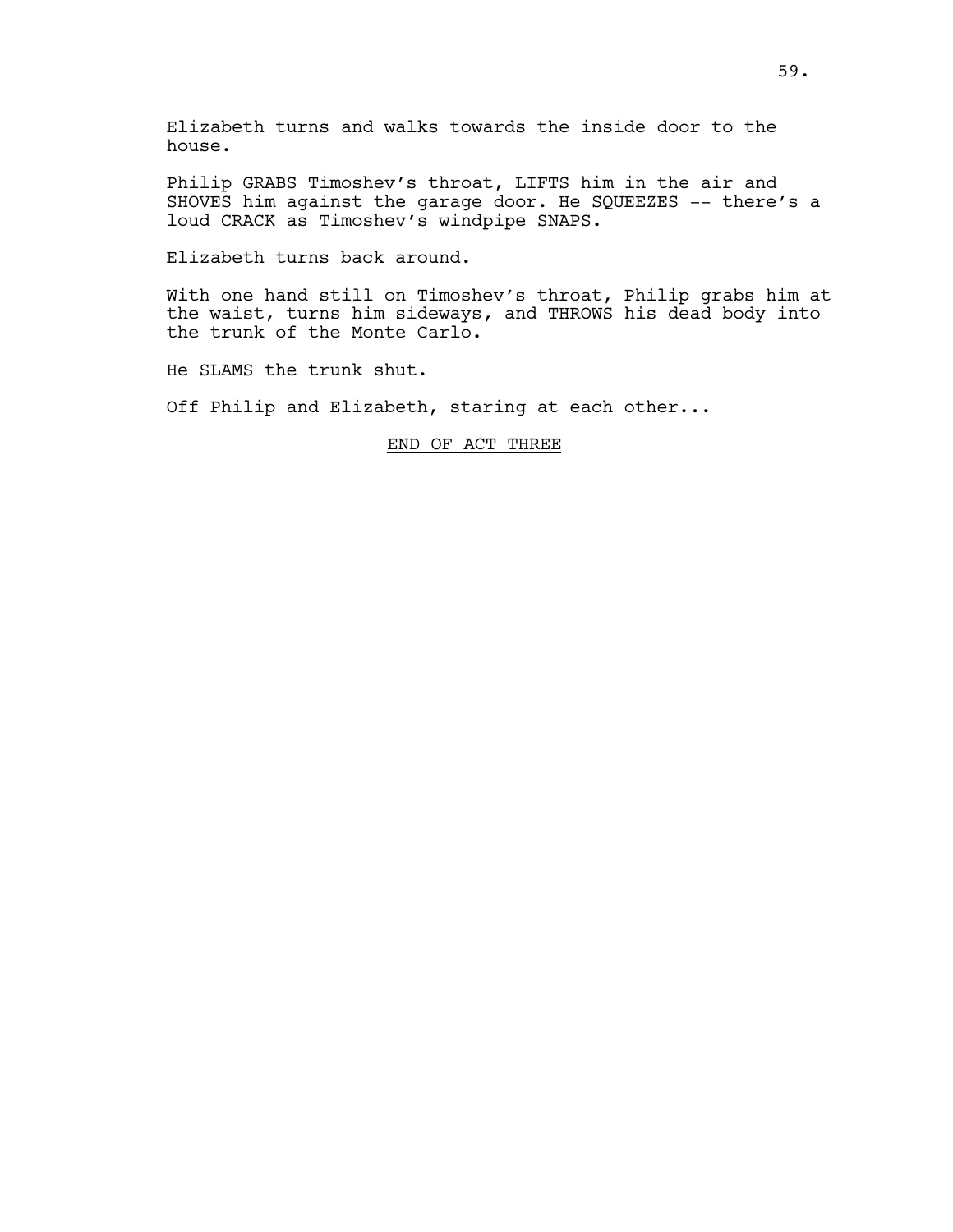## ACT FOUR

INT. CAR - NIGHT

Philip and Elizabeth drive in the Monte Carlo. Elizabeth is cut and bruised from her fight with Timoshev.

Elizabeth turns on the radio. "Lookin' For Love" from Urban Cowboy comes on:

*I spent a lifetime lookin for you Single bars and good-time lovers were never true Playin' a fools game hoping to win Telling those sweet lies and losin' again*

Off Philip and Elizabeth, staring out the windshield...

EXT. WOODS - NIGHT

Philip and Elizabeth stand at the edge of a cliff, swinging Timoshev's body, wrapped and weighted-down in a tarp, back and forth.

They let go -- the body flies out over the edge. They watch it fall, then splash into the water below.

As they turn to go, Elizabeth PUSHES Philip against a tree. She kisses him hard. Still perilously close to the cliff, they grab at each other's belts, pull each other to the ground - it's almost a contest for who's going to overpower who, and - Philip may be stronger, but the wrong move could send them both over the cliff.

Elizabeth pins Philip on his back, gets his pants down - as she starts to slide back and forth on top of him, she POUNDS on his chest - Philip takes the blows easily. Until finally, he FLIPS Elizabeth onto her back - away from the cliff - at first she struggles, but then she lets Philip use his strength to subdue her. Philip drives into her but cradles her, for once, fragile-looking body underneath him at the same time.

OFF ELIZABETH, something peaceful in her face as her breathing gets faster and faster...

INT. BATHROOM - MORNING

Elizabeth sits on the toilet, Philip sits on a stool next to her.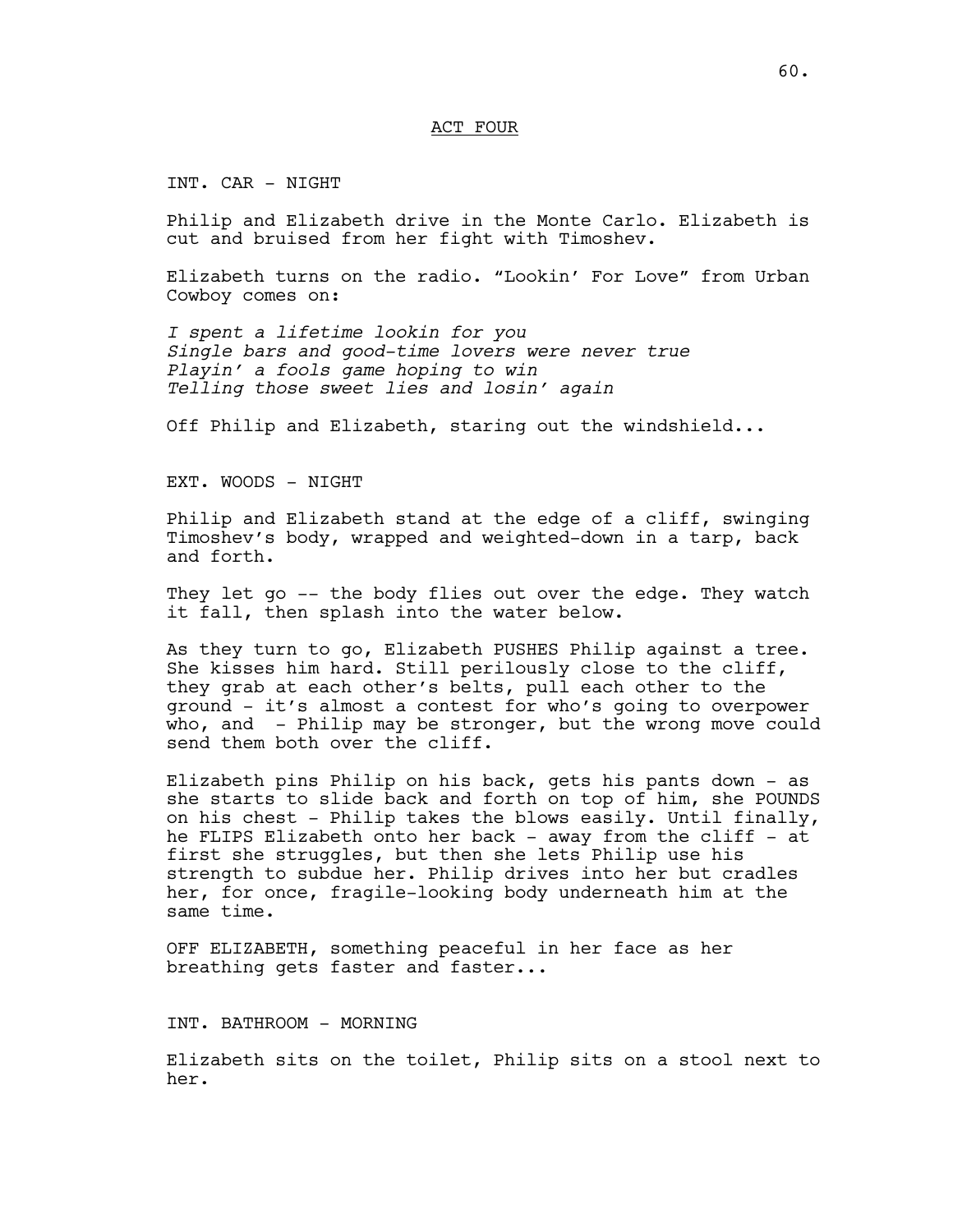He uses his right index finger to apply tiny dabs of make-up to her cuts and smooth them out with great delicacy -- he's already rendered most of the cuts completely invisible - another piece of tradecraft he's expert at.

He finishes, examines her, nods. She looks at his neck.

# ELIZABETH Too deep to hide.

She puts two small bandages on his BITE-MARKS. As she finishes, they hear the SOUND of a DOOR OPENING, then FOOTSTEPS in the hall, then FOOTSTEPS moving FAST DOWN THE STAIRS.

> PHILIP We'll have to get the trunk later.

## INT. KITCHEN - MORNING

The Jennings family sits at breakfast.

HENRY Terry can't throw a curve, which means he'll probably only get two or three strike-outs the whole game. The outfield's gonna be busy.

The phone rings. Elizabeth gets up and answers it.

#### ELIZABETH

Hello?

She listens for a few seconds, then hangs up. Philip sees the look in her eyes. He comes over to the sink with some dirty dishes, turns on the faucet.

> ELIZABETH (CONT'D) (sotto) Emergency signal for tonight. You'll never believe who's here.

 $I/E$ . CAR - DAY

Philip and Henry pull out of the driveway in the rented Mustang. Henry is in a little league uniform.

Stan comes down the sidewalk. Philip rolls down his window.

PHILIP We're going by Ballston. Need a lift?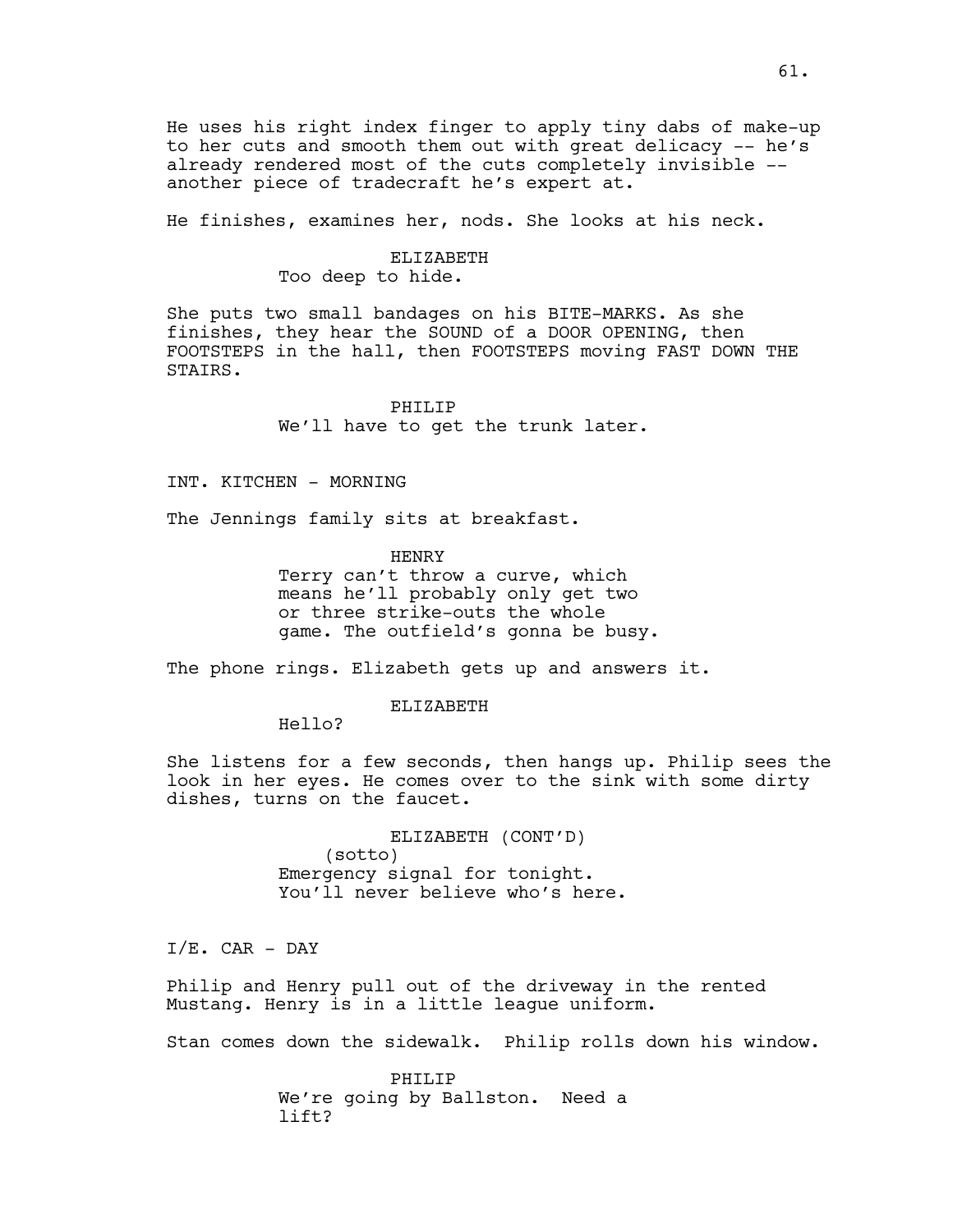STAN No, thanks. What happened to your neck?

# PHTLTP

Shaving.

STAN (indicating two band-aids) Twice? You're a butcher.

PHILIP Gotta change my blades more.

STAN (to Henry) Get your dad an electric razor next Christmas.

Philip and Henry drive away. Off Stan, watching them go, just the tiniest hint of suspicion...

INT. GARAGE - DAY

Elizabeth stands over the open trunk of the Monte Carlo with a RAG, a TWEEZERS, and a SPRAY CAN OF SOLVENT. The trunk looks like a kidnap victim has been in there recently - there are BLOOD STAINS, TANGLES OF MATTED HAIR, the STRAPS and ROPES that were used to tie Timoshev down, the WIRE MOUTHGUARD.

Just as Elizabeth starts to clean --

PAIGE  $(0.S.)$ Mom? Let's go.

Elizabeth, irritated, closes the trunk.

ELIZABETH

Coming!

She puts the cleaning supplies in a cabinet and walks back into the house.

EXT. BASEBALL FIELD - DAY

Philip and a small group of parents watch their kids play in a little league game. Henry is in the outfield.

The batter hits a long flyball, over Henry's head. Henry races back for it.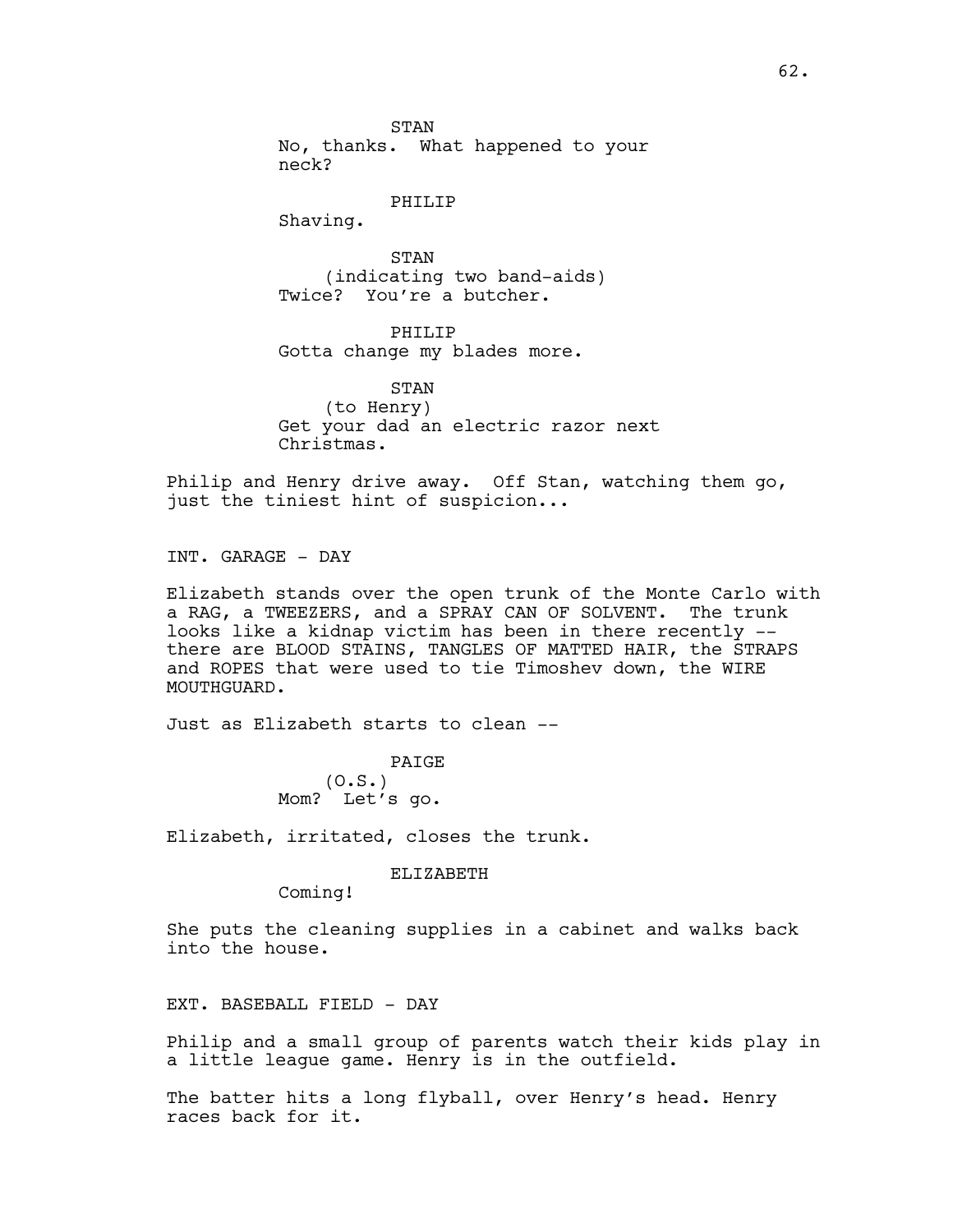It looks out of his reach, but he DIVES, STRETCHES -- Philip JUMPS TO HIS FEET, holding his breath -- Henry HITS THE GROUND with the ball squeezed into the top of his mitt.

Philip's face lights up. A cheer rises from the small crowd. Off Philip, a genuine, happy smile on his face...

INT. NATIONAL GALLERY - DAY

Paige stands in front of a painting of a young, innocentlooking girl in a white sundress and a straw hat. She senses something and turns around -- across the gallery, a welldressed man in his thirties smiles at her.

Paige turns back around. She undoes one of the buttons on her blouse. She turns back around to look at the man -- their EYES MEET.

Elizabeth turns into the gallery and sees Paige and the man looking at each other. Elizabeth heads straight for the man with murder in her eyes. She's almost to him when --

-- a woman the man's own age turns into the gallery and comes up to him. Elizabeth veers off and heads towards Paige.

The man and the woman exit the gallery together.

Elizabeth goes up to Paige. She buttons up Paige's blouse.

INT. METRO CAR - NIGHT

Elizabeth and Paige sit next to each other on the train.

ELIZABETH Do you like that boy who just moved in, Matthew?

PAIGE He won't like me.

ELIZABETH

Why not?

PAIGE Boys my age don't like me, mom.

ELIZABETH I'm sure they do.

PAIGE I'm sure they don't.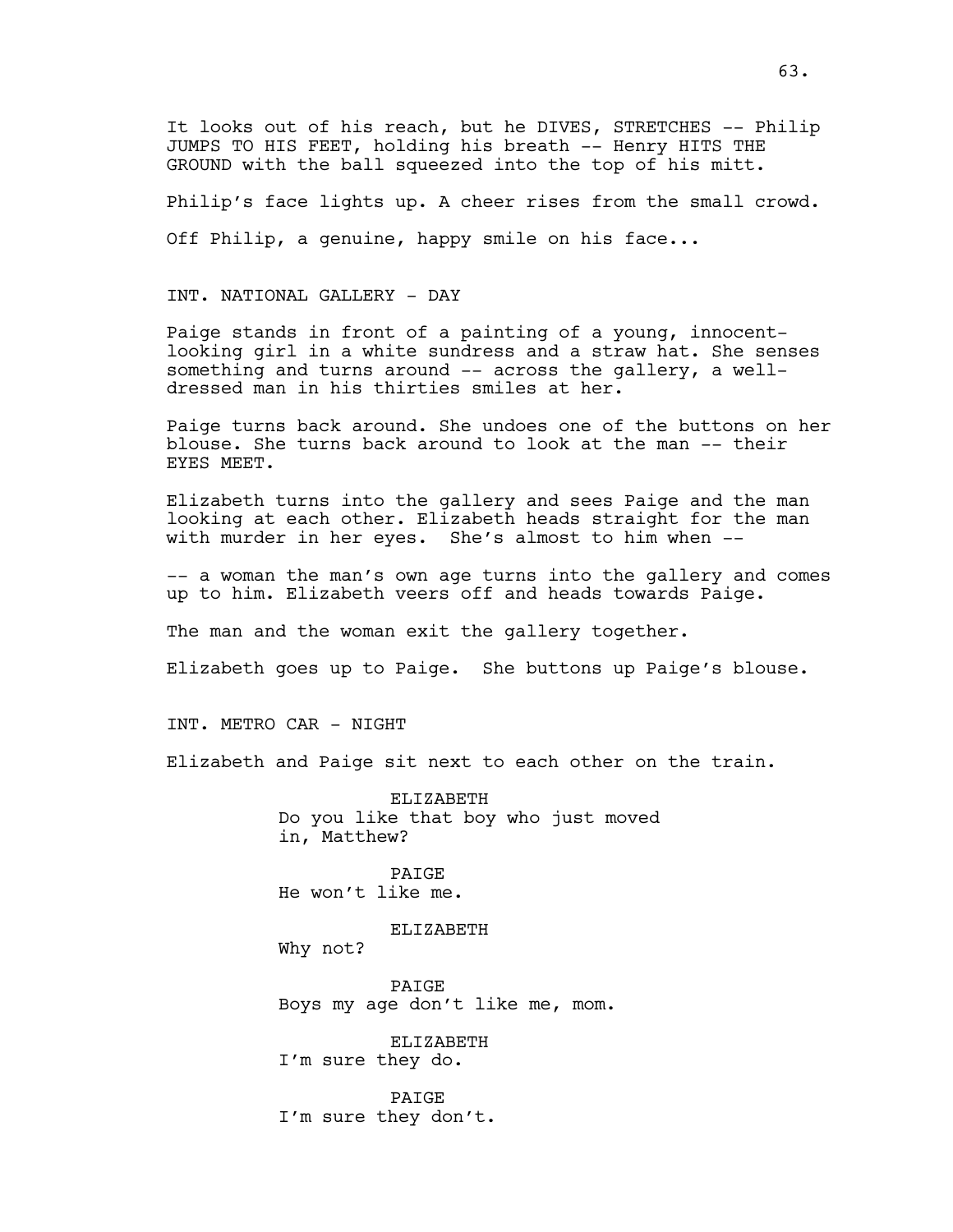ELIZABETH Paige, you just have to believe in yourself.

PAIGE Do you really think those words mean anything, mom?

#### ELIZABETH

I know they do. Listen to me, Paige. Your life isn't supposed to be easy. Everyone runs around acting like they live in a fairy tale, but...things happen to people. You have to be prepared, to be a person who can live anywhere, who can deal with any situation. That's how I've always known you and Henry would be alright, no matter what, because I'd raise you to be strong, tough, confident people.

PAIGE But I'm not any of those things.

Elizabeth stops -- she looks at Paige for a long time.

ELIZABETH Not yet, dear. Not yet.

INT. SUBWAY TUNNEL - NIGHT

Two subway trains hurtle past each other in the dark tunnel. Through the windows, we see inside -- in one, Elizabeth and Paige sit next to each other -- in the other train, going the opposite direction, Philip sits alone...

EXT. STREET - NIGHT

Philip walks down a street in a suburban village. He turns a corner and goes into...

INT. HOULIHAN'S RESTAURANT - CONTINUOUS

...a crowded Fern Bar. He goes up to the bar.

PHILIP What do you have on tap?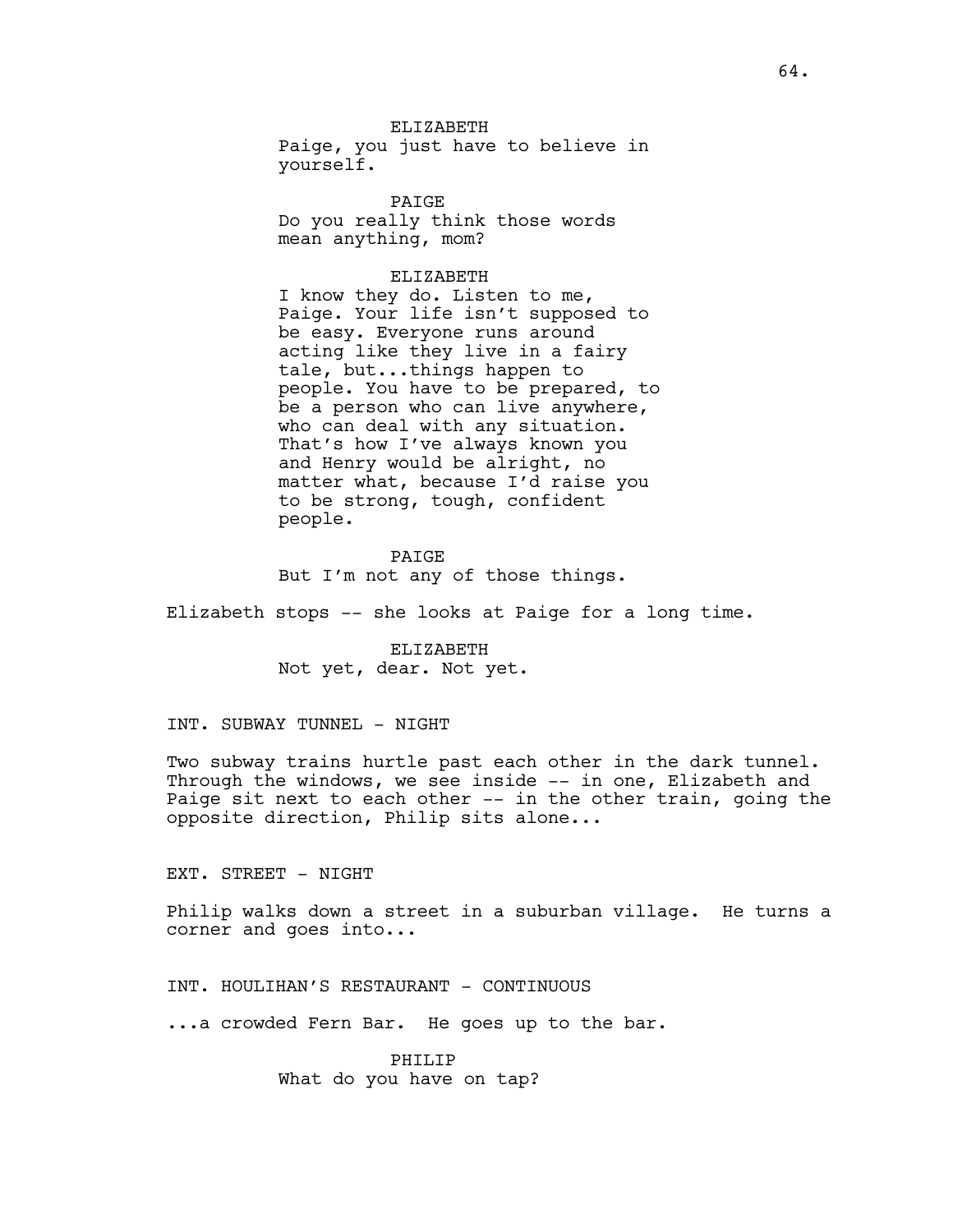# BARTENDER

Bud, Michelob, Miller --

Philip stares intently at the bartender, making sure the guy really sees him.

> PHILIP Gimme a Bud, I'll be back in a sec.

Philip goes to the back of the bar and into the...

INT. BATHROOM - NIGHT

...bathroom. He goes into a stall. He unzips his bag.

CLOSE-UP on his FACE as he puts on a false moustache and beard, slicks back his hair with Brylcreem, and lengthens and darkens his eyebrows with an eyebrow pencil.

CLOSE-UP on his FEET -- he pulls off the COWBOY BOOTS he's wearing (the one's he was trying on at the mall) and puts on a pair of PLAIN BLACK SHOES.

CLOSE-UP on his BAG -- he takes A LEATHER bag out of the gym bag, and puts the gym bag and the cowboy boots into the leather bag.

INT. BAR - NIGHT

PHILIP'S POV:

...as he exits the bathroom into the crowded bar -- he approaches the same spot at the bar where he was before -- THE BEER he ordered is there waiting.

The bartender comes over, looks straight at him -- no sign of recognition.

> PHILIP What do you have on tap?

> BARTENDER Bud, Michelob, Miller --

In the mirror behind the bar, Philip sees himself -- this is the first full look we get of him in disguise, he doesn't look like Philip OR the guy who met his agent MARTHA previously -- A LITTLE SMILE, the one that means he's having fun, spreads across Philip's face.

> PHTI.TP Whose beer is this?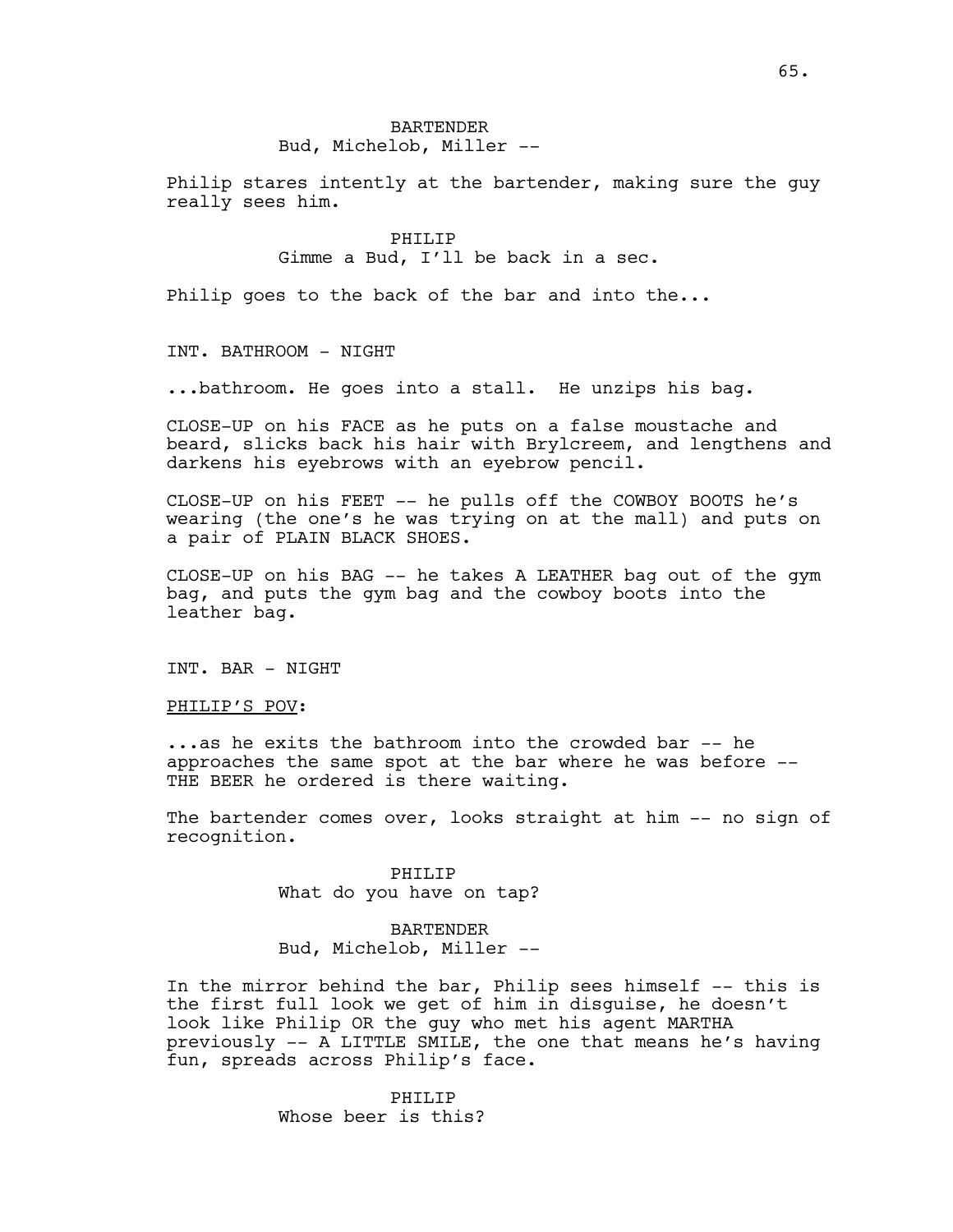Some guy.

END PHILIP'S POV

INT. METRO - NIGHT

Philip, in disguise, rides the train.

EXT. SUBURBAN STREET - NIGHT

Philip walks down a street. He stops in front of a modest suburban house. He listens for a second, then walks around to the back.

He looks through a chain-link fence. He silently opens the fence and walks into...

EXT. BACK YARD - CONTINUOUS

...a back yard. A man, his back to Philip, stands over a barbecue. Philip walks toward him. He seems to want to get as close to the man as possible before the man hears him.

Philip stops a few feet behind the man and GIVES A LITTLE COUGH. The man turns around...

It's ERROL, the TATTOOED MAN WHO LEERED AT PAIGE in the mall.

Errol IS CONFUSED. Philip LOOKS HIM IN THE EYE, waiting a second for Errol's instincts to kick in. Then A LITTLE SMILE spreads across Philip's face and he STEPS TOWARD HIM, but slowly -- he's letting Errol go first.

Errol DROPS HIS BEER and SWINGS at Philip. Philip slips the punch, HITS Errol with a SHORT SERIES of POWERFUL, ECONOMICAL PUNCHES.

Errol looks like he's going down, but then he KNEES Philip in the stomach and hits him with a powerful punch to the head.

Errol lets loose a HOOK punch that would kill a horse -- Philip slips it and delivers a tremendous KICK that SHATTERS Errol's JAW.

Errol lies on the ground, his massive body LIMP, his face barely bleeding but the upper and lower halves look like they've been detached and slid in different directions.

Philip looks down at him.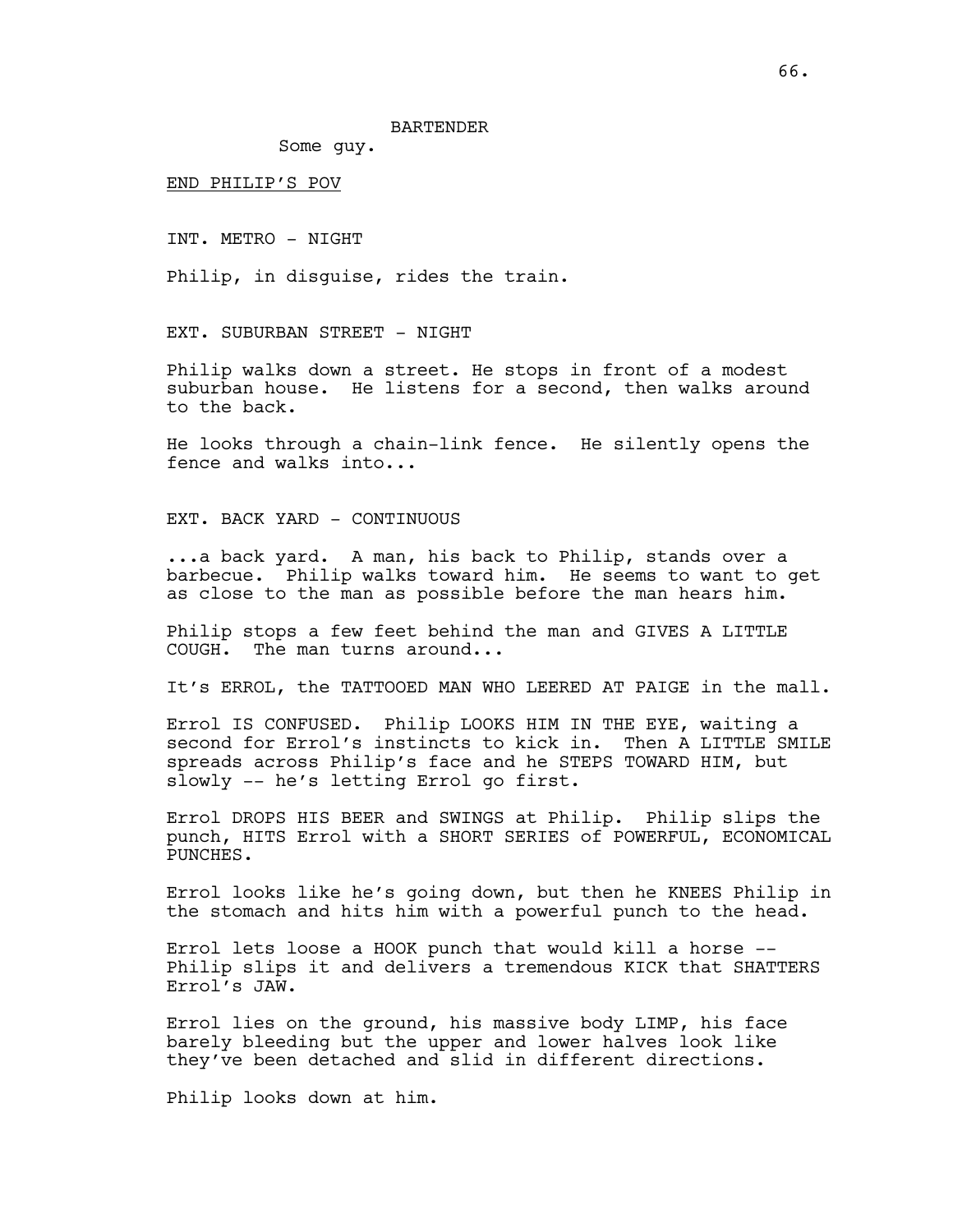He goes over to the grill and puts a hamburger on a bun. He squeezes mustard onto the burger.

As he walks away, Philip takes a bite of the burger. He throws the rest of it against the fence.

INT. APARTMENT BUILDING - STAIRCASE - NIGHT

POV: Coming up a stairwell, scanning left to right, up and down -- pausing for a second at the top of the stairs, looking both ways down the empty hallway -- and turning down...

INT. APARTMENT HALLWAY - CONTINUOUS

...the hallway. Carpeting, walls painted green, everything well-kept up, not fancy but not run-down. Vision shifts to a door on the right -- key goes into the lock, door opens.

Inside, A MAN sits on a couch. ROTATE 180 degrees, close the door, turn back around, the man on the couch --

-- GREY HAIR, DISTINGUISHED, RUGGED --

MAN It has been a long time.

#### END POV

And now we see what the man on the couch sees, which is:

ELIZABETH, standing in front of the door.

ELIZABETH General Zhukov.

Elizabeth sits down in a chair across from the General.

GENERAL ZHUKOV I am sorry to call your home. With the FBI on top of us in this manner, I felt it was better than trying to leave a signal for you.

ELIZABETH How did you arrive?

GENERAL ZHUKOV A little boat. The underwater kind. (beat) The traitor?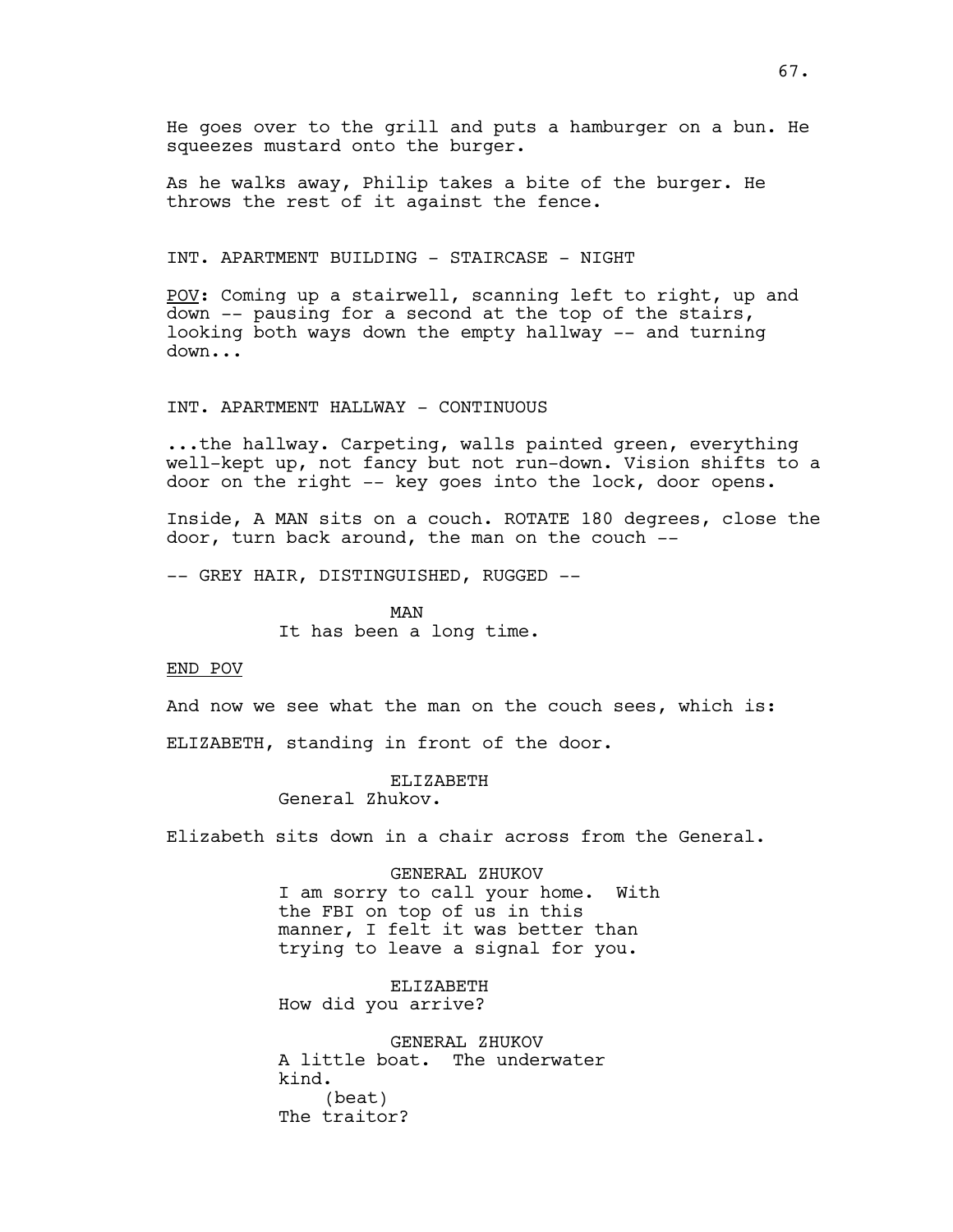ELIZABETH He no longer exists.

GENERAL ZHUKOV What happened?

ELIZABETH Our comrade was injured in the operation, we took him to the hospital.

GENERAL ZHUKOV And missed the hand-off.

ELIZABETH We couldn't let him die in the backseat of the car. I regret to inform you that he died anyway.

GENERAL ZHUKOV He is a hero. We will need more of those now.

ELIZABETH What do you mean, General?

GENERAL ZHUKOV The American people, in their infinite wisdom, have elected a madman as their President. The "Evil Empire," he calls us. He is building up their armies, building up their weapons programs, in a way we've never seen before. Our war is not so cold anymore. What happens behind enemy lines will determine the outcome of this struggle, Elizabeth. Our officers in the embassy are useless. Only Directorate S will be able to fully engage the enemy here. It is, in truth, what we expected to happen. That it would be up to us one day. So -- the day has come.

Zhukov closes his eyes, concentrates, opens them again...

GENERAL ZHUKOV (CONT'D) (formal) The Politburo assesses the threat as severe and initiates all active measures to counter the threat of the American imperialists. (MORE)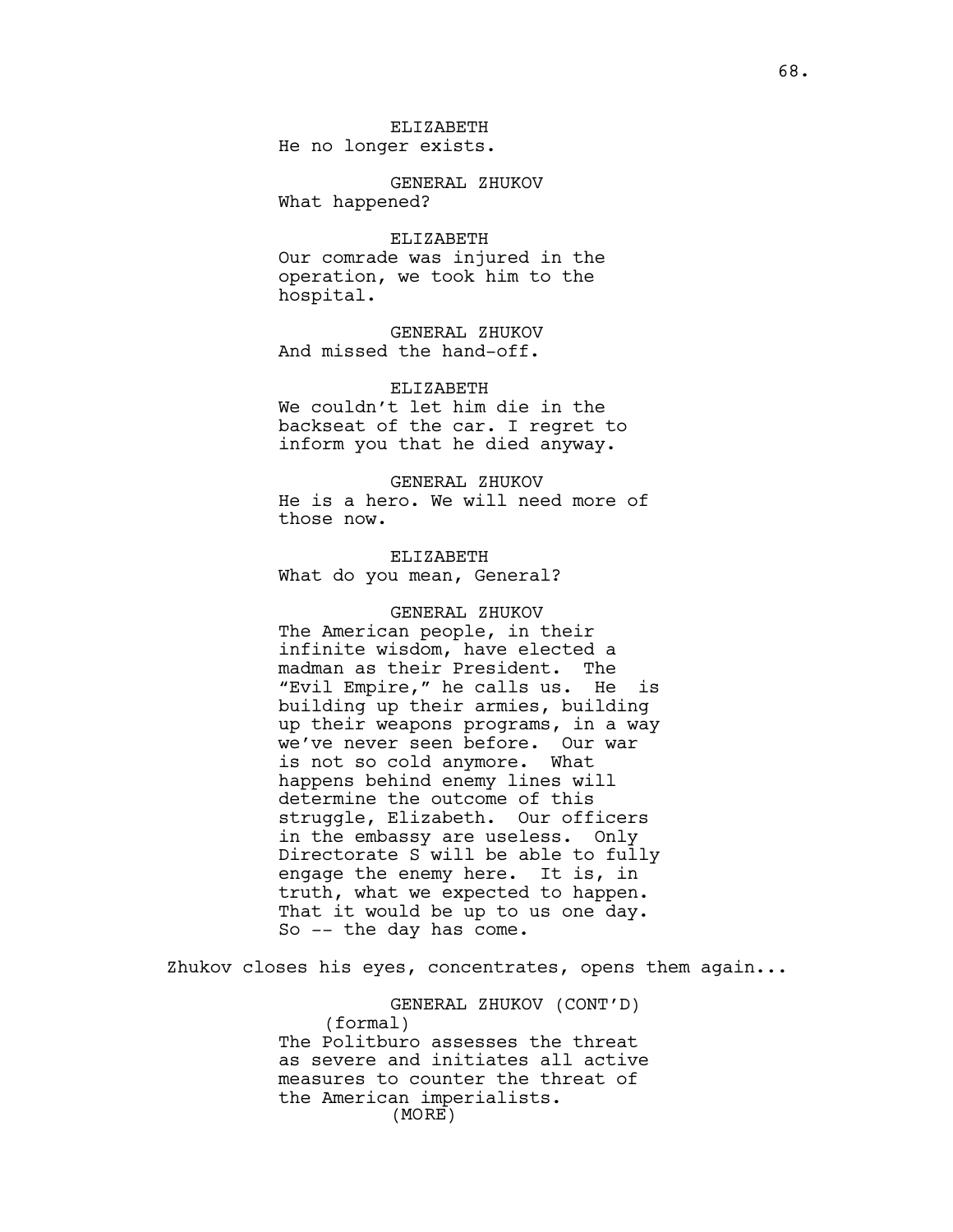All capabilities will be utilized to thwart the aggressors in their plans to destabilize and destroy the motherland. GENERAL ZHUKOV (CONT'D)

ELIZABETH Very well, Comrade General.

Zhukov looks at Elizabeth -- she's almost expressionless, and yet he picks up that something is troubling her.

> GENERAL ZHUKOV Your strategic objective, of course, has not changed. To defend the motherland against threats originating in the United States. No one in the leadership wishes to destroy America. On the contrary, when our work is done, it will be a better place. Hopefully a Socialist paradise, but that will take some time, yes? (Zhukov smiles) We know your children live here, Elizabeth. So do many decent, hardworking Americans. We have all of

their interests at heart.

Zhukov looks carefully into Elizabeth's eyes to make sure he's said what she needs to hear.

> ELIZABETH Thank you, Comrade General.

He sees that he got it, but then he squints...

GENERAL ZHUKOV You are wearing make-up to cover injuries.

ELIZABETH There was a fight.

GENERAL ZHUKOV They are new injuries. You subdued him several days ago.

ELIZABETH He was a traitor, General.

Zhukov hesitates, then nods.

Off Elizabeth, still almost no expression on her face...

69.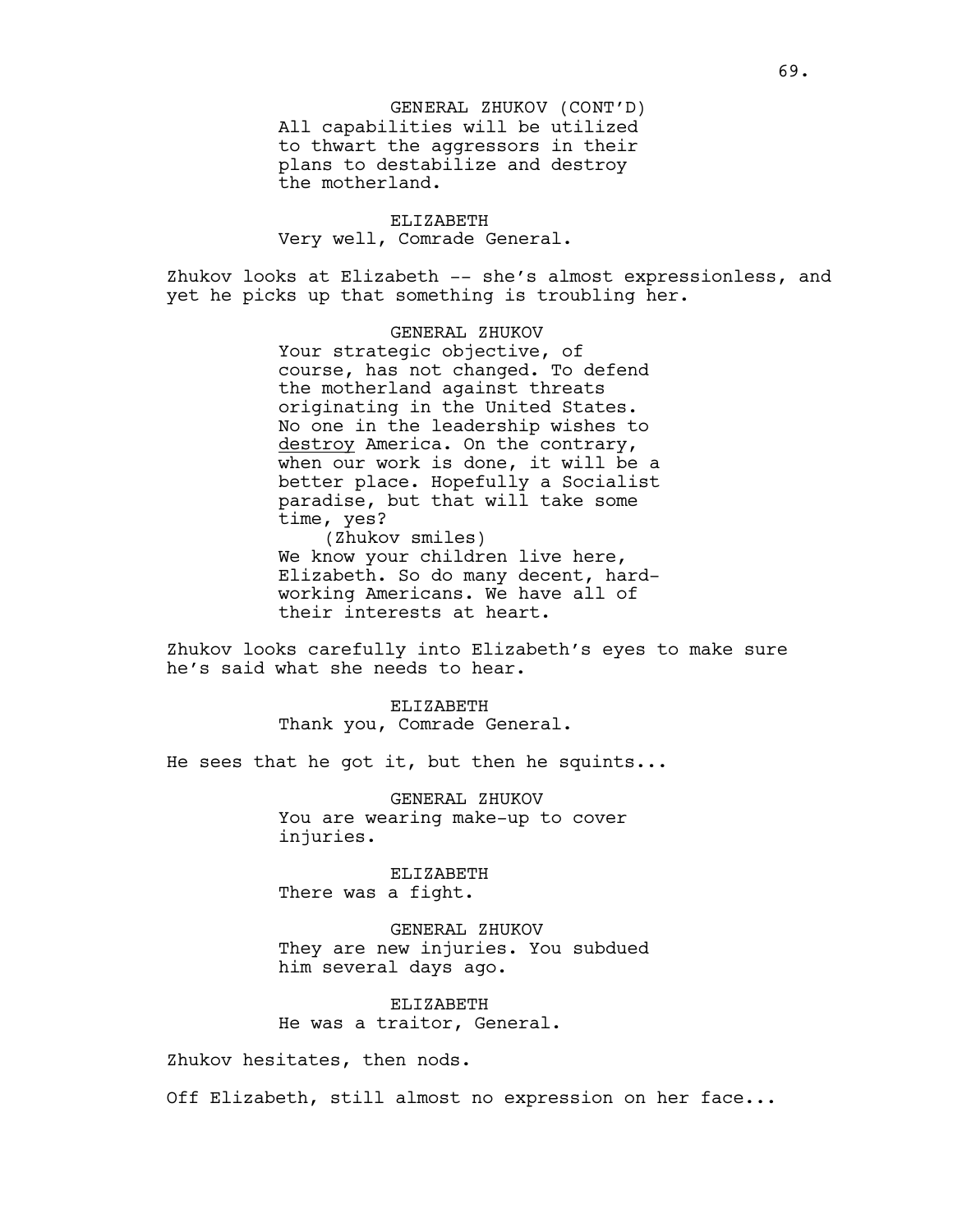# INT. FBI COUNTERINTELLIGENCE CENTER - NIGHT

Agents move purposefully around the outer-office.

Philip's agent Martha, who he met with the other night, sits typing at a desk. As SPECIAL AGENT IN CHARGE MARK BARTHOLOMEW walks past her, she holds up a folder, and he grabs it. He keeps walking into...

INT. THE VAULT - NIGHT

...a secure inner-office.

Seven agents sit around a conference table, including Stan and Agent Mizzi. Agent Bartholomew sits down.

# AGENT BARTHOLOMEW

Our deceased John Doe from Arlington Methodist is proving very difficult to track down. Either he was a KGB Directorate S Officer who got killed while he was kidnapping Timoshev, or he's a drifter who got stabbed in a fight in Arlington. His picture's out to every police department in the country, but it's a needle in a --

MAN Don't say haystack.

The man who said this walks into the vault, AN ASSISTANT trailing behind him - the assistant is THE PASTY BUREAUCRAT WHO ELIZABETH SEDUCED IN THE TEASER. Everyone in the room JUMPS TO THEIR FEET.

> AGENT BARTHOLOMEW Mr. Deputy Attorney General.

The Deputy Attorney General sits down at the table.

DEPUTY ATTORNEY GENERAL WARREN The Attorney General and I just came from the White House. President Reagan is outraged that the KGB thinks it can kidnap someone with impunity on American soil. We're going to hunt down whoever did this, arrest them, and put them in jail.

Deputy Attorney General Warren turns to one of his assistants, who hands him a document.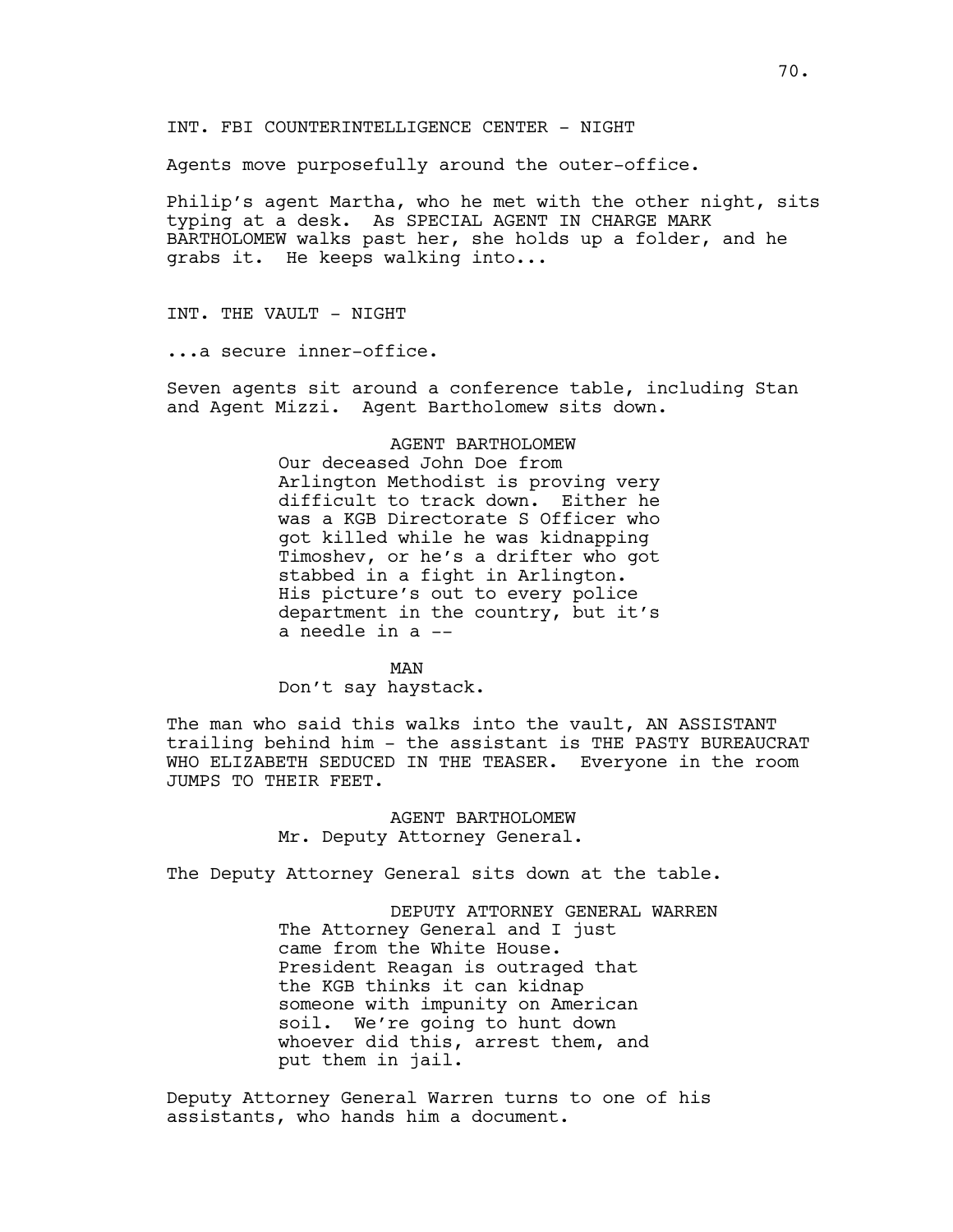DEPUTY ATTORNEY GENERAL WARREN (CONT'D) (reading, formal) The President has signed Top Secret Executive Order Two-Five-Seven-Nine, authorizing the Federal Bureau of Investigation CounterIntelligence Office to take all necessary measures to neutralize Soviet Directorate S sleeper cell agents in the continental United States.

The Deputy Attorney General looks up.

DEPUTY ATTORNEY GENERAL WARREN (CONT'D) Ladies and gentlemen, this is an extraordinary time. Your skills may have been under-utilized during the previous administration. No longer. We are going to war. It is a war that will be fought quietly, by the men -- and the woman -- in this room. It will not be short, and it will not be easy. But we have truth and justice on our side. And we will prevail.

INT. TOWNHOUSE - BEDROOM - NIGHT

Philip pours two shots of vodka, hands one to Elizabeth, then sits down in bed next to her. They drink their shots.

Elizabeth turns up the radio on the nightstand. They lie down.

> PHILIP Why didn't you tell me about Timoshev?

ELIZABETH We aren't supposed to talk about our "other" lives.

PHILIP It wasn't really your "other" life, it happened in training.

ELIZABETH It was a long time ago. I put it behind me.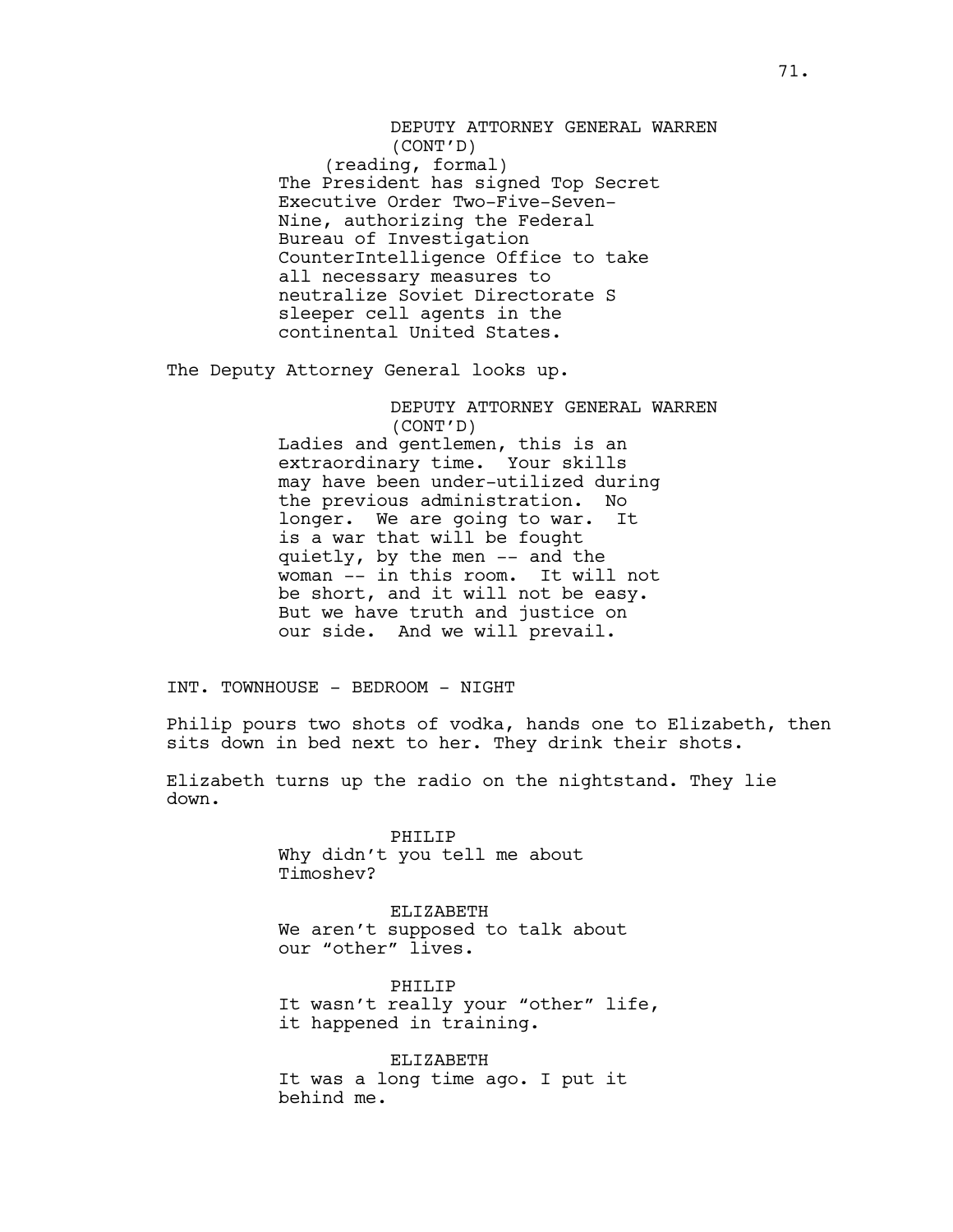She puts her hand in his.

ELIZABETH (CONT'D) Things are about to change, Philip. It's going to get uglier. More dangerous.

PHILIP We'll be fine. Don't forget, we've been doing this for a long time.

They lie quietly for a moment.

ELIZABETH I was born in Smolensk. My father died fighting the Nazis at Stalingrad when I was two. There was a picture of him, in his uniform -- he was pale, with bushy eyebrows -- smiling, although of course he was going off to die. My mother was a bookkeeper for the local Party Committee. My name is - - was -- Nadezhda.

Off their hands, clasped together in the middle of the bed...

INT. MOTEL ROOM - NIGHT - PHILIP AND ELIZABETH'S FLASHBACK

Philip and Elizabeth come into a motel room -- they're in their EARLY-MID 20'S (three years after the last flashback). They're sweaty and tired, both carrying luggage. Elizabeth sits down on the bed.

> ELIZABETH (no Russian accent now) My God, the climate.

PHILIP (no Russian accent) I think that's an air conditioner.

Philip goes over to the window, studies the air conditioner for a second, turns a knob. A MECHANICAL RACKET is followed by a LOUD, STEADY RUSH OF AIR.

> ELIZABETH Is it cold air?

> > PHILIP

Uh-huh.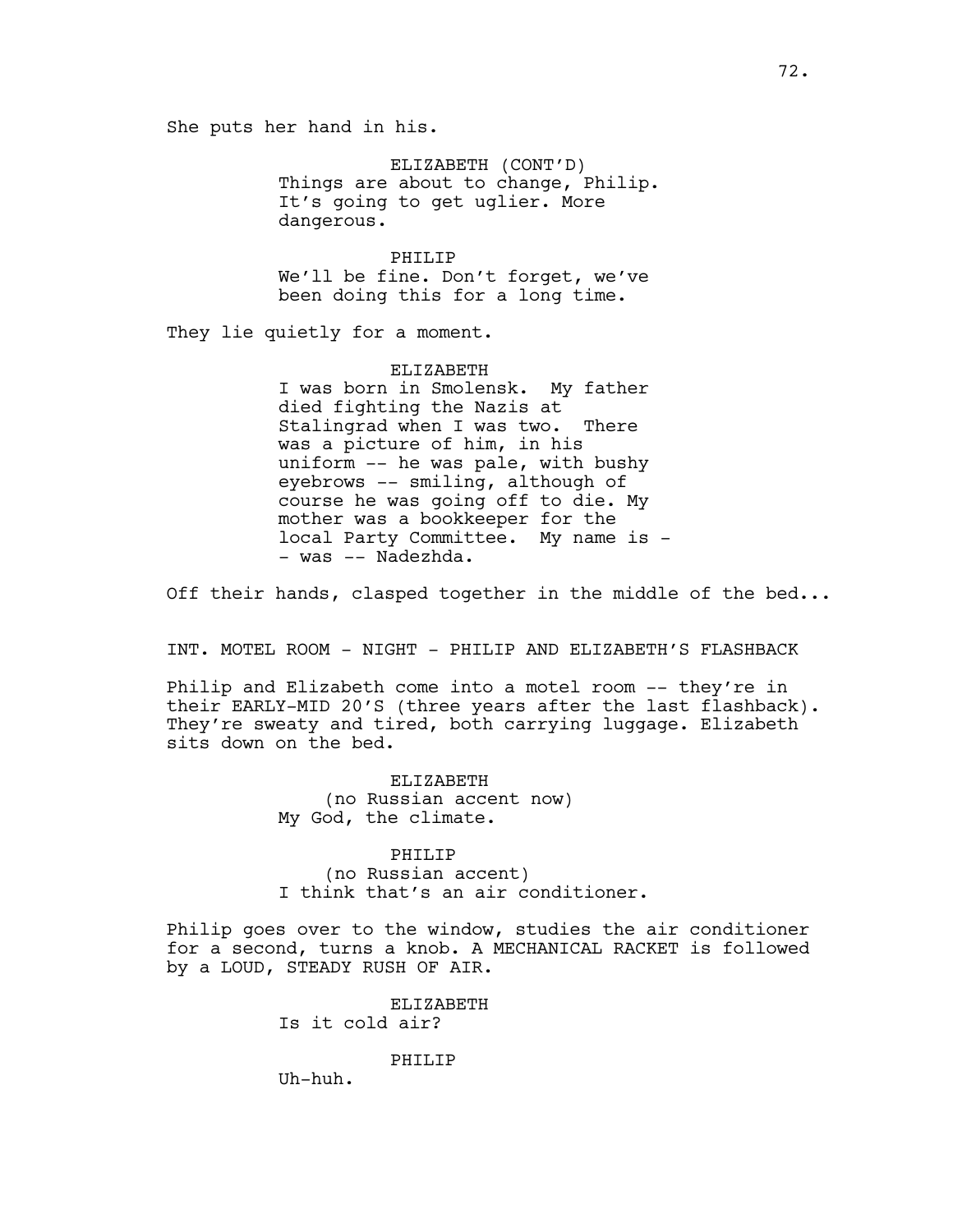Elizabeth takes her shoes off and lays back on the bed.

Philip comes over to the other side of the bed, flops down on top of the covers.

He rolls over and straddles Elizabeth. He moves his face down towards her. She turns her head away.

> ELIZABETH I'm not ready.

PHILIP We're supposed to be married now. Have children, eventually. Maybe you don't find me attractive.

Philip waits, then shrugs and rolls back over.

ELIZABETH What do you think so far?

PHILIP

So far? (chuckles) They tell you everything, but...then you see it. It's a little...brighter than I expected.

ELIZABETH There's a weakness in the people, I can feel it.

They lie quietly.

ELIZABETH (CONT'D) Let's modify the plan and go buy the car together in the morning. Then we can start looking for an apartment right away in the afternoon.

Off their hands, next to each other on the bed, close, but not touching...

END FLASHBACK

EXT. GARAGE - NIGHT

Stan is in front of a garage door. The street is deserted - it's late. Is this his garage?